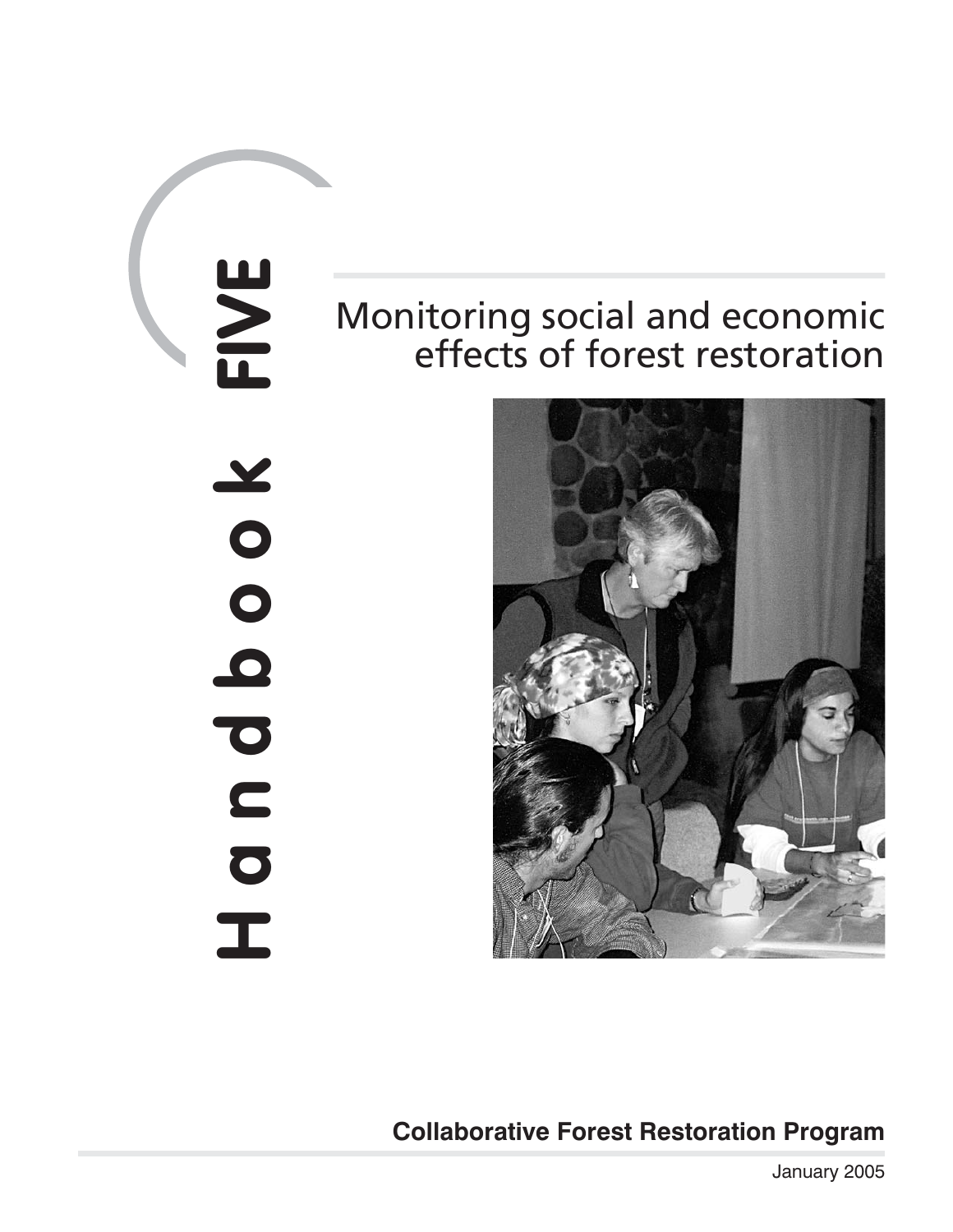# The multiparty monitoring handbook series

This multiparty monitoring handbook is part of a series of guides to monitoring collaborative forest restoration projects. The series was written specifically for projects funded through the USDA Forest Service's Collaborative Forest Restoration Program (CFRP). The Handbooks in the series are:

> *Handbook 1* – What is multiparty monitoring? *Handbook 2* – Developing a multiparty monitoring plan *Handbook 3* – Budgeting for monitoring projects *Handbook 4* – Monitoring ecological effects *Handbook 5* – Monitoring social and economic effects *Handbook 6* – Analyzing and interpreting monitoring data

Multiparty monitoring is required of all CFRP grantees; however, the methods and approaches presented in these workbooks are to serve as guides and references only. The specific methods are NOT required. Because there is a wide diversity of projects funded through the CFRP, many grantees will have different requirements for monitoring and/or monitoring assistance.

The content of these handbooks was largely conceived at a series of workshops held in 2003 that were sponsored by the following: Ecological Restoration Institute (ERI), Forest Trust, Four Corners Institute, National Forest Foundation, Pinchot Institute for Conservation, USDA Forest Service—Collaborative Forest Restoration Program.

These handbooks are updated periodically and the latest versions will be available on the Collaborative Forest Restoration Program Web site at [www.fs.fed.us/r3/spf/cfrp/monitoring.](http://www.fs.fed.us/r3/spf/cfrp/monitoring) For more information on this series, contact the [Ecological Restoration Institute](http://www.eri.nau.edu/), Box 15017, Flagstaff AZ 86011-5017.

CFRP grantees are also eligible for multiparty monitoring training workshops and technical assistance from the CFRP monitoring team. This free service will be provided through September 2006. Call 866.614.8424 for details.

Handbook series authors/editors: Tori Derr, Ann Moote, Melissa Savage, Martha Schumann, Jesse Abrams, Laura McCarthy, and Kimberly Lowe.

Design, copy-edit, and production Joel Viers, ERI; cover photo the Forest Guild. 01.06.05



This Handbook series is largely funded by the USDA Forest Service and is published by the Ecological Restoration Institute at Northern Arizona University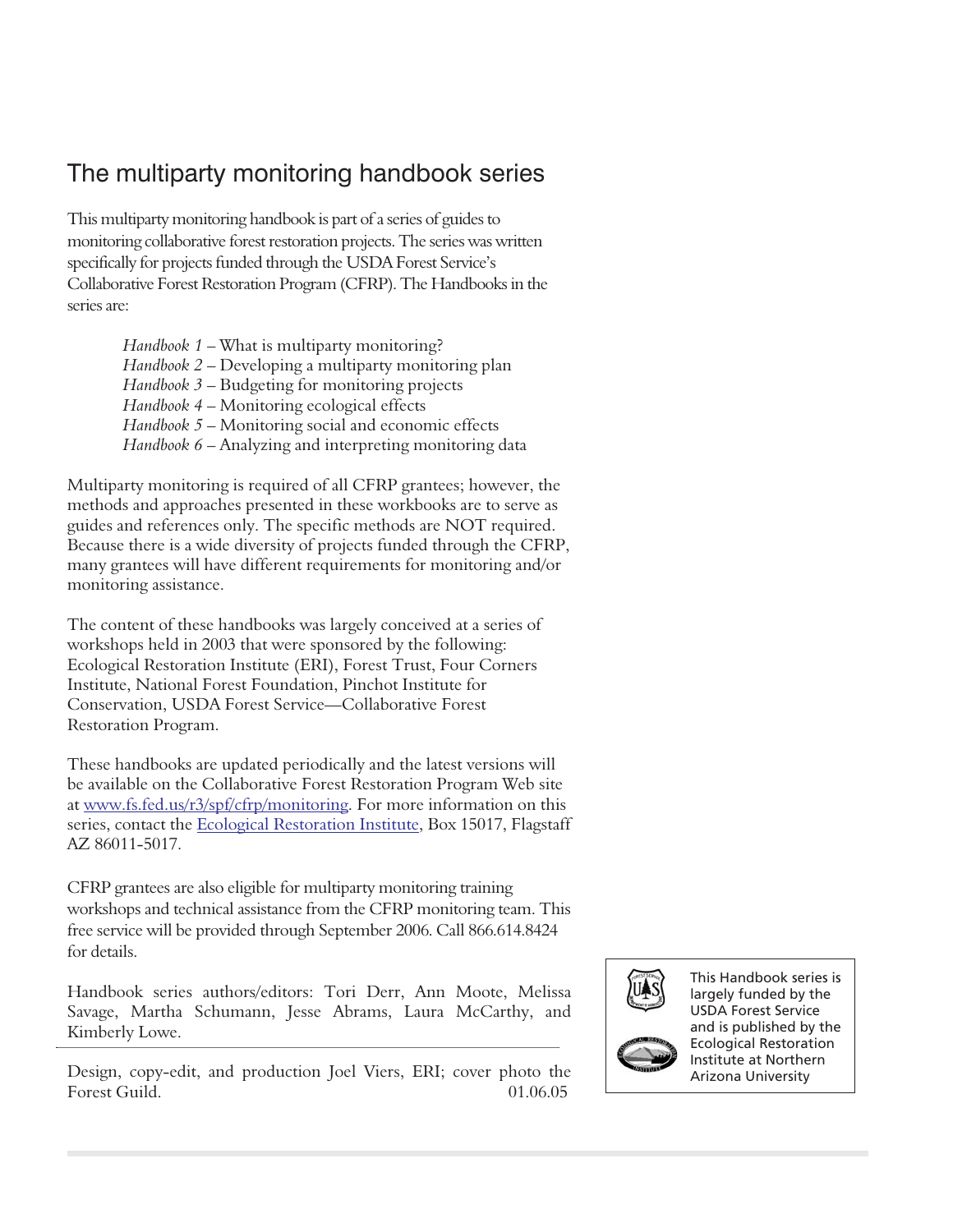# Table of contents

| Introduction                                                                                          |                |
|-------------------------------------------------------------------------------------------------------|----------------|
| Monitoring social and economic goals 1                                                                |                |
| Part 1                                                                                                |                |
| Social and economic monitoring goals and indicators                                                   | 3              |
| Enhance community sustainability                                                                      | $\overline{4}$ |
| Improve local restoration business and workforce skills                                               | $\overline{4}$ |
| Improve or maintain local quality of life $\ldots \ldots \ldots$                                      | 5              |
| Ensure equal access to restoration jobs and decisionmaking                                            | 6              |
| Improve capacity for collaboration.                                                                   | $\overline{7}$ |
| Build support for forest restoration                                                                  | $\overline{7}$ |
| Summary of goals and indicators                                                                       | 8              |
| Table 1 – Summary of goals and indicators. 10<br>Table 2 – Data collection methods for indicators. 12 |                |
|                                                                                                       |                |
| Part 2                                                                                                |                |
| Monitoring design and data collection methods 15                                                      |                |
|                                                                                                       |                |
| What indicators will be monitored 15                                                                  |                |
| Methods to measure each indicator 15                                                                  |                |
| Where data will come from                                                                             | 16             |
| When and how often to measure each indicator $\dots$ .                                                | 17             |
| Who will take the measurements 18                                                                     |                |
| When and how data will be analyzed 18                                                                 |                |
| Where and how data will be stored 18                                                                  |                |
| Table 3 – Data collection methods 19                                                                  |                |
| Figure 1 – Types of questioning $\ldots \ldots \ldots \ldots \ldots$ 20                               |                |
| Document review and secondary data analysis 21                                                        |                |
| Example: document review method23                                                                     |                |
|                                                                                                       |                |
| Example: participant observation 27                                                                   |                |
|                                                                                                       |                |
| Example: survey method 33                                                                             |                |
| Example: interview method 34                                                                          |                |
| Focus groups $\ldots \ldots \ldots \ldots \ldots \ldots \ldots \ldots \ldots$                         |                |
| Example: focus group method 40                                                                        |                |
| Visual aids for interviews and focus groups $\ldots \ldots \ldots$                                    |                |
| Figure $2$ – Landscape cross-section $\ldots$ , 42                                                    |                |
| Figure 3 – Historical matrix. 43                                                                      |                |
| Figure 4 – Classification matrix. 43                                                                  |                |
| Community mapping $\ldots \ldots \ldots \ldots \ldots \ldots \ldots$                                  |                |
|                                                                                                       |                |
|                                                                                                       |                |
|                                                                                                       |                |
| Acknowledgments                                                                                       |                |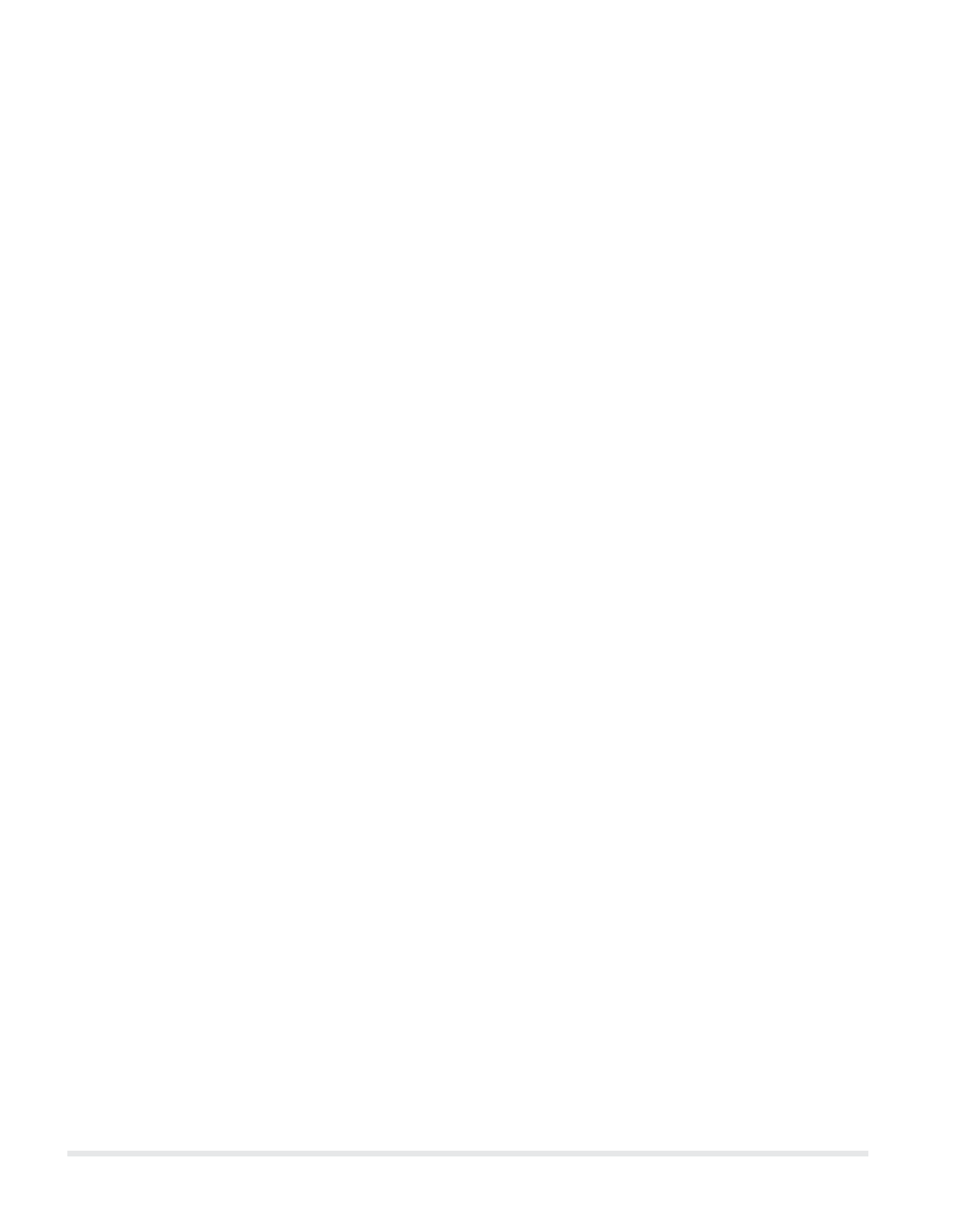# Introduction

# Monitoring social and economic goals of forest restoration

What are social and economic goals of forest restoration?

Forest restoration projects frequently have social, economic, and cultural goals as well as ecological goals. For instance, project partners may hope that their project will provide new jobs and reduce local unemployment, keep youth in the community, reduce the wildfire risk to human lives and property, or increase public involvement in national forest planning and decision making.

The social and economic goals of the Collaborative Forest Restoration Program (CFRP), listed in the legislation that created the program, may also be goals of individual restoration projects. These include:

- **Encourage sustainable communities and forests through** collaborative partnerships
- **Improve local management skills**
- Improve the use of small-diameter trees, or add value to products made from these trees
- **IMPROVE COMMUNICATION and joint problem-solving among** forest restoration stakeholders

Why monitor social and economic goals?

Monitoring provides a way to determine whether you are headed toward or away from your goals. For example, your monitoring group might want to ask, "Is our community becoming more or less sustainable?" "Are local management skills improving or getting worse?" or "Is the use of small-diameter trees increasing or decreasing?"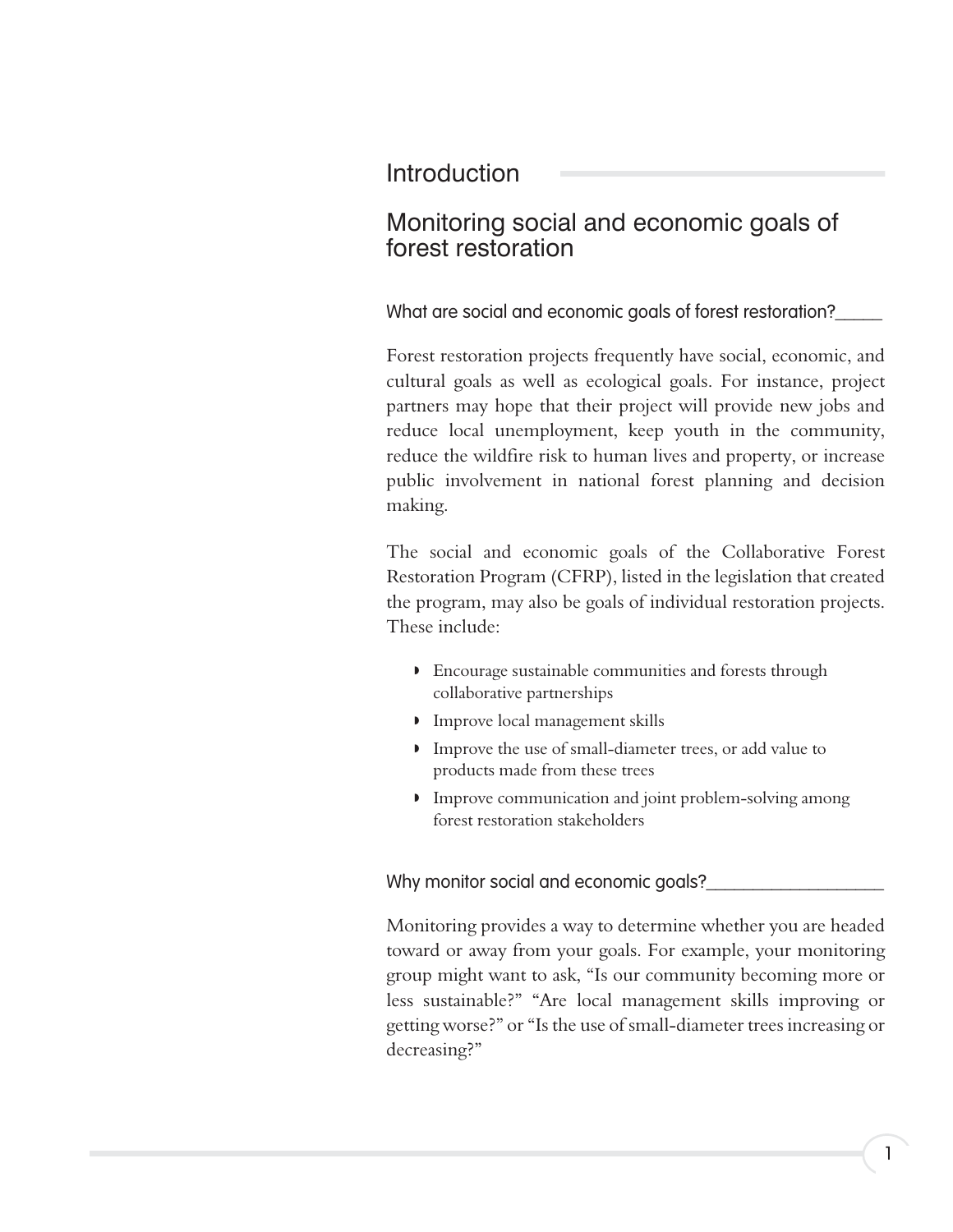How to measure social and economic goals?

To answer questions like these, a multiparty monitoring team must select indicators that will measure changes in each goal. An *indicator* is a unit of information measured over time that documents changes in a specific condition. The most useful indicators are expressed in specific terms and measure aspects of the goal that people care about. For instance, an indicator of community sustainability might be local wage rates or the quality of the water. To monitor a goal, you periodically measure the indicator and document changes in the indicator over time. In this example, you would measure changes in local wages or water quality to determine if community sustainability is increasing or decreasing.

For project-level monitoring, it is very important that your team select indicators that are linked to your project. If you don't think that water quality will be affected one way or another by your project, then don't choose this as an indicator of community sustainability. A better indicator might be the number of people employed in forest restoration, or the number of value-added wood products businesses in the community.

*Part 1* of this handbook describes indicators that can help community-based multiparty monitoring groups measure changes in common forest restoration project goals. *Part 2* describes specific methods for measuring change in each indicator.

In addition to this handbook, there are a number of publications that describe how to choose social and economic monitoring approaches and variables. Some of these are listed in the reference section at the back of this handbook.

*To monitor a goal, periodically measure its indicator and document changes in the indicator over time.*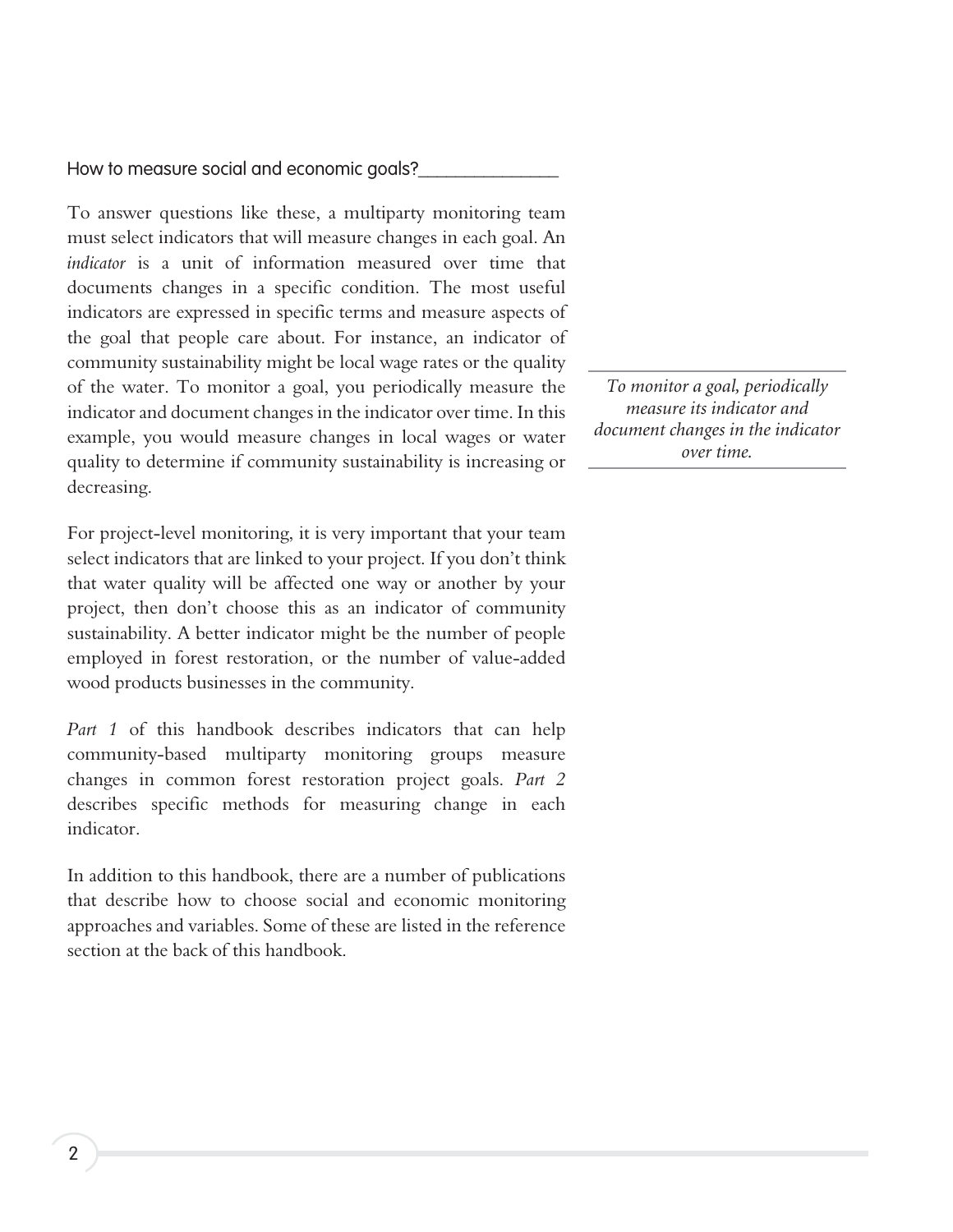## Part 1

# Social and economic goals and indicators of forest restoration

Each CFRP project has a different set of partners, a unique community, a unique forest site, and its own restoration goals that reflect the values of its collaborative partnership. The specific restoration goals that your group chooses to monitor will depend on all these factors.

The following goals were developed by a multiparty group of researchers, land managers, and community members with experience in collaborative forest restoration and monitoring. The group considered many goals, including those identified by the Community Forest Restoration Act.

The following list is therefore slightly broader but may reflect goals and interests of your multiparty monitoring group. Your group can choose from the following sample goals or define your own as you develop your monitoring plan:

- Enhance community sustainability
- ▶ Build restoration business and workforce skills
- **Improve or maintain local quality of life**
- **Ensure equal access to restoration jobs and decision making**
- **Improve capacity for collaboration**
- **Build support for forest restoration**

Explanations of each goal, and indicators that you can use to measure change toward or away from that goal, are provided on the next few pages. You will note that some of the indicators can be used to measure more than one goal. Methods used to measure each indicator are provided in Part 2 of this handbook.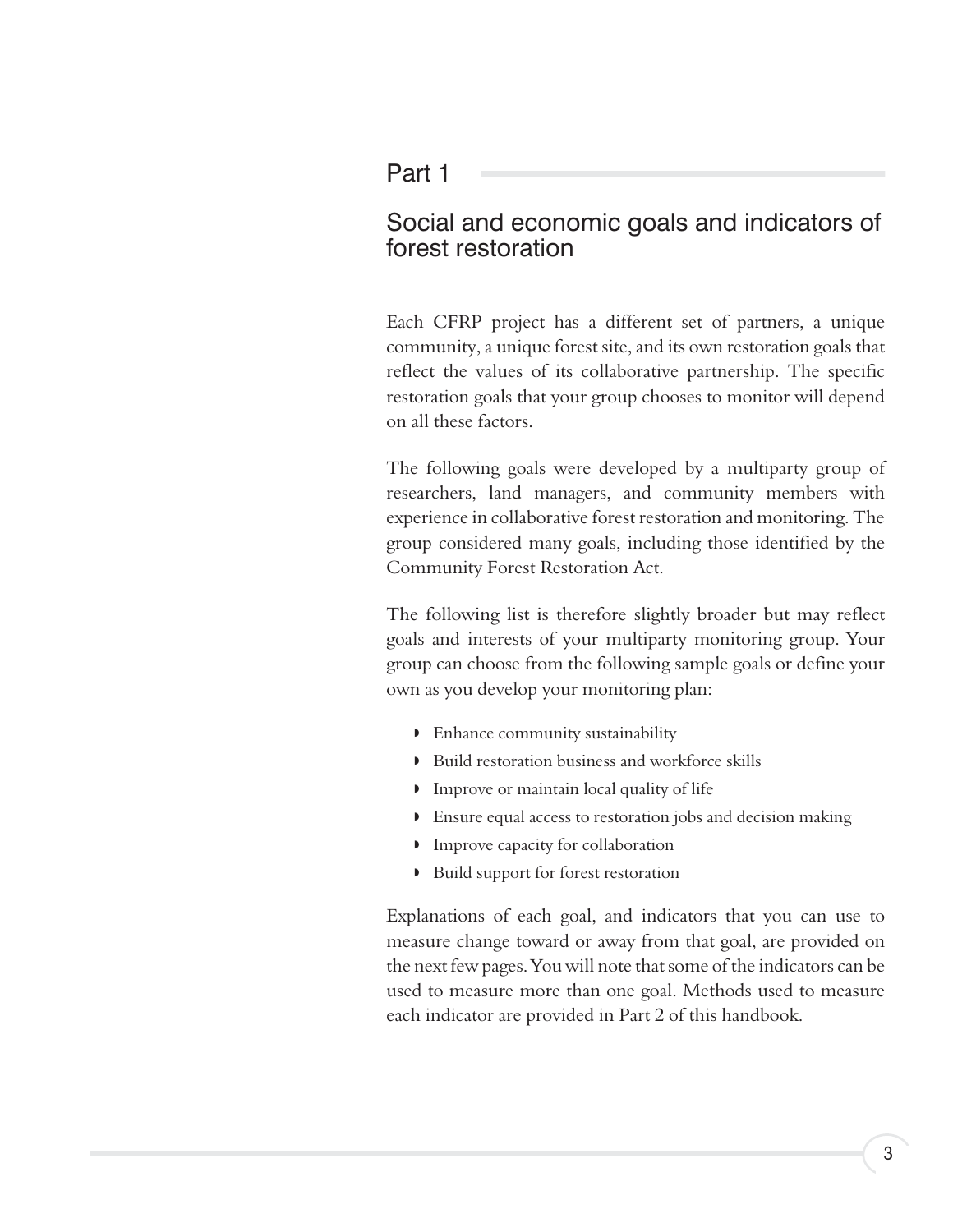Enhance community sustainability

In recent decades, many small, rural forest communities have experienced a decline in both employment opportunities and population. As jobs and businesses are lost, these communities have fewer economic resources for community infrastructure and social services. Indicators of sustainability typically track a community's ability to achieve or sustain local workforce, businesses, and investments over years or even decades. At the project level, you may want to track wages and employment rates by month or season, to measure job stability. For forest-dependent businesses, supply of materials and the existence of a market for wood products are important contextual factors that can affect sustainability, and you may want to track these as well. You could also track educational and training opportunities as an indicator of people's ability to earn a living wage. Training opportunities may be particularly important to keep youth in the community. Sample indicators you might use to track changes in community sustainability include:

- Total number of workers employed by the project each month, season, or year
- <sup>w</sup> Amount paid to project workers each month, season or year
- $\triangleright$  Timeliness of payments
- <sup>w</sup> Number and type of restoration-related trainings completed by project workers
- <sup>w</sup> Number and type of training opportunities for youth
- <sup>w</sup> Number and diversity of wood products that can be processed locally
- <sup>w</sup> Number and size of contracts offered each year to do restoration work on public lands
- Percent of all contracts awarded locally that go to local contractors

Improve local restoration business and workforce skills

One goal of the Collaborative Forest Restoration Program is to train a local workforce in forest restoration methods. Local people may build CFRP-related job skills when they are employed on a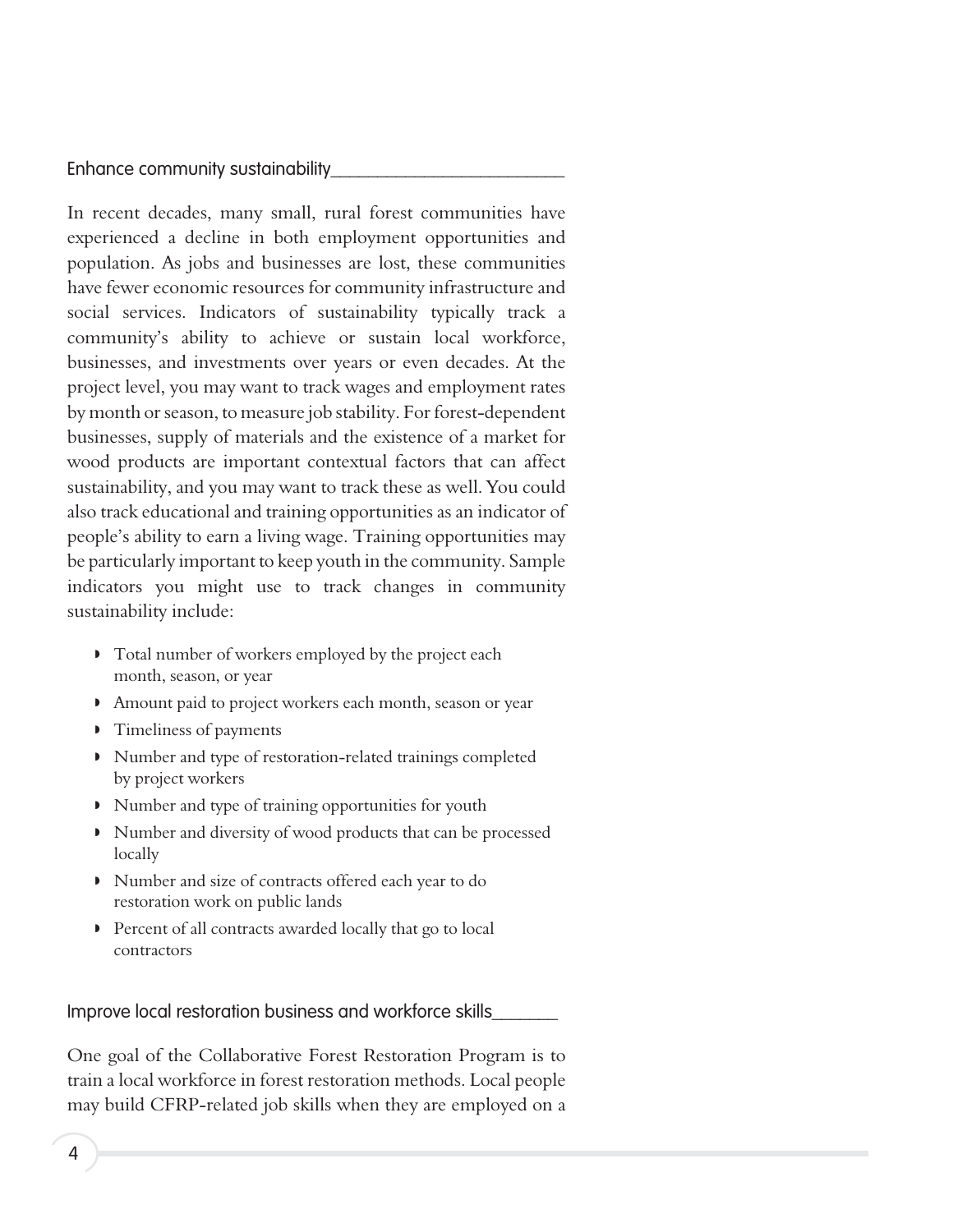restoration or utilization project, or by attending workshops or classes. Specific training topics might include sound ecological principles of restoration, how to operate mechanized equipment and chainsaws, or workplace safety procedures. Because forest restoration is a new kind of business, many communities and CFRP project teams will also benefit from developing their business skills, such as bookkeeping, grant writing, and product marketing skills. Indicators that could be used to measure change in business and workforce skills include:

- Total number of workers employed by the project each month, season, or year
- lacktriangleright Number and type of restoration-related trainings completed by project workers
- Type of equipment used (such as chainsaws, harvesting equipment, skidding and loading equipment)
- <sup>w</sup> Existence and use of written organizational procedures, rules, and operational guidelines
- Existence and use of system for books, receipts, and grant management

#### Improve or maintain local quality of life

For many people, employment conditions, like access to restoration-related jobs, money earned in those jobs, job stability, benefits received, and job safety, are indicators of quality of life. When people must work long hours, be away from home over night, or travel long distances to work, the quality and quantity of time available for their families and community are diminished. This in turn takes away from the overall quality of life in the community. Quality of life may also depend on public access to and the condition of nearby forests. In many southwestern communities, access to public forest land is critical to residents' ability to heat their homes and access food, medicines, and fuel for cooking. The threat of catastrophic fire is a significant quality-of-life issue in many communities, and reducing this threat is a goal of many restoration activities in the Southwest.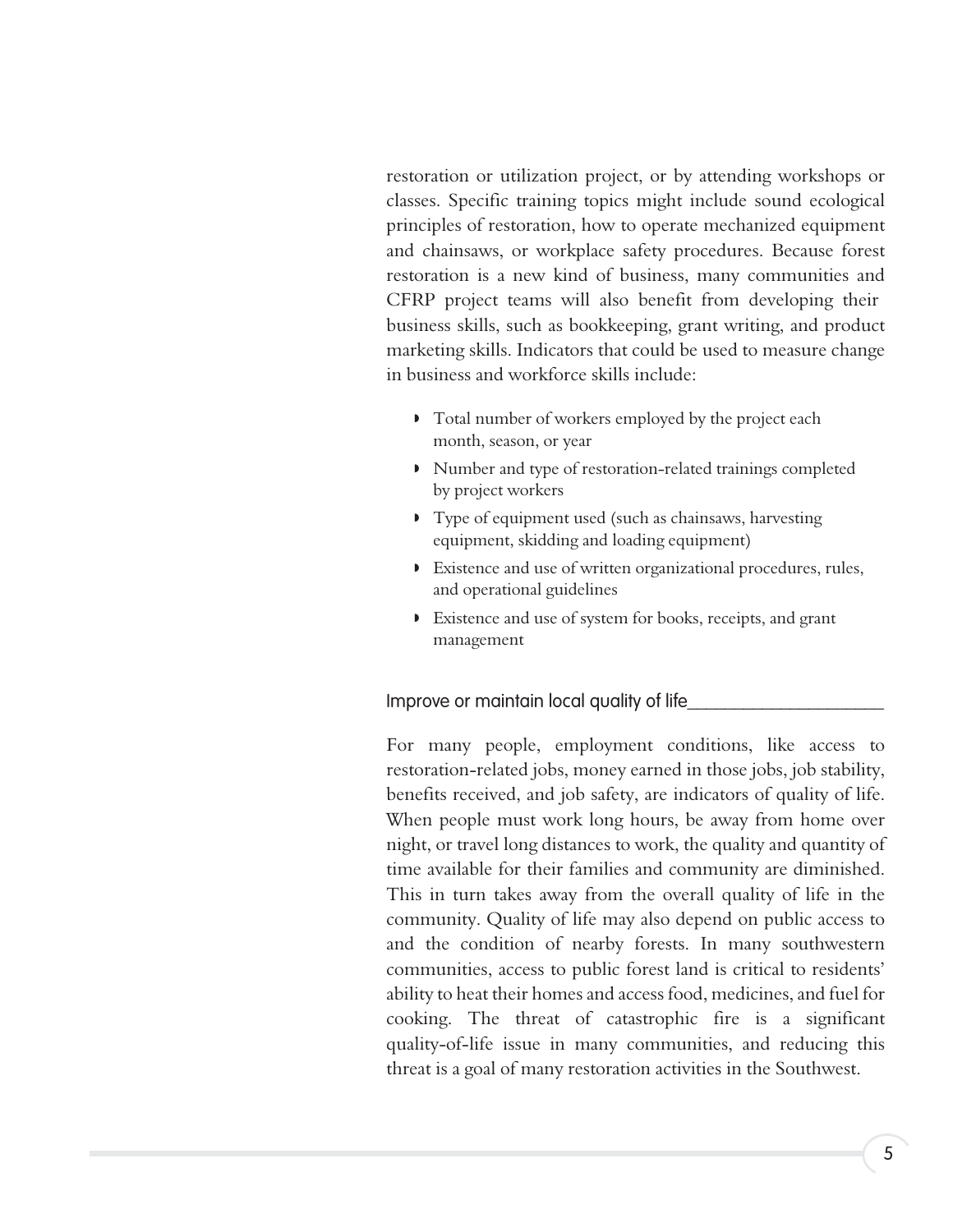Indicators you could use to track changes in quality of life include:

- Amount paid to project workers each month, season, or year
- <sup>w</sup> Extent that project employees receive health benefits
- <sup>w</sup> Extent that project workers are trained to use and do use appropriate safety gear
- Extent that project workers are able to participate in family and community life
- **•** Opportunities for locals to recreate in the forest
- <sup>w</sup> Availability of and access to medicinal, food, heating, or building materials from the forest
- <sup>w</sup> Number of acres protected from fire through the creation of defensible space, fuelbreaks, or other fuels reduction projects
- D Location of the project's fuels reduction acres in relation to areas considered to be at highest risk from wildfire

#### Ensure equal access to restoration jobs and decision making\_\_

The distribution of social and economic opportunities is an important issue in many southwestern communities, where some groups have at times been excluded from jobs and natural resource planning decisions. The CFRP, through its collaborative structure, provides opportunities to overcome these social and economic inequities. CFRP projects can involve people traditionally excluded from restoration-related work, and can include traditional forest users' values in forest restoration projects. Indicators that could be used to measure this goal include:

- <sup>w</sup> Extent that traditional forest users' knowledge and practices are part of the project
- <sup>w</sup> Number of youth, minority group representatives, or people from low-income communities hired to work on the project, and type of work they are conducting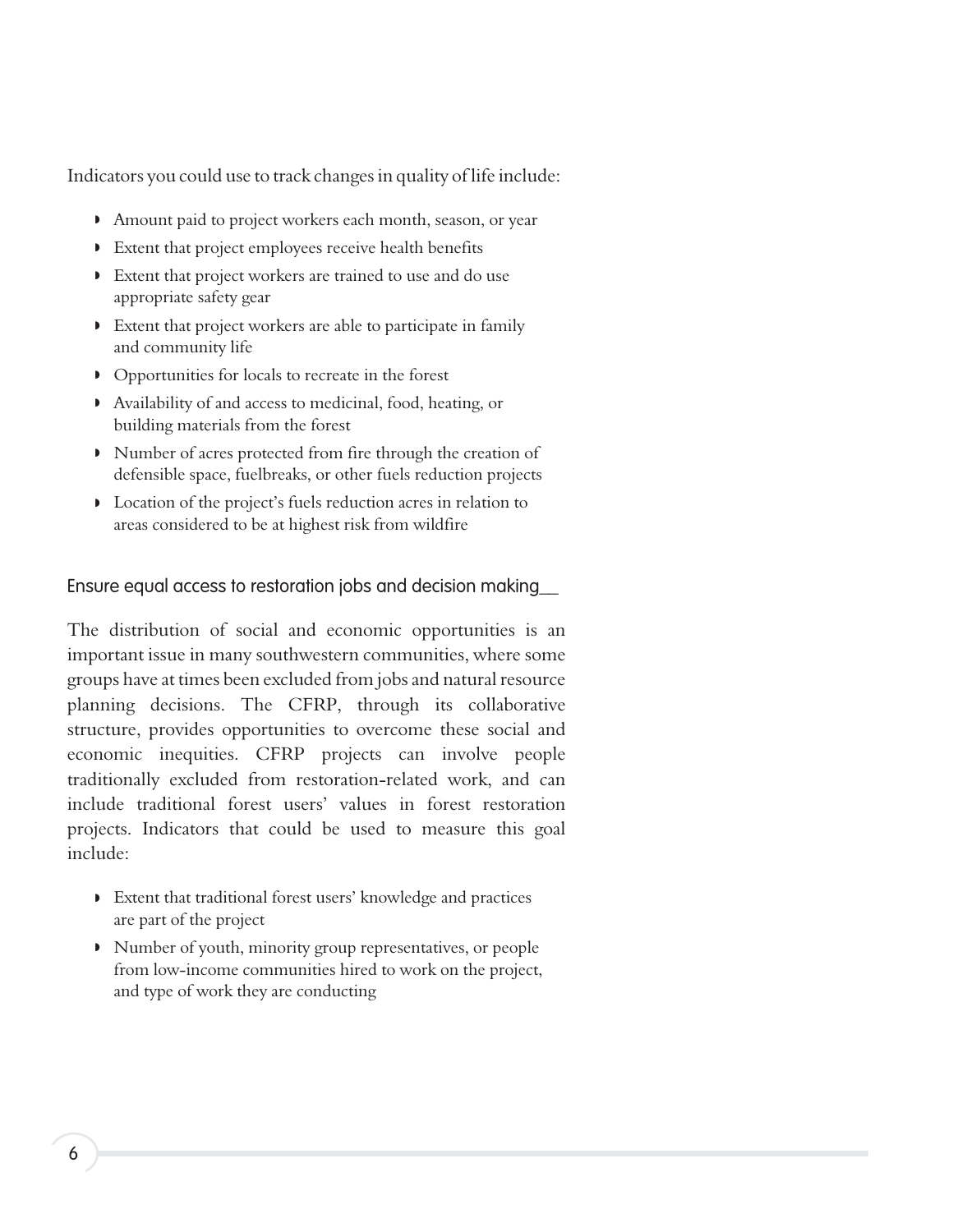Improve capacity for collaboration

The success of collaborative restoration efforts is closely linked to the quality and types of communication used by project team members, stakeholders, and the broader public. Openness to external input and willingness to consider different perspectives are important aspects of collaboration and are necessary for adaptive management. If there are strong and different opinions about your project, your multiparty monitoring team may be particularly interested in monitoring changes in the level of conflict among stakeholders. Indicators you could use to track changes in this goal include:

- <sup>w</sup> Level of commitment to communication and group learning (in time and money)
- Quality and timeliness of communication among all project partners
- <sup>w</sup> Extent that different perspectives are represented on the project team and in project activities
- $\blacktriangleright$  Extent of community, agency, or environmental group participation in project activities
- <sup>w</sup> Extent that stakeholders previously in conflict are now working together on this project

#### Build support for forest restoration\_\_\_\_\_\_\_\_\_\_\_\_\_\_\_\_\_\_\_\_\_\_\_\_\_

Restoration projects require high levels of support from stakeholders if the projects are to be implemented and completed successfully and in a timely manner. Projects without public support are vulnerable to appeals and litigation or vandalism. Failure to engage the community before implementing a forestry project may also damage relationships among community members or groups. Examples of indicators for this goal include:

- <sup>w</sup> Extent that different perspectives are represented on the project team and in project activities
- $\blacktriangleright$  Extent of community, agency, or environmental group participation in project activities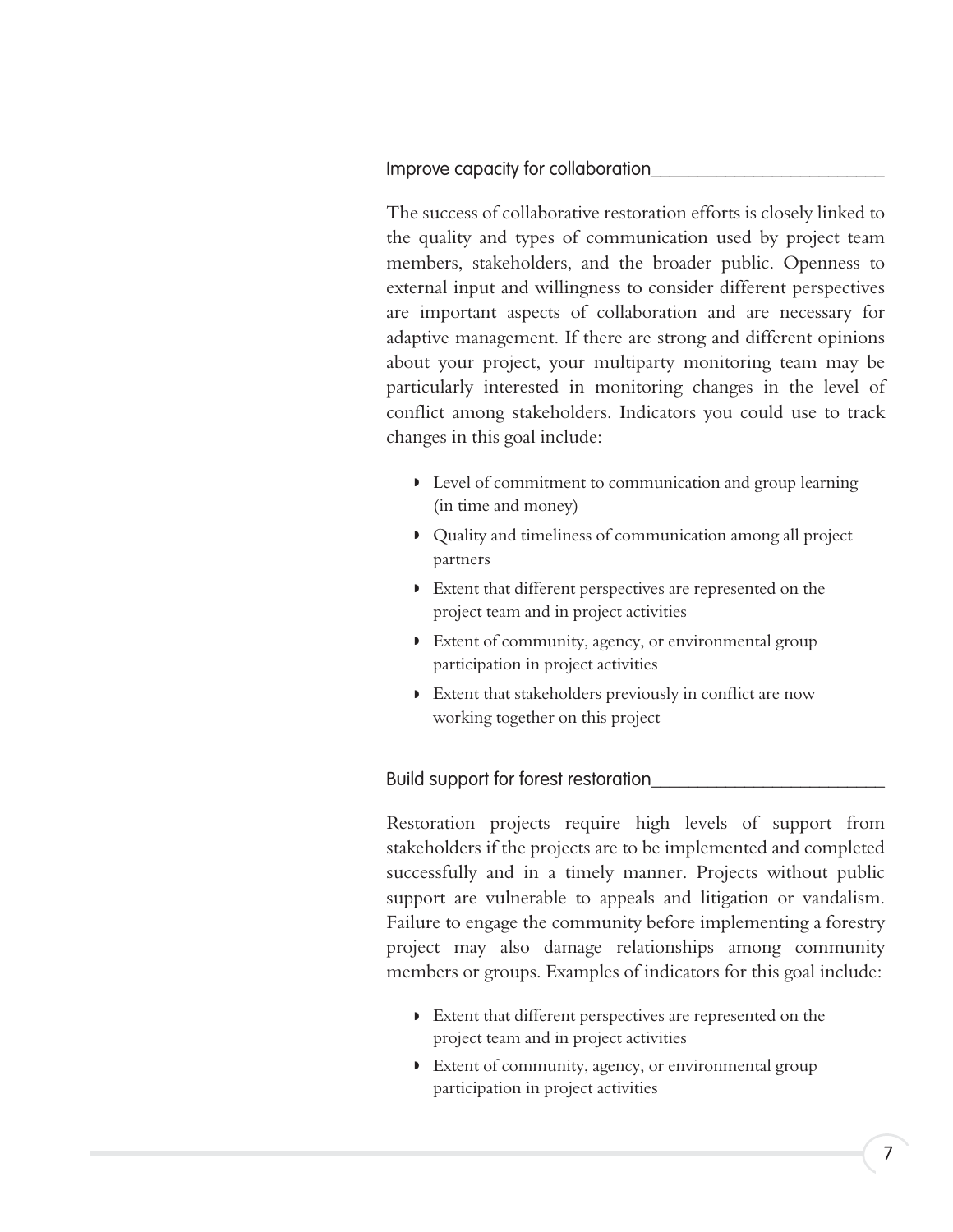- **Extent of tree poaching from restoration sites**
- Acceptance of frequent, low-intensity wildfire or prescribed fire
- **Perceived benefits of restoration activities**
- <sup>w</sup> Public attitudes toward the project and project collaborators

#### Summary of goals and indicators\_\_\_\_\_\_\_\_\_\_\_\_\_\_\_\_\_\_\_\_\_\_\_\_\_

Table 1 (pages 10–11) lists the sample indicators for each of the possible project-level goals discussed above. Monitoring groups may find that many of the indicators listed are relevant to their community and restoration project. However, not all indicators will apply to all situations, and there will likely be others, not included here, that are more directly applicable to your particular situation.

The authors of this handbook do NOT recommend that any group try to monitor all of the social or economic indicators listed. Each multiparty monitoring group will want to select or develop indicators specific to the local community and restoration effort being monitored.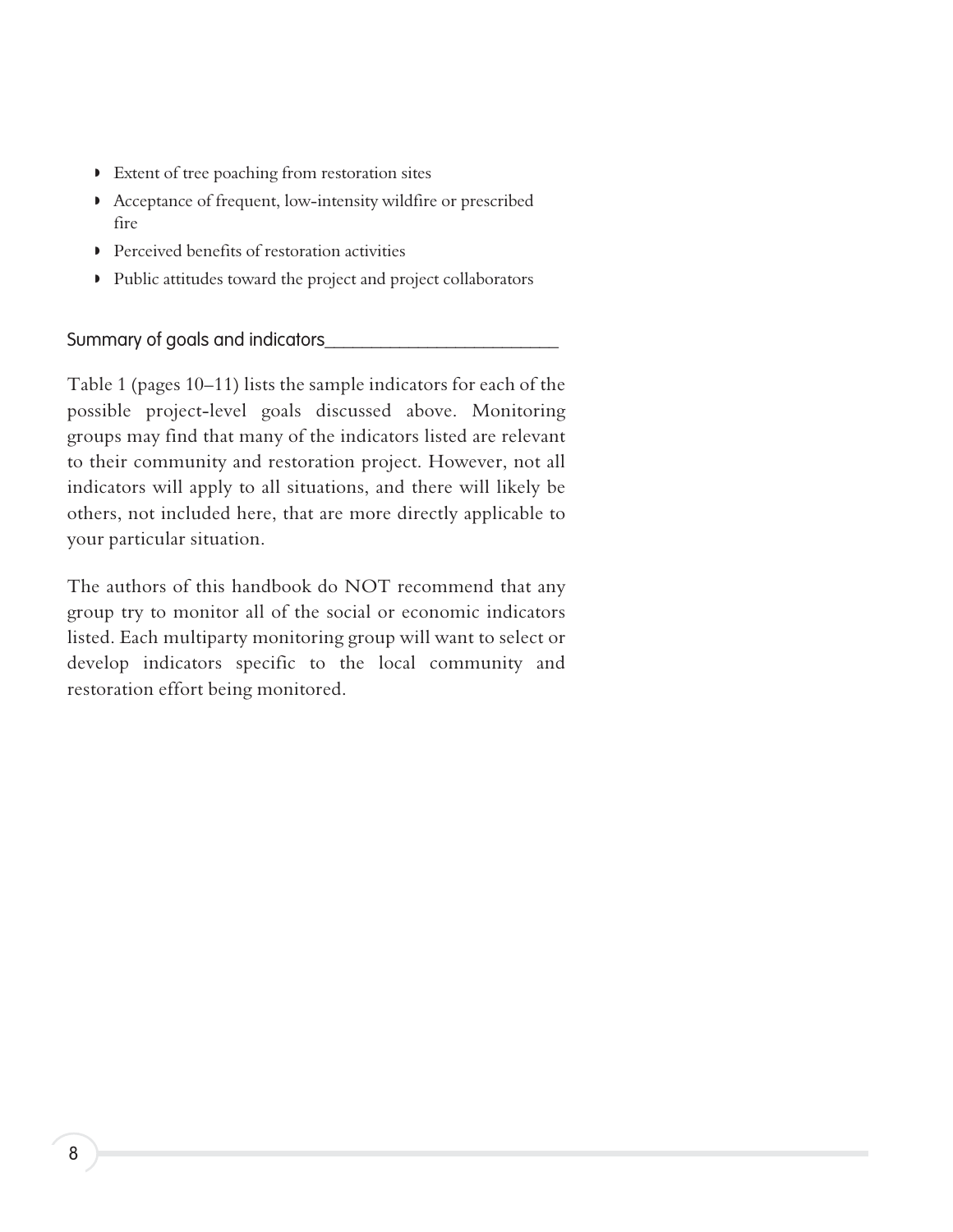

*Community mapping exercise*

Table 1 on pages 10–11 lists sample indicators for each Part 1 project-level goal

Table 2 on pages 12–14 lists suggested data collection methods for each indicator

> Data collection methods are described on pages 19–48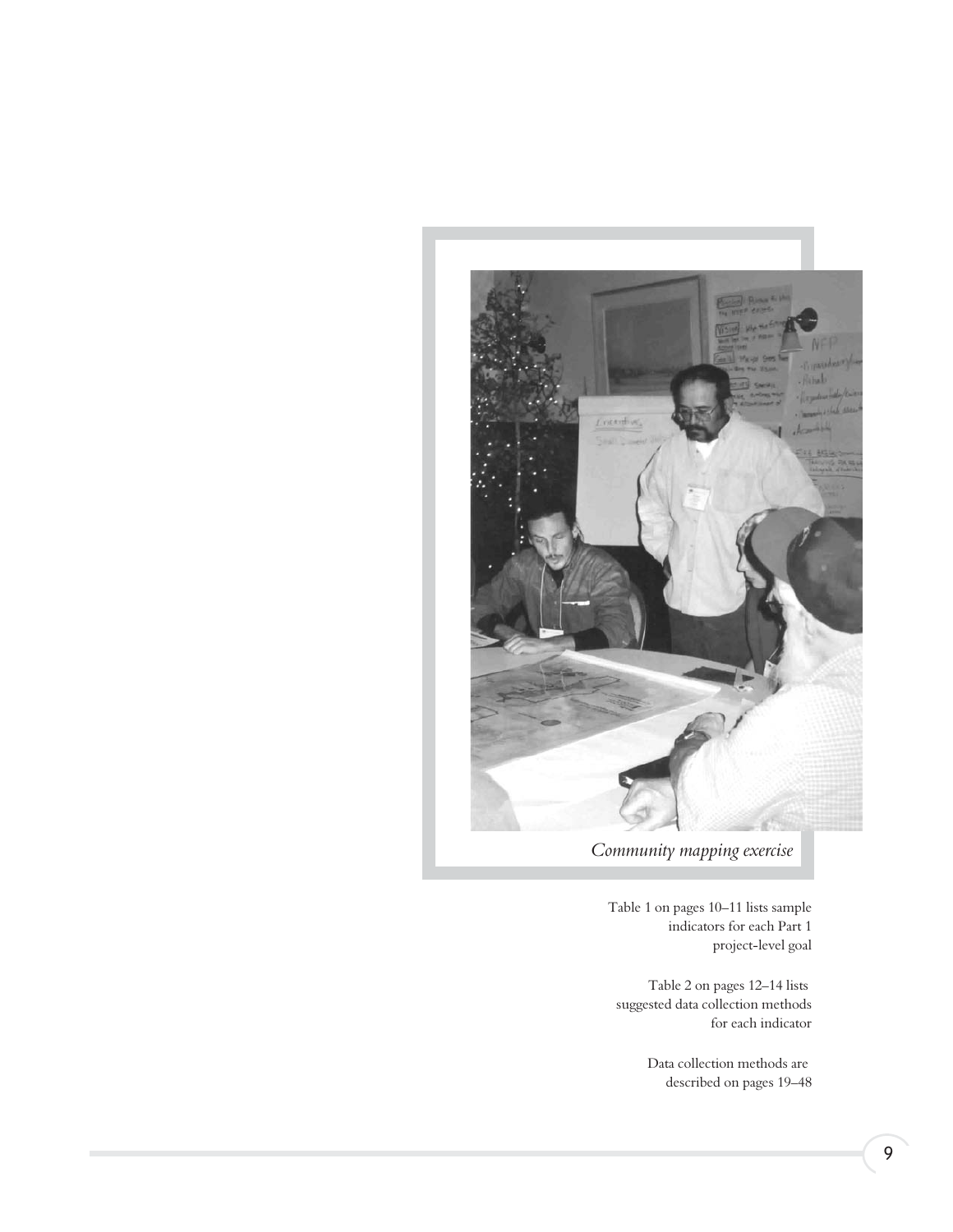Table 1 — Summary of goals and indicators

Enhance community sustainability

Total number of workers employed by the project each month, season, or year

Amount paid to project workers each month, season or year

Timeliness of payments

Number and type of restoration-related trainings completed by project workers

Number and type of training opportunities for youth

Number and diversity of wood products that can be processed locally

Number and size of contracts offered each year to do restoration work on public lands

Percent of all contracts awarded locally that go to local contractors

Improve local restoration business and workforce skills

Total number of workers employed by the project each month, season, or year

Number and type of restoration-related trainings completed by project workers

Type of equipment used (such as chainsaws, harvesting equipment, skidding and loading equipment)

Existence and use of written organizational procedures, rules, and operational guidelines

Existence and use of system for books, receipts, and grant management

Ensure equal access to restoration jobs and decision making

Extent that traditional forest users' knowledge and practices are part of the project

Number of youth, minority group representatives, or people from low-income communities hired to work on the project, and type of work they are conducting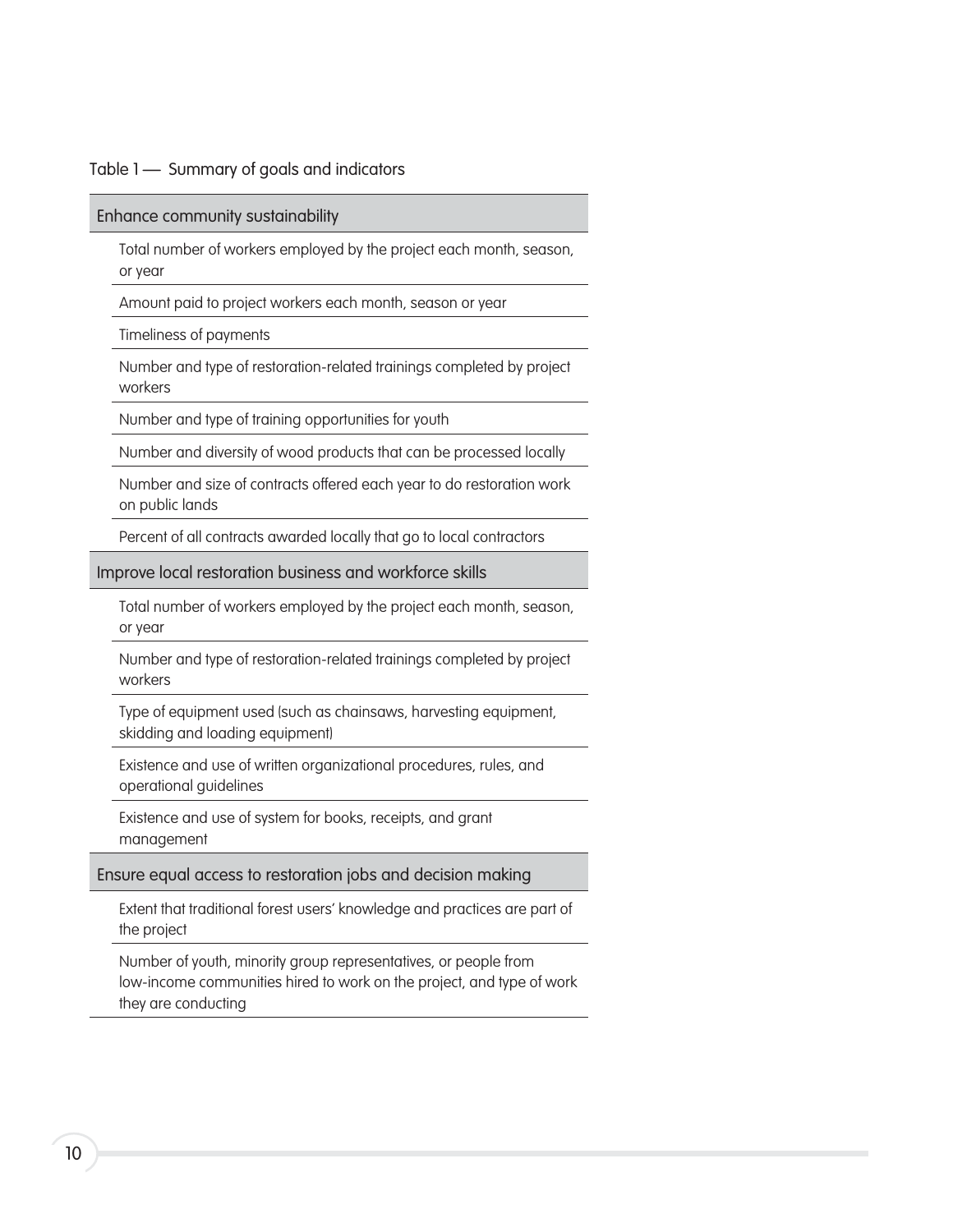#### Table 1 — continued

Improve or maintain local quality of life

Amount paid to project workers each month, season, or year

Extent that project employees receive health benefits

Extent that project workers are trained to use and do use appropriate safety gear

Extent that project workers are able to participate in family and community life

Opportunities for locals to recreate in the forest

Availability of and access to medicinal, food, heating, or building materials from the forest

Number of acres protected from fire through the creation of defensible space, fuelbreaks, or other fuels reduction projects

Location of the project's fuels reduction acres in relation to areas considered to be at highest risk from wildfire

Improve capacity for collaboration

Level of commitment to communication and group learning

Extent that different perspectives are represented on project team and in project activities

Extent that stakeholders previously in conflict are now working together on this project

Extent of community, agency, or environmental group participation in project activities

Quality and timeliness of communication among all project partners

#### Build support for forest restoration

Extent that different perspectives are represented on project team and in project activities

Extent of community, agency, or environmental group participation in project activities

Acceptance of frequent, low-intensity wildfire or prescribed fire

Perceived benefits of restoration activities

Public attitudes toward the project and project collaborators

Extent of tree poaching from restoration sites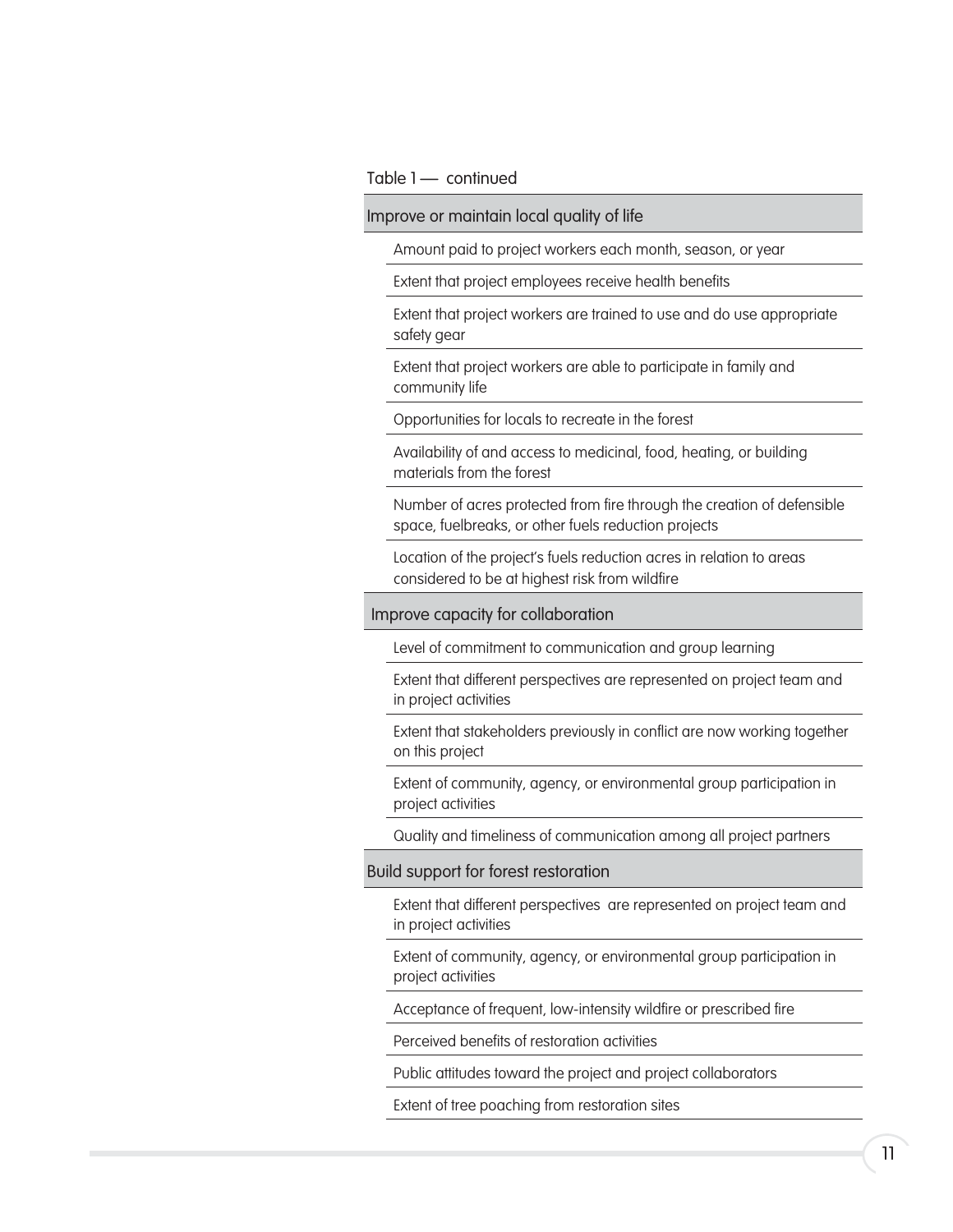| hods for each indicator (suggested indicators are marked—in many cases other methods can be used)<br>Suggested data collection met<br>Table $2-$ |                    |                            |         |            |                 |                      |
|--------------------------------------------------------------------------------------------------------------------------------------------------|--------------------|----------------------------|---------|------------|-----------------|----------------------|
| Indicators                                                                                                                                       | Document<br>review | observation<br>Participant | Surveys | Interviews | groups<br>Focus | Community<br>mapping |
| Enhance community sustainability                                                                                                                 |                    |                            |         |            |                 |                      |
| Total number of workers employed by the project                                                                                                  | $\times$           |                            |         |            |                 |                      |
| Amount paid to project workers                                                                                                                   | $\times$           |                            |         |            |                 |                      |
| Timeliness of payments                                                                                                                           | $\times$           |                            |         |            |                 |                      |
| Number and type of training opportunities for youth                                                                                              | $\times$           |                            |         | $\times$   |                 |                      |
| Number and type of restoration-related trainings completed by<br>project workers                                                                 | $\times$           | $\times$                   |         |            |                 |                      |
| Number and diversity of wood products that can be processed<br>locally                                                                           | $\times$           |                            |         | $\times$   | $\times$        |                      |
| Number and size of contracts offered each year                                                                                                   | $\times$           |                            |         | $\times$   |                 | $\times$             |
| Percent of all contracts that go to local contractors                                                                                            | $\times$           |                            |         | $\times$   |                 |                      |
| Improve local restoration business and workforce skills                                                                                          |                    |                            |         |            |                 |                      |
| Total number of workers employed by the project                                                                                                  | $\times$           |                            |         |            |                 |                      |
| Number and type of restoration-related trainings completed by<br>project workers                                                                 | $\times$           | $\times$                   |         |            |                 |                      |
| Type of equipment used                                                                                                                           | $\times$           | $\times$                   |         |            |                 |                      |
| Existence and use of written organizational procedures, rules,<br>and operational guidelines                                                     | $\times$           |                            |         |            | $\times$        |                      |
| and grant<br>Existence and use of system for books, receipts,<br>management                                                                      | $\times$           |                            |         |            |                 |                      |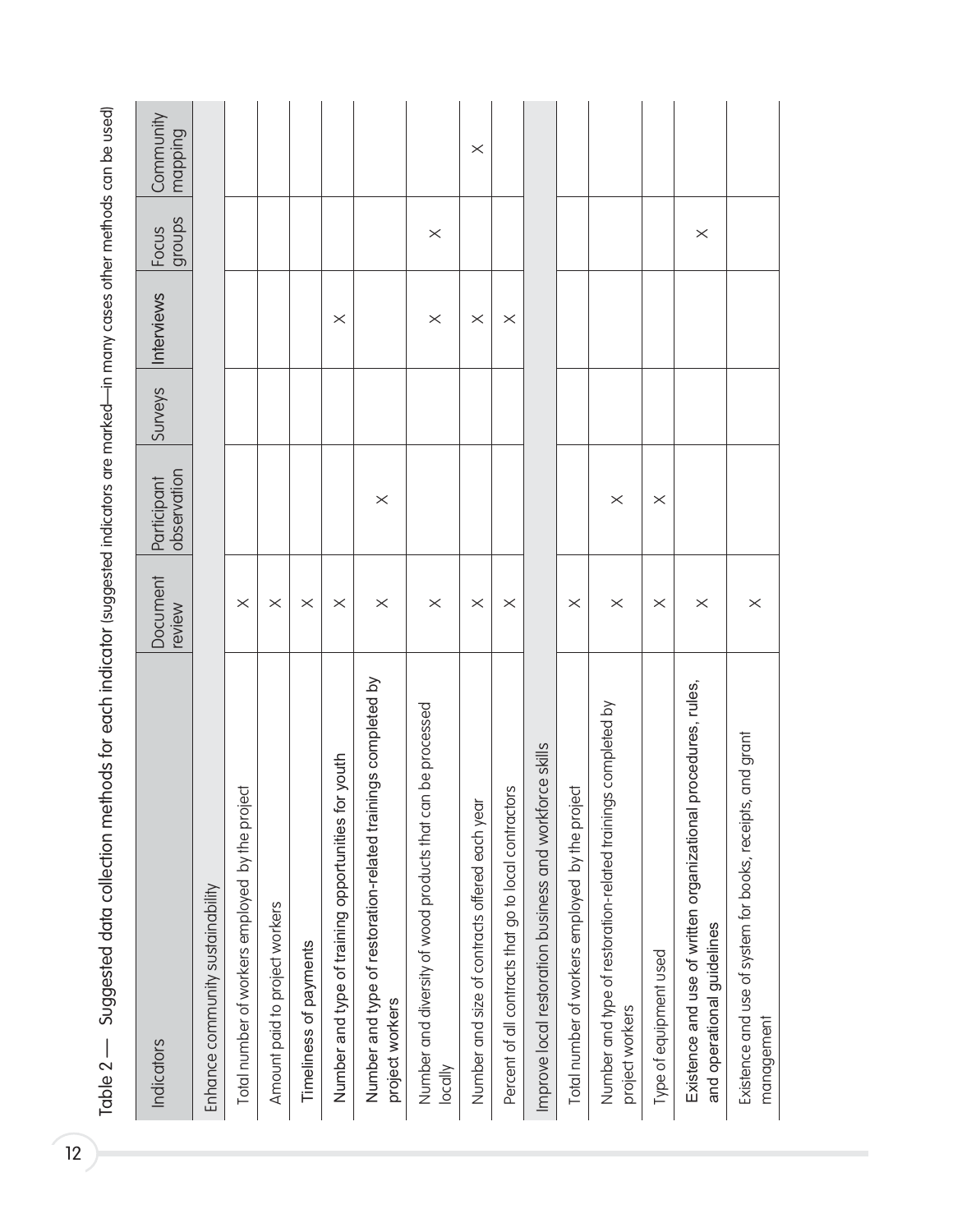| Indicators                                                                                                                                                          | Document<br>review | observation<br>Participant | <b>Surveys</b> | Interviews | groups<br>Focus | Community<br>mapping |
|---------------------------------------------------------------------------------------------------------------------------------------------------------------------|--------------------|----------------------------|----------------|------------|-----------------|----------------------|
| Improve or maintain quality of life                                                                                                                                 |                    |                            |                |            |                 |                      |
| Amount paid to project workers                                                                                                                                      | $\times$           |                            |                |            |                 |                      |
| Extent that project employees receive health benefits                                                                                                               | $\times$           |                            | $\times$       |            |                 |                      |
| Extent that project workers are trained to use and do use<br>appropriate safety gear                                                                                |                    | $\times$                   |                |            |                 |                      |
| Extent that project workers are able to participate in family and<br>community life                                                                                 |                    |                            | $\times$       | $\times$   | $\times$        |                      |
| Opportunities for locals to recreate in the forest                                                                                                                  |                    |                            | $\times$       | $\times$   | $\times$        | $\times$             |
| Availability of and access to medicinal, food, heating, or building<br>materials from the forest                                                                    |                    |                            | $\times$       | $\times$   | $\times$        | $\times$             |
| Number of acres protected from fire                                                                                                                                 | $\times$           |                            |                |            |                 |                      |
| Location of the project's fuels reduction acres in relation to<br>areas considered to be at highest risk from wildfire                                              | $\times$           |                            |                | $\times$   |                 | $\times$             |
| Ensure equal access to restoration jobs and decisionmaking                                                                                                          |                    |                            |                |            |                 |                      |
| Extent that traditional forest users' knowledge and practices are<br>part of the project                                                                            |                    | $\times$                   |                | $\times$   | $\times$        |                      |
| low-income communities are hired to work on the project, and type<br>Number of youth, minority group representatives, or people from<br>of work they are conducting | $\times$           | $\times$                   |                |            |                 | $\times$             |

# Table 2 - continued Table 2 — continued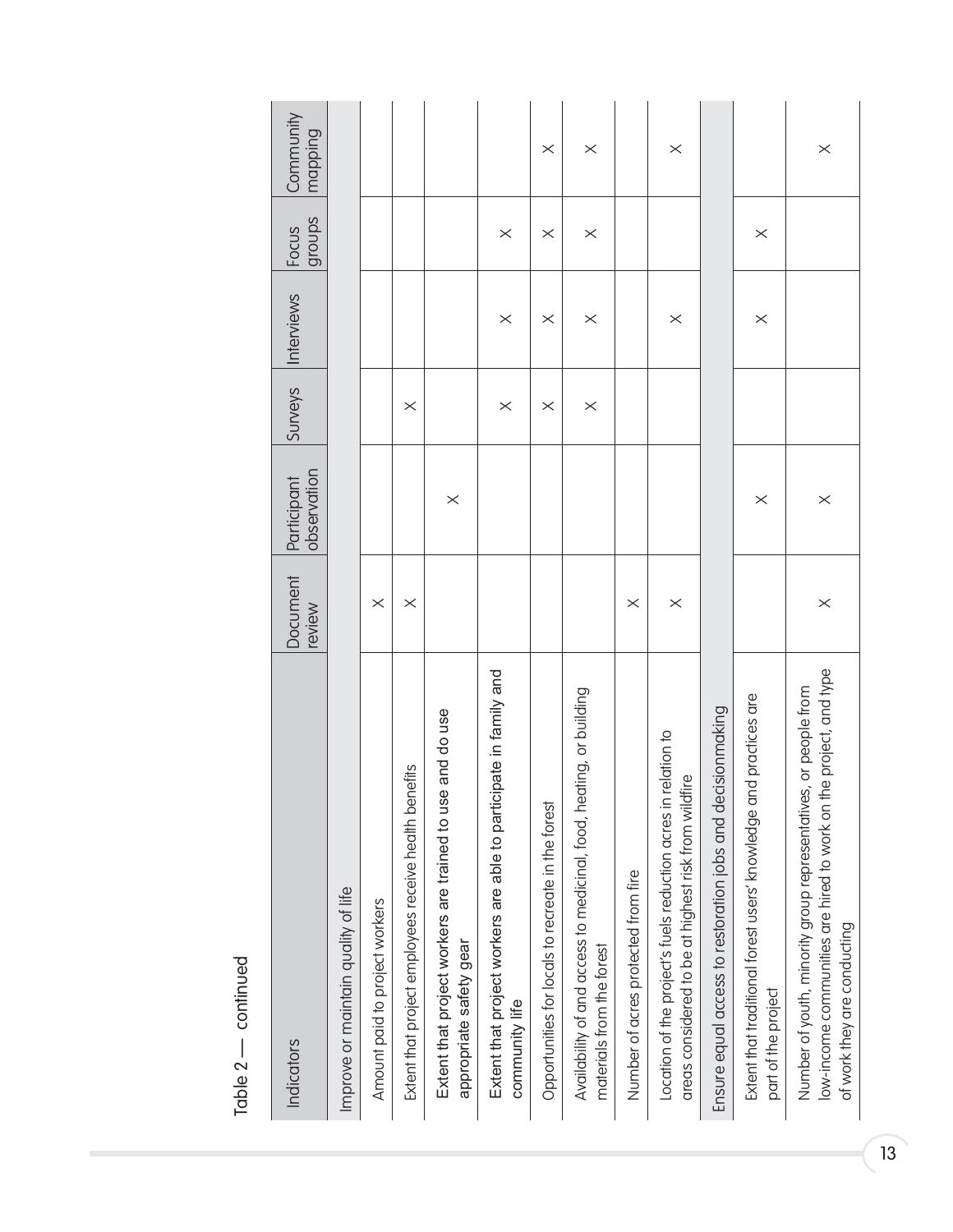| Indicators                                                                                      | Document<br>review | observation<br>Participant | Surveys  | Interviews | groups<br>Focus | Community<br>mapping |
|-------------------------------------------------------------------------------------------------|--------------------|----------------------------|----------|------------|-----------------|----------------------|
| Improve capacity for collaboration                                                              |                    |                            |          |            |                 |                      |
| Level of commitment to communication and group learning                                         | $\times$           | $\times$                   |          | $\times$   | $\times$        |                      |
| Extent that different perspectives are represented on project<br>team and in project activities | $\times$           | $\times$                   | $\times$ | $\times$   |                 |                      |
| Extent that stakeholders previously in conflict are now working<br>together on the project      | $\times$           | $\times$                   | $\times$ | $\times$   |                 |                      |
| Extent of community, agency, or environmental group<br>participation in project                 | $\times$           | $\times$                   |          |            |                 |                      |
| Quality and timeliness of communication among all project<br>partners                           |                    | $\times$                   | $\times$ | $\times$   |                 |                      |
| Build support for forest restoration                                                            |                    |                            |          |            |                 |                      |
| Extent that different perspectives are represented                                              | $\times$           | $\times$                   | $\times$ | $\times$   |                 |                      |
| Extent of community, agency, or environmental group<br>participation in project activities      | $\times$           | $\times$                   |          |            |                 |                      |
| prescribed fire<br>Acceptance of frequent, low-intensity wildfire or                            | $\times$           |                            | $\times$ | $\times$   | $\times$        |                      |
| Perceived benefits of restoration activities                                                    |                    |                            | $\times$ | $\times$   | $\times$        |                      |
| Public attitudes toward the project and project collaborators                                   | $\times$           |                            | $\times$ | $\times$   | $\times$        |                      |
| Extent of tree poaching from restoration sites                                                  |                    | $\times$                   |          | $\times$   |                 | $\times$             |

Table 2 - continued Table 2 — continued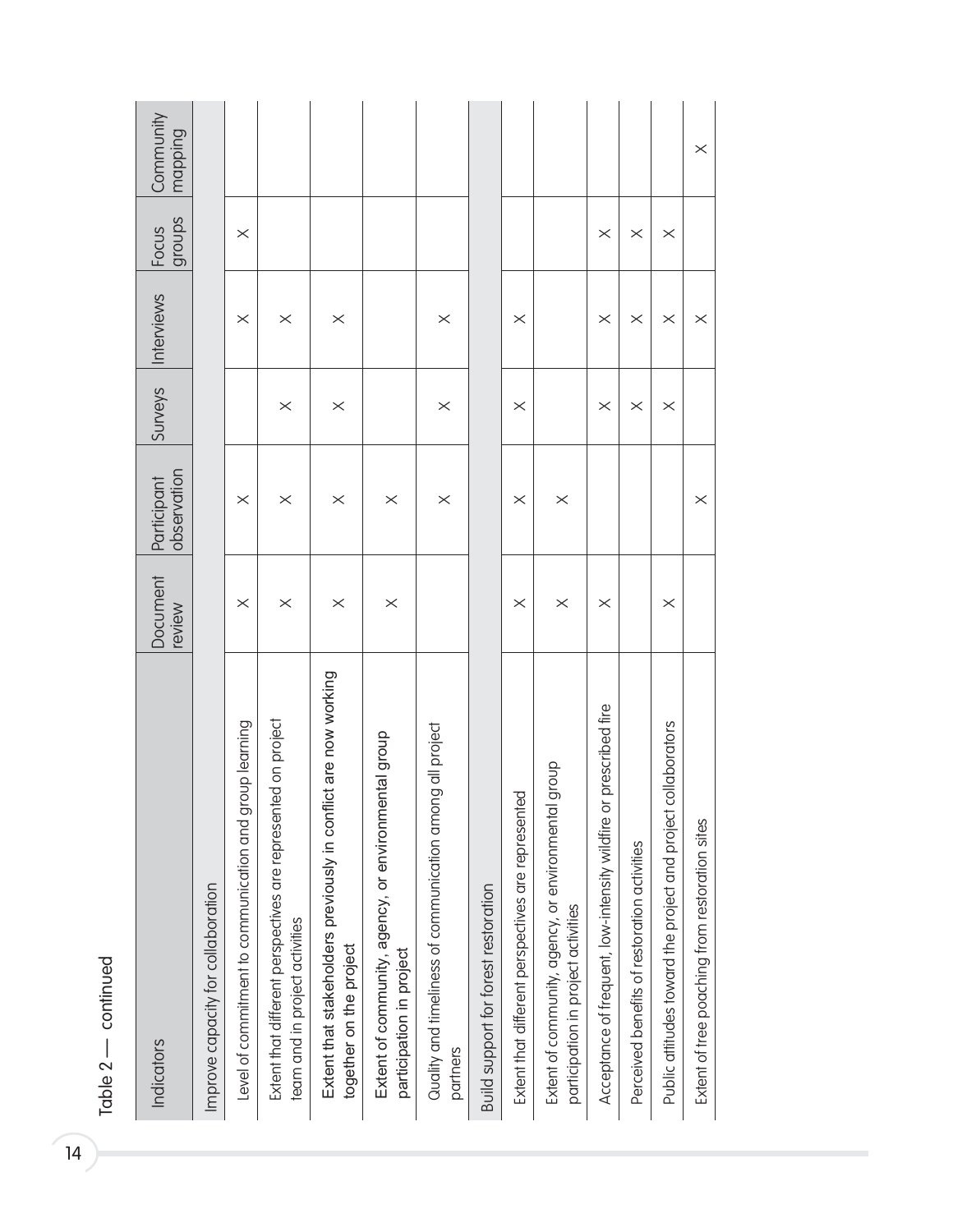#### Part 2

# Monitoring design and data collection methods

#### Creating a sampling design\_

Before beginning to gather data, your monitoring team should create a sampling design that can become part of the monitoring plan. Sampling designs provide information about the number, location, and type of measurements to be taken at any given time. When creating a sampling design, your group will need to determine:

- 1 What indicators will be monitored
- 2 Methods to measure each indicator
- 3 Where data will come from
- 4 When and how often to measure each indicator
- 5 Who will take the measurements
- 6 When and how data will be analyzed
- 7 Where and how data will be stored

#### **1 — What indicators will be monitored**

When your multiparty team selects goals, it should also select the indicators it will use to measure each goal. If your group is having difficulty choosing indicators, you may find it useful to review the measurement methods discussed in this section and then discuss what would be most useful and reasonable for your project.

#### **2 — Methods to measure each indicator**

Methods for each indicator listed in Part 1 are discussed in the final section of this handbook. They include document analysis, participant observation, surveys, interviews, focus groups, and community mapping. Table 2 on pages 12–14 shows which methods can be used to measure each of the indicators discussed in this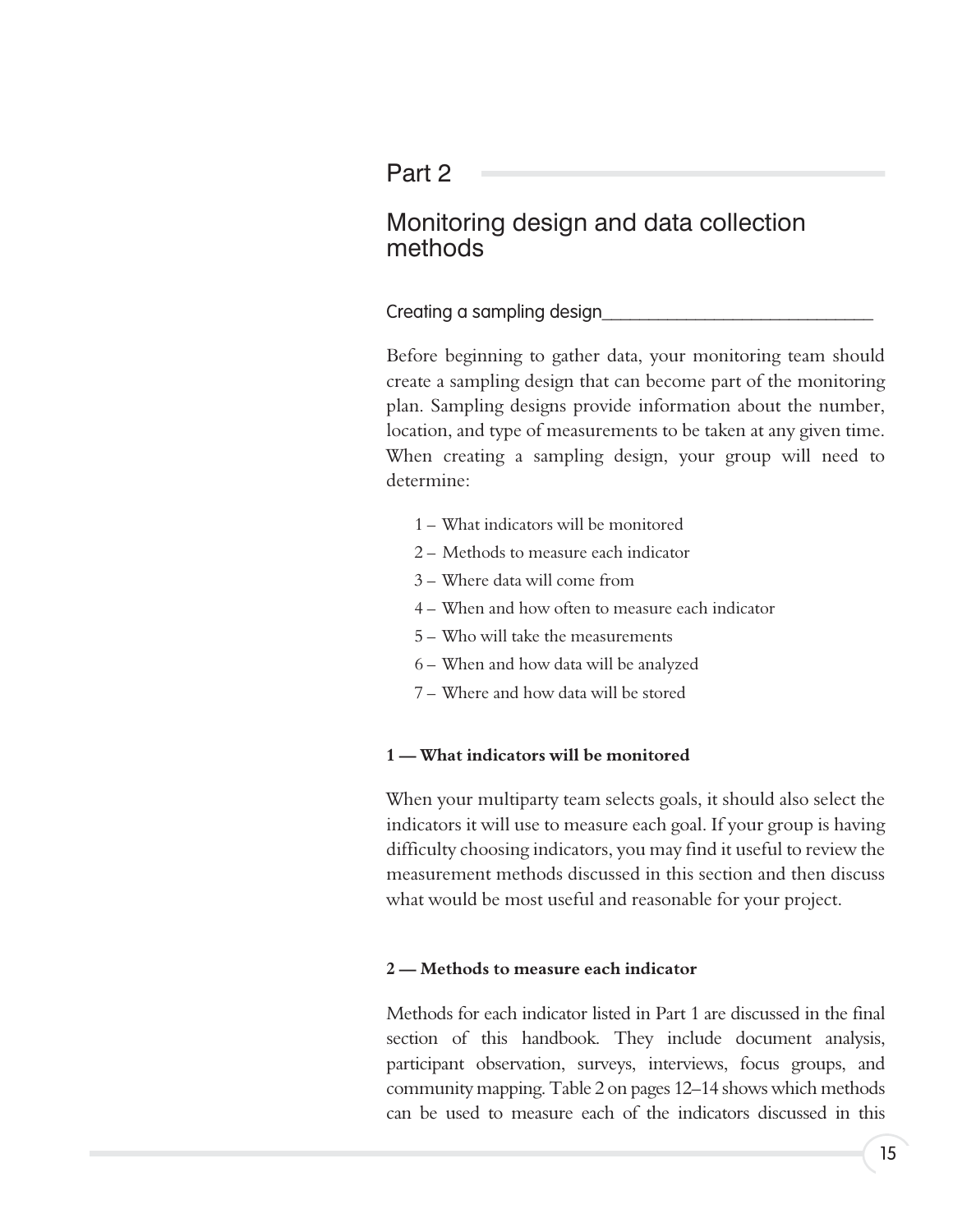handbook. Your monitoring team should decide which method(s) it will use for each indicator and use these consistently. In some cases, you may want to measure the same indicator using two or three different methods, to cross-check and confirm the data.

#### **3 — Where data will come from**

Before gathering any data, you need to know the scope and size of your monitoring effort. Do you want to study changes for the project only, for the community, or for a larger region, like a national forest district? Your monitoring team will need to define the geographic boundaries of the study area for each indicator it wants to monitor. For example, if your indicator is diversity of restoration and wood-products businesses, you may want to know how many different kinds of businesses exist in your town, or you may want to know how many exist within 50 miles of your project site. Choosing the right scale for monitoring is important. Changes that have a large impact on a village, for example, may not have much of an impact on the county as a whole.

Your monitoring team will also want to identify all potential sources and methods for gathering data on a specific indicator. For many indicators, there will be more than one data source. The team will need to consider the reliability of each data source and the cost (in time and money) of obtaining data. These factors should help the group choose which sources to use for monitoring.

Whatever method you use, there are two distinct ways of determining where your data will come from: *random sampling* and *non-random sampling*.

Random sampling uses some kind of unbiased system to choose objects of study. In a random sample, every individual has an equal chance of being selected. For example, to select a random sample of survey recipients from all the residents of a town, you could assign each individual a number, and use a random number generator to select a sample from that population. Random

*A sample refers to the people you choose to gather information from. It is usually a subset of the population, and should be similar to the population as a whole.*

*A population is all of the members of a group that you want to monitor; for example, a population might include all adult residents of a community, or all members of an environmental organization.*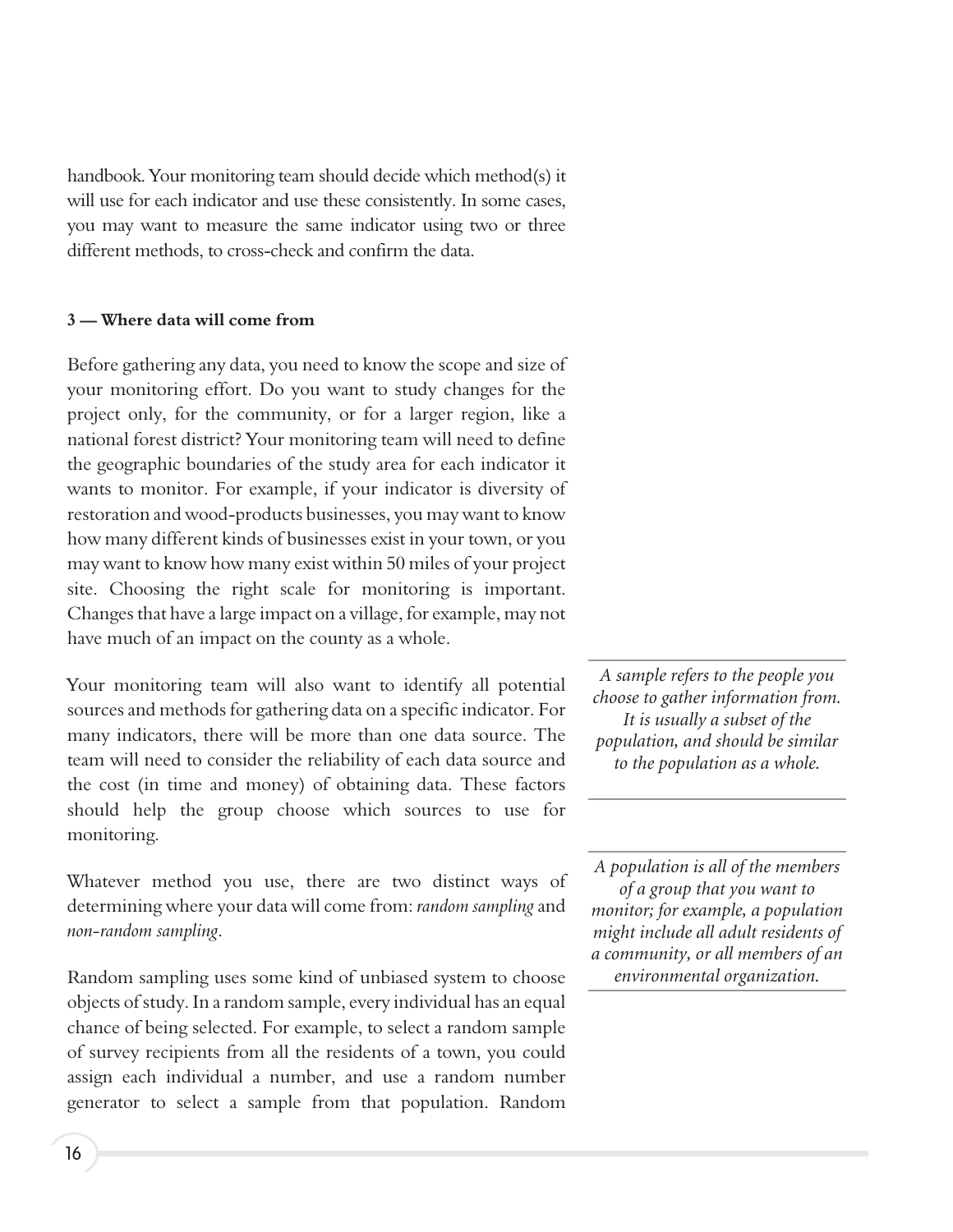*Random sampling means that every member of the population has an equal chance of being selected. A random sample is considered to be representative of the entire population.*

*— If your sample is selected through non-random sampling, your sample is representative only of people very similar to those you sampled.*

sampling allows you to gather information from a relatively small number of individuals to draw conclusions about the larger population from which they were drawn. Random sampling can be used for any of the methods described in this handbook, but is most commonly used for surveys.

Non-random sampling occurs when a researcher selects particular individuals to study, or when some individuals have a greater chance of being selected than others. Non-random sampling is most appropriate when the sample size is small, or when some individuals or documents are particularly important to include in the sample. It is possible to draw important conclusions based on non-random samples, but they cannot be said to represent the population as a whole. Non-random sampling can be used for any of the methods described in this handbook. If you are using non-random sampling, it is very important that your entire multiparty group works together to select a sample. This will increase the quality of your data and help to minimize the possibility that your results will be biased.

#### **4 — When and how often to take each measurement**

Exact dates or seasons may vary by the indicator to be measured. Some indicators may need to be measured monthly, some yearly, and some at the beginning and end of a project. It can be important to gather data at the same time, such as the beginning of a month or year, so that data are comparable.

At a minimum, you will want to take measurements before a project starts and after it is completed. It is important to document conditions before beginning the project to have some basis for comparison later. Gathering baseline data means measuring indicators before starting the project. It is equally important to collect data the exact same way after a project has been carried out as it was collected before the project started. Comparisons of data collected before and after a project can demonstrate changes that result from the project or that happen at the same time the project is implemented.

*Baseline data provide information about the conditions in a project area before the project was started.*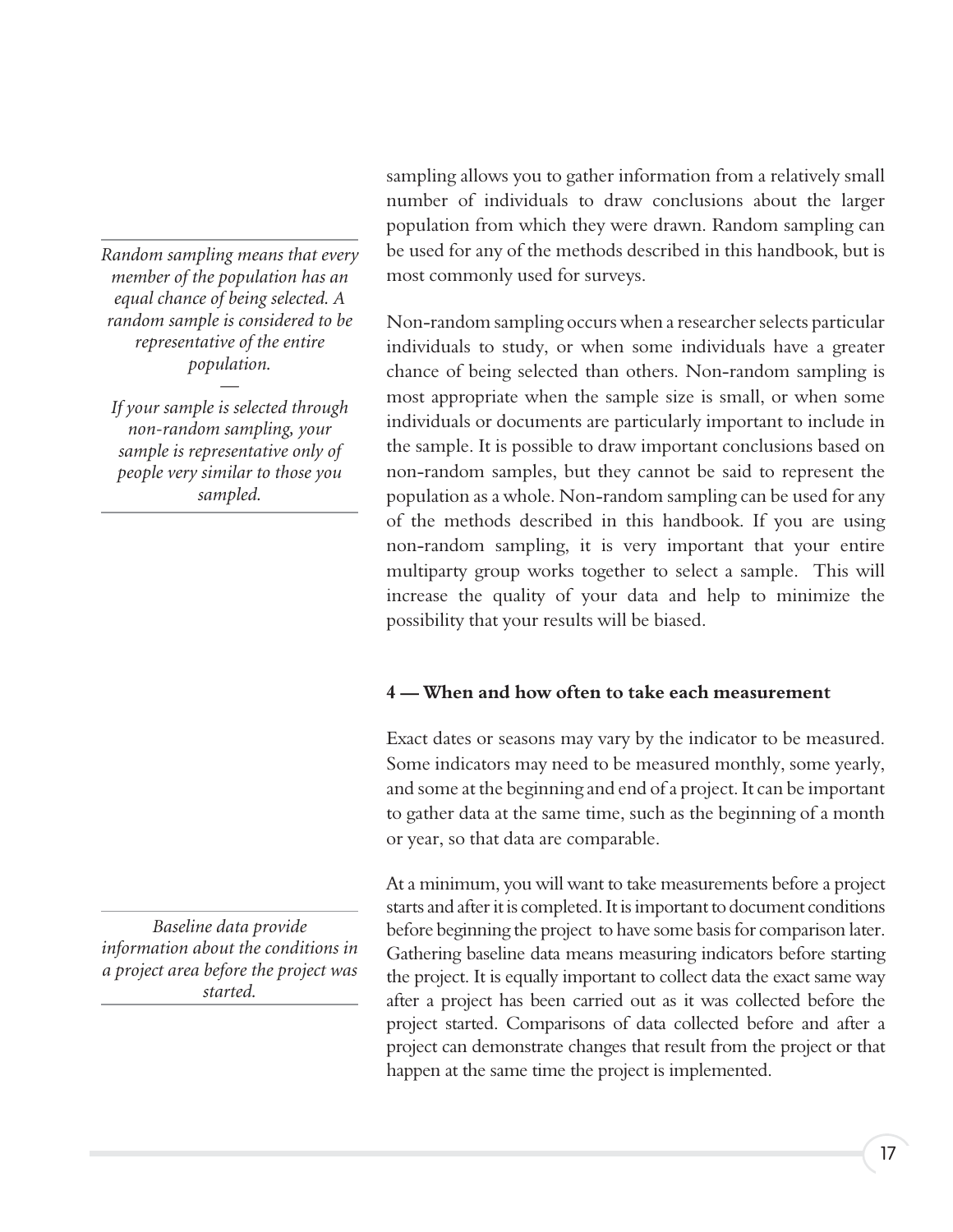#### **5 — Who will take the measurements**

It is a good idea to have at least one person who is consistently involved in collecting data and training others throughout the monitoring project. People have slightly different ways of taking measurements, and keeping a consistent person involved with the project helps to minimize these differences.

#### **6 — When and how data will be analyzed**

When a monitoring team has collected data before and after a project, they will need to analyze the data in order to see what changes the project actually produced. While some information may be fairly easy to compare before and after a project, other information may require more complicated analysis.

See Handbook 6 for more information on analyzing your data

#### **7 — Where and how the data will be stored**

It is important to store monitoring data in a permanent place so that it can be used for future project activities. Any data should be carefully labeled and placed in notebooks. A second, photocopied set of the data should be stored in another location. Electronic data should be backed up on computer disks or CDs. Electronic data, including electronic spreadsheets and photographs, can be stored with local resource management agencies, such as the Forest Service or a local non-profit organization, if desired.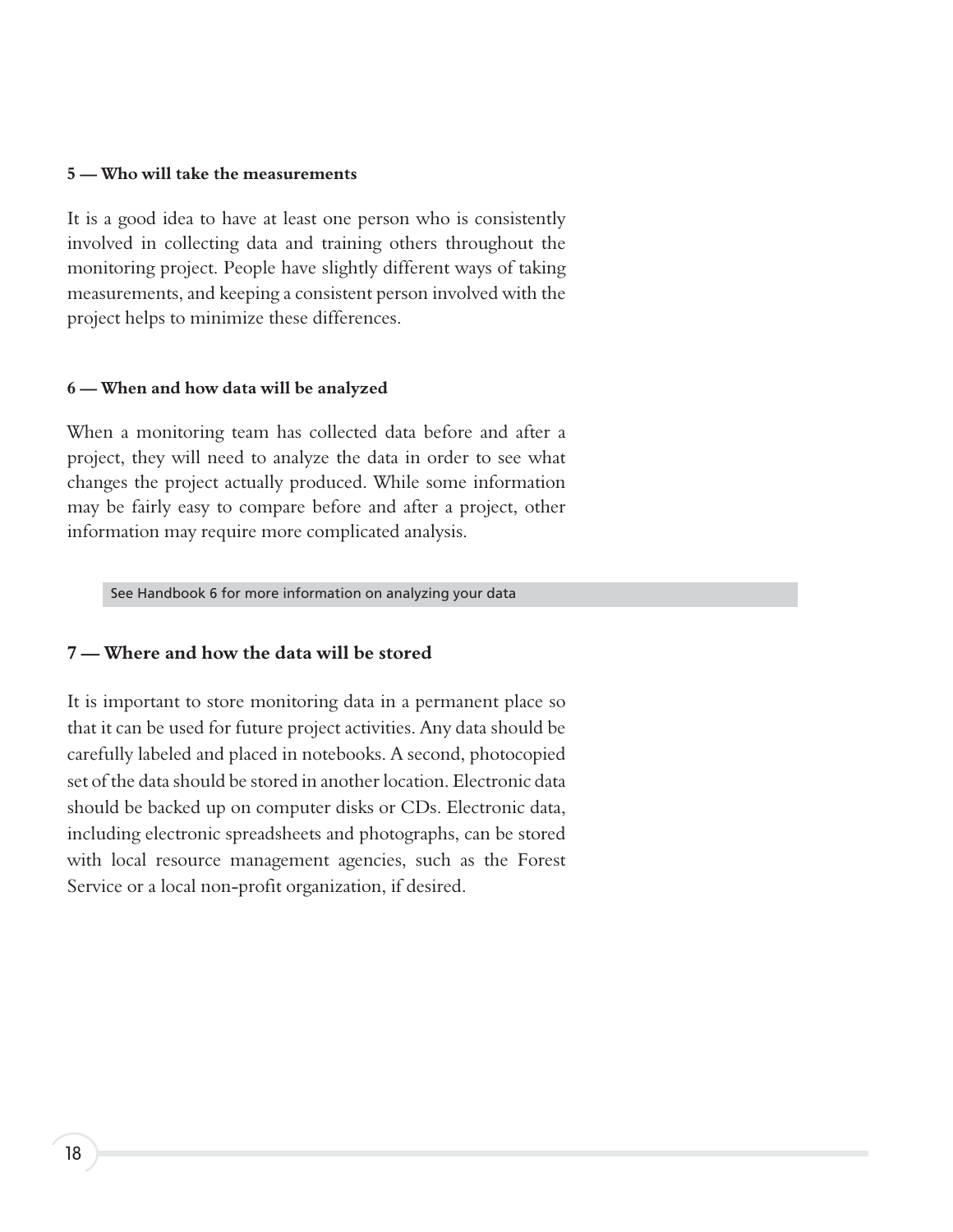# Data collection methods

In this handbook, we describe five methods for analyzing social and economic data: document review and secondary data analysis, participant observation, community mapping, surveys and interviews, and focus groups. As shown in Table 3, the best method depends on the type of information you are looking for.

#### Table 3 — Data collection methods described in this handbook

| Method                                                  | Applications                                                                                           | Pages     |
|---------------------------------------------------------|--------------------------------------------------------------------------------------------------------|-----------|
| Document<br>review and<br>secondary<br>data<br>analysis | Where information already exists in written records or where<br>background context is needed           | $21 - 24$ |
| Participant<br>observation                              | Indicators that may require direct observation of a behavior or<br>interaction                         | $24 - 27$ |
| Surveys                                                 | Where there is a desire to gather basic information about<br>perceptions, attitudes, and relationships | $27 - 34$ |
| <b>Interviews</b><br>or focus<br>groups                 | Where there is a need to understand complex perceptions,<br>attitudes, or important relationships      | $34 - 44$ |
| Community<br>mapping                                    | Where there is a desire to link information to particular places                                       | 44–48     |

For many of the indicators described in this handbook, you will find the information you need in project documents or agency reports, and you will want to use *document review and secondary data analysis* to track these indicators.

The *participant observation* method is commonly used to document project information that might not otherwise be recorded, such as the extent that project workers use safety gear or the extent that different perspectives are represented in project planning.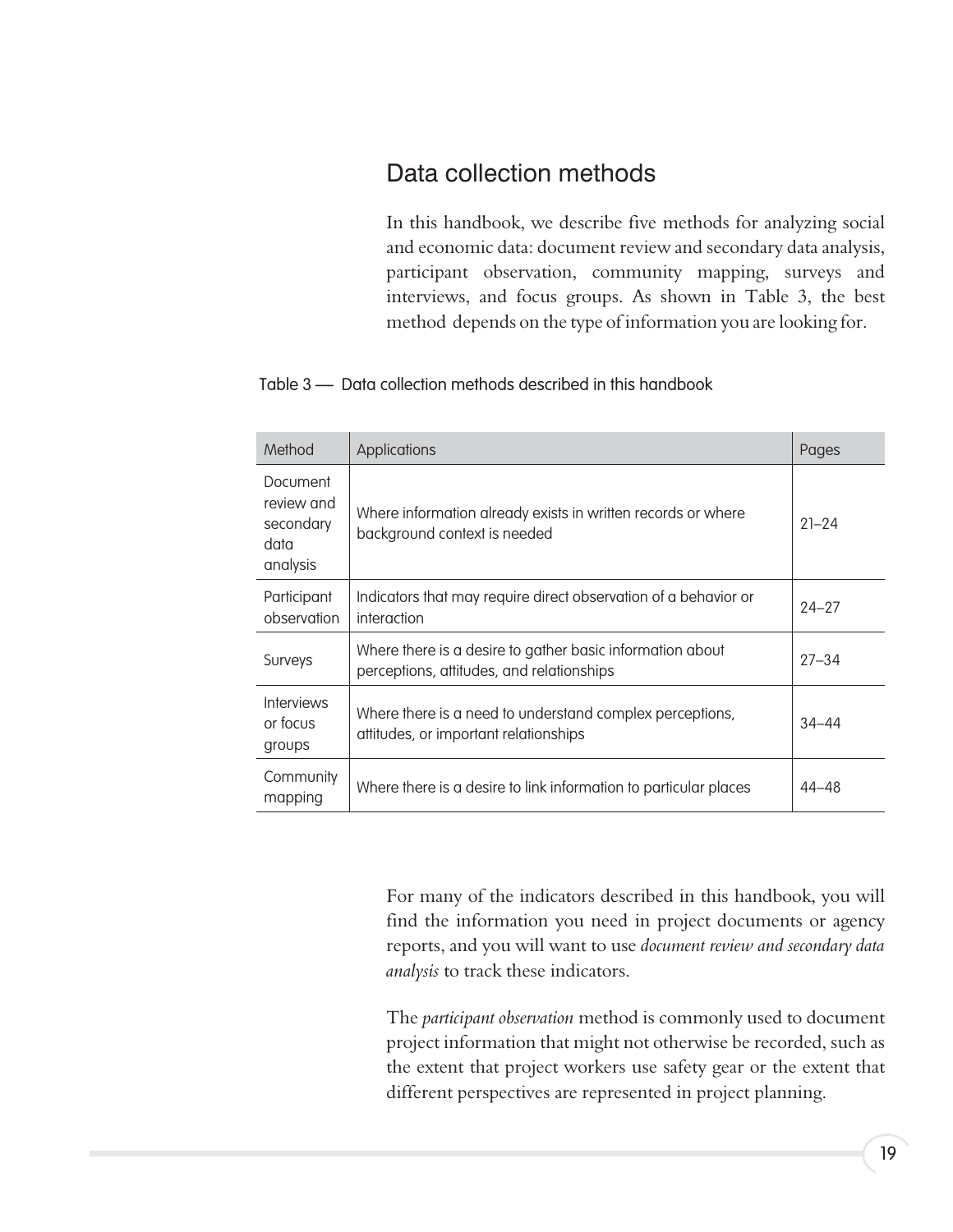For some indicators, your best source of data will be knowledgeable people, and for these you may want to use some method of systematically asking questions to obtain the information you need. There are several ways to ask questions to get information and opinions from people. In general, they fall on a spectrum from highly structured to very flexible, as shown in Figure 1.

#### Figure 1 — Types of questioning

| surveys                            | interviews                                  | focus groups                        |
|------------------------------------|---------------------------------------------|-------------------------------------|
| l Need to gather basic information |                                             | Need to understand complex issues ▶ |
|                                    | Need to draw conclusions about a population | No need to generalize D             |
| Mostly closed-ended questions      |                                             | Mostly open-ended questions D       |
| Mostly closed-ended responses      |                                             | Mostly open-ended responses D       |
| Often uses random sampling         |                                             | Often uses non-random sampling D    |
| Most structured                    |                                             | Most flexible D                     |

The most structured form of questioning is the survey. Surveys typically use closed-ended questions to gather information about the beliefs, attitudes, behaviors, or other characteristics of a relatively large group, such as all households or all high school students in a community. Survey design can be very technical, particularly if you are trying to find out information about an entire population by asking questions of a random sample of that population.

Surveys are most appropriate when you already know what the important questions are, and can devise a set of answers which capture the range of public opinion. For instance, if you want to monitor recreational use of the forest and you know that people primarily use the forest for hiking, riding off-road vehicles, and camping, you could develop a survey to determine what proportion of the community does each of these activities, and how often. Surveys are also useful when you think that people are more likely to share information in writing than when talking to other people.

*Closed-ended questions work best for questions with clear-cut answers.*

*Open-ended questions are used to get more complex information.*

*—*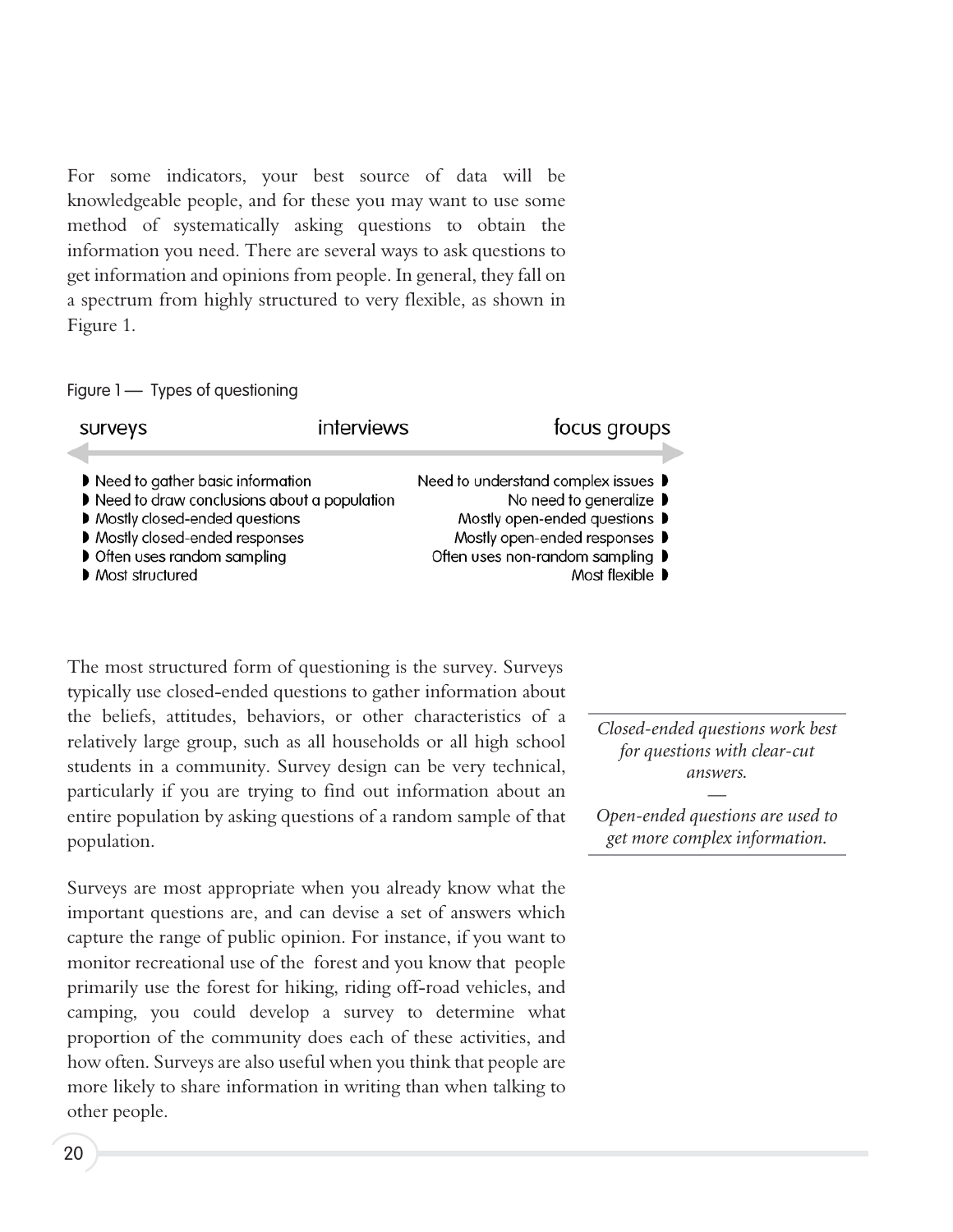The focus group method brings together several people who share a common interest in or perspective on a topic to have a group discussion. Questions are generally open-ended and designed to encourage discussion among group participants, so that perspectives can be explored and developed.

Interviews fall between surveys and focus groups on the spectrum of questioning methods. In an interview, you ask detailed questions of knowledgeable people on an individual basis. This is a good method to use if a relatively small number of people have the information you are seeking or if you want to be able to gain a deeper understanding of complex issues.

For information with a strong spatial component, such as the relationship of treatment areas to areas considered to be at highest risk from wildfire, you may want to use *community mapping.* This method is particularly useful for encouraging dialogue about potential interactions among project activities and other uses of the forest, such as the relationship between traditional firewood collecting areas and treatment areas.

Table 2 on pages 12–14 shows the recommended methods for each of the indicators discussed in this handbook. You will note that most of the indicators can be measured using more than one method. In these cases, you may choose to use more than one method as a way to cross-check the accuracy of your data.

#### Document review and secondary data analysis\_\_\_\_\_\_\_\_\_\_\_\_\_\_

In some cases, you may be able to gather the data you need from existing reports. Some monitoring data may already exist in project records. These could include planning reports, meeting minutes and semi-annual reports. Other useful data may be found in a company's employment records or business plan, or an agency or school's training records.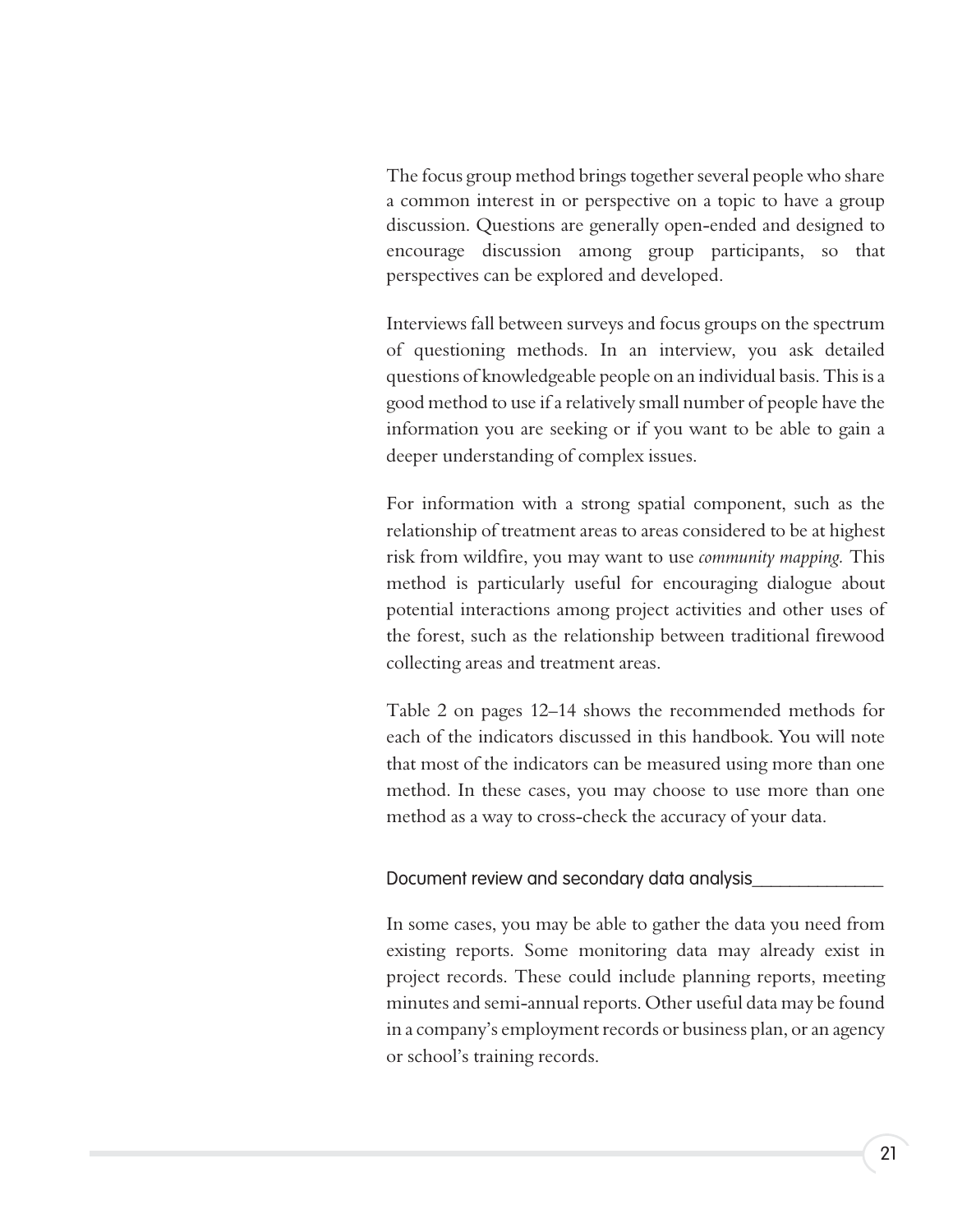The basic method for document review and secondary data analysis is:

- 1 Identify possible data sources
- 2 Access documents with the information you need
- 3 Evaluate and extract the data you need

#### **Step 1 — Identify possible data sources**

There are many possible sources of data for document review, but those you are most likely to use are the USDA Forest Service (district, forest, or regional offices), the New Mexico Department of State Forestry, and the CFRP project itself. For example, you might examine project budgets and employee job descriptions to measure the level of commitment to communication and group learning. To measure public attitudes toward the project and project collaborators, you could examine records of complaints or other comments received by authorities. You could also use records of public comments to measure changes in attitudes toward prescribed fire. Use the list in the sidebar for guidance in identifying data sources for your indicators.

#### **Step 2 — Access the documents with the information you need**

In most cases you will need to contact an agency, organization, or individual to obtain the documents you are seeking. Some data may also be available on the Internet, on sites like the CFRP Web site.

If information is from a private source, such as a business, you will want to explain the monitoring project and build relationships with business owners or agency staff in order to obtain access to these reports. You may want to spend some time thinking about how you can assure confidentiality for private information.

Indicators that can be measured using document review include:

- **D** Total number of workers employed
- Amount paid to project workers
- Timeliness of payments
- Number and type of trainings
- Number and diversity of wood products that can be processed locally
- Number and size of contracts offered
- Percent of all contracts awarded to locals
- Type of equipment used
- Existence and use of written procedures
- Existence and use of accounting system
- Extent that project employees receive health benefits
- **D** Extent that project workers are trained to use and do use safety gear
- Number of acres protected from fire
- **D** Location of defensible space created by the project in relation to areas considered to be at highest fire risk
- **Number of youth, minority group** representatives, or people from low-income communities hired to work on the project, and type of work they are conducting
- Level of commitment to communication
- Extent that different perspectives are represented
- Extent of community, agency, or environmental group participation
- Acceptance of low-intensity wildfire or prescribed fire
- Public attitudes toward the project and collaborators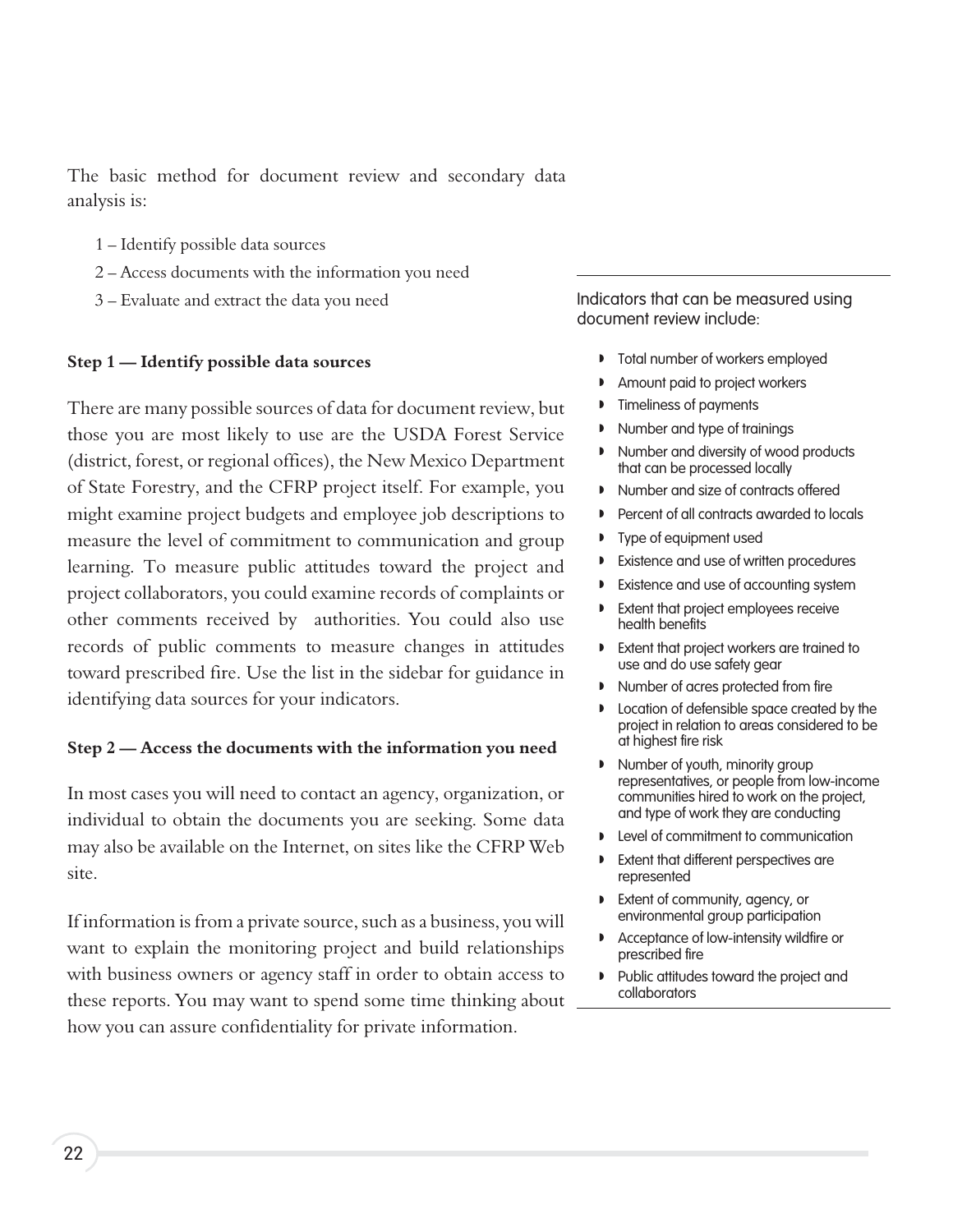#### **Step 3 — Evaluate and extract the data you need**

Once you have accessed the documents, review them carefully to make sure that the data they contain matches your need. This is particularly important when you are reviewing data gathered by someone else for a different purpose (secondary data).

*Make sure that you know what was measured.* For example, "U.S. poverty" is based on income only. It does not include housing security, quality of life, or many other things that people associate with poverty.

*Make sure you understand how the data were collected.* This will give you an idea of how useful they really are. It will also be helpful if you have to gather the same kind of data later on in the project.

*Make sure you know the reason the data were originally collected*. You want to be sure that the records do not exclude data that you need or include data that is not relevant to your project. For example, if you are looking for wages of people employed on a CFRP project, make sure that you are not including wages of people who work for the same organization but are not working on the CFRP project. Also make sure that you can identify which data fit within the geographic boundary of your monitoring area, and which data come from sites outside of your study area.

Finally, be prepared to spend some time formatting data in a way that is useful to your monitoring effort. When someone else collects data, they format it for their own purposes. While their data may be useful to your team, the form in which they store or present their data may not be. Someone on the team may need to type data into a computer program, figure averages or percentages, or delete extra information that is not relevant to your monitoring project.

#### Example of using the document review method:

Say that your multiparty monitoring team has decided that it wants to monitor the project's effects on community sustainability, and selected the number of project workers and

Possible data sources for document review:

USDA Forest Service Project planning records

Request for Proposals mailing lists Contract award records Training records (e.g., safety or fire)

Department of State Forestry Wood Manufacturers Directory Annual reports Contract award records Product spec sheets

OSHA Safety inspection reports

#### CFRP project

Project proposal Project management plan Business plan Semi-annual reports Event sign-in sheets Meeting minutes Mailing lists

Local businesses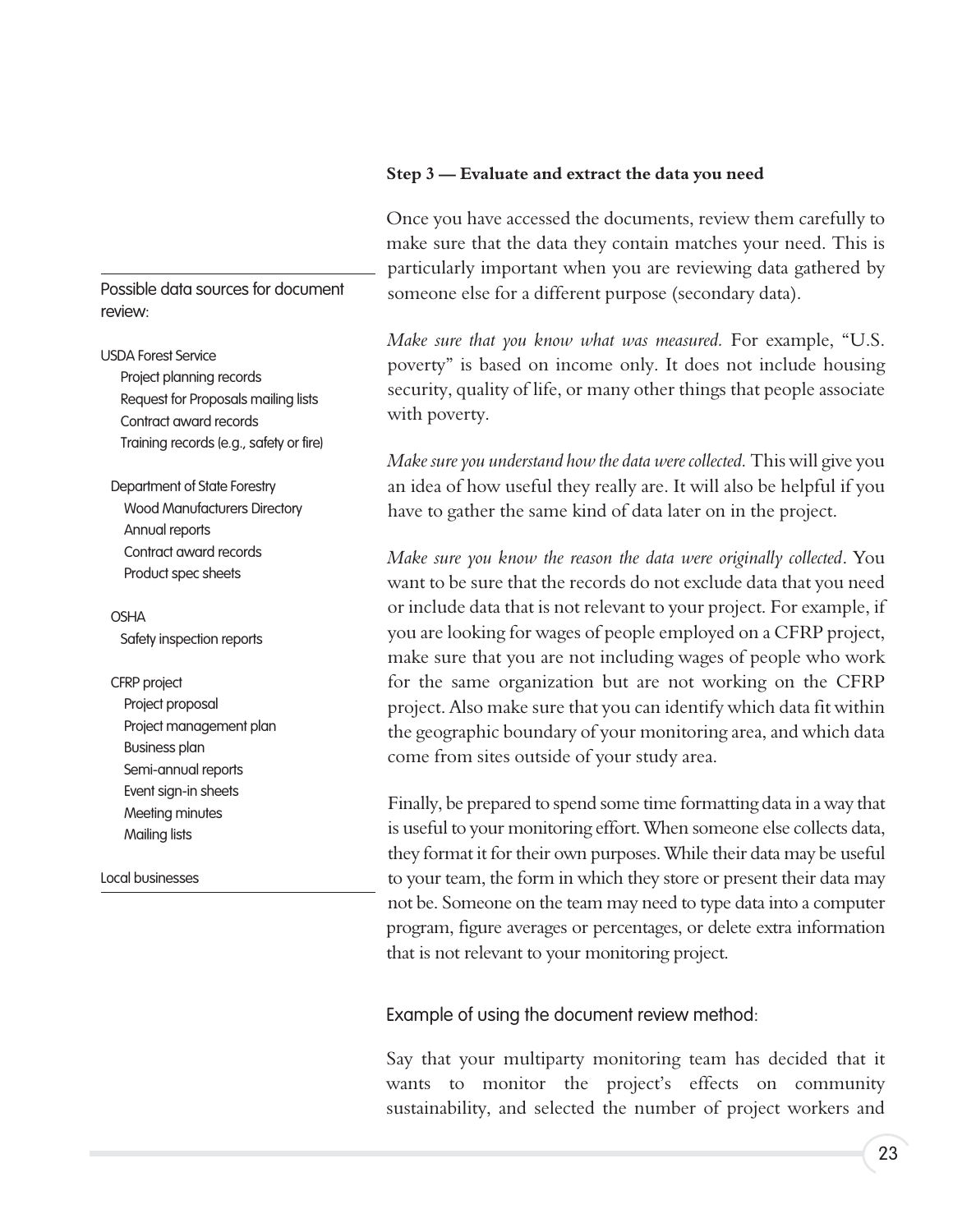amount paid to workers as indicators. Your group has decided to monitor employment and wages on a monthly basis because it is interested in whether the project is providing steady jobs at a sustainable living wage or whether the jobs or pay rates are seasonal or otherwise changing over time. Your group has set the following targets for your project: 12 new jobs paying at least \$13 per hour that are full-time for at least 10 months of the year.

#### **Step 1 – Identify possible data sources**

You could measure both the number of project workers employed and the amount paid by reviewing project payroll records or documents supplied by contractors who work on the project.

#### **Step 2 – Access the documents with the information you need**

You would need to access this information directly through project payroll or from the contractors.

#### **Step 3 – Evaluate and extract the data you need**

You might need to convert the information available to reflect monthly wages and employment. Once this has been done, your multiparty monitoring group could examine the data for patterns, such as inconsistent wages or periods of employment and unemployment, and compare your data to your target values.

#### Participant observation

Participant observation involves one or more individuals tracking the daily activities of a group of people, and recording information of interest as it happens. This method can capture important information that is not recorded elsewhere.

The advantages of participant observation are that it is low cost, easy to do, helps validate data from other sources, and may not require a large investment of time. The disadvantages are that it is not useful for collecting certain types of data and can lead to biased results if carried out incorrectly.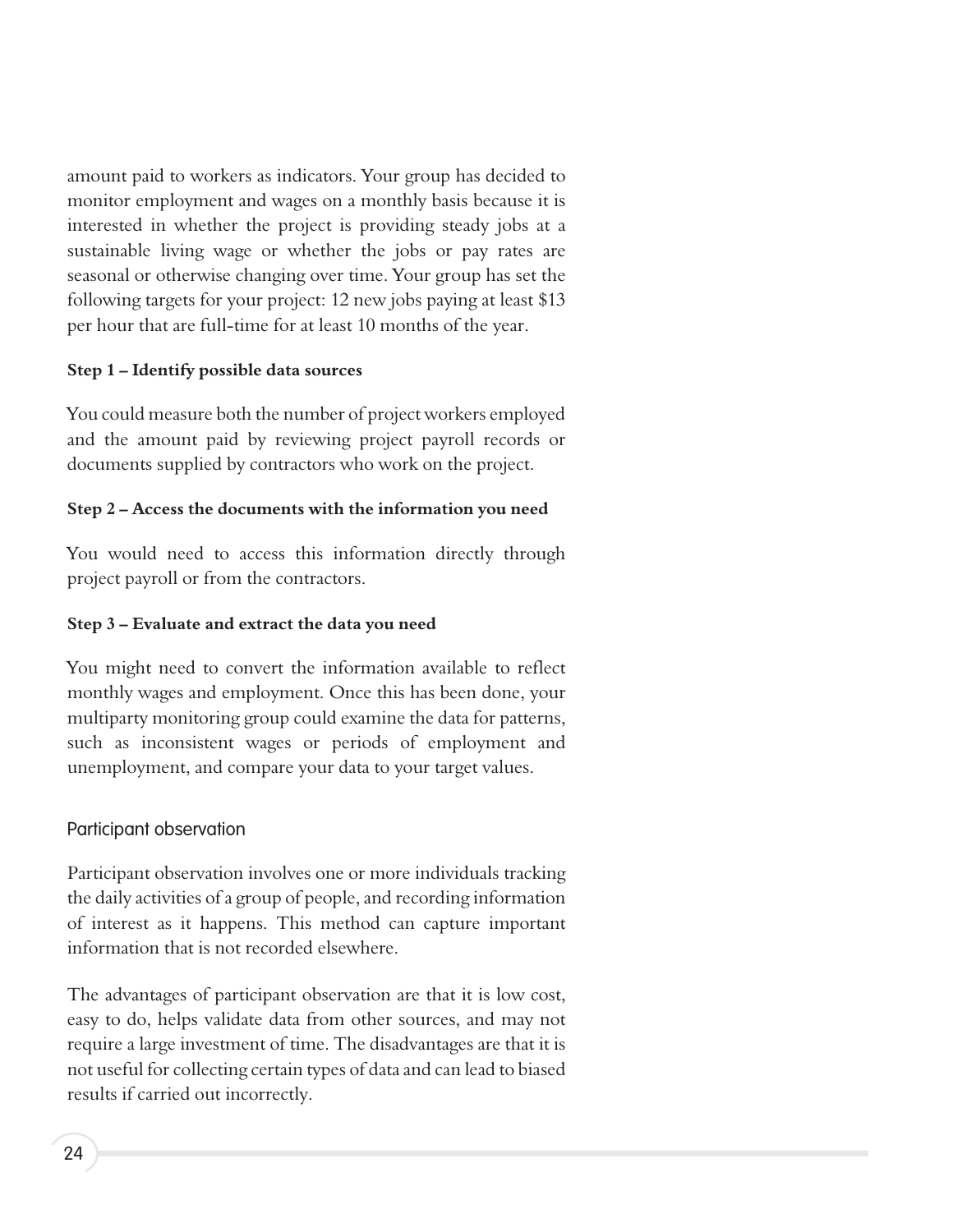Participant observation may be used to measure the following indicators:

- **Number and type of restoration-related** trainings completed by forest workers
- **D** Type of equipment used
- **D** Extent that project workers are trained to use and do use appropriate safety gear
- **Extent that traditional forest users'** knowledge and practices are part of the project
- **D** Level of commitment to communication and group learning
- **Number of youth, minority group** representatives, or people from low-income communities are hired to work on the project, and type of work they are conducting
- **D** Extent that different perspectives are represented on the project team and in project activities
- **D** Extent that stakeholders previously in conflict are now working together on this project
- **Extent of community, agency, or** environmental group participation in project activities
- **D** Quality and timeliness of communication
- **Extent of tree poaching from restoration** sites

In many cases, participant observation may work best when combined with document review. For example, to measure the indicator, "extent the project workers are trained to use and do use appropriate safety gear," you might review project documents to determine the extent that project workers have been trained to use safety gear and participant observation to determine the extent that they actually use it. In this example, a project or crew leader who is consistently on-site during project implementation might be a good person to carry out participant observation.

For an indicator like "extent of community, agency, or environmental group participation in project activities" you might choose to use document review of project meeting notes and event sign-in sheets to determine *whether* people representing these groups are involved. Participant observation could then be used to determine *how* (or to what extent) they are involved.

The basic method for participant observation is:

- 1 Choose a group of individuals, or an activity, to observe
- 2 Record information as it happens or immediately afterward

#### **Step 1 – Choose a group of individuals, or an activity, to observe**

Your multiparty monitoring team should decide where and when you can best observe your indicators. For example, if you want to monitor the use of safety equipment by project workers, you might decide to be present during restoration operations, as well as at any safety trainings provided to workers. If, on the other hand, you want to monitor the extent to which traditional forest users' knowledge and practices are part of the project, you will probably need to practice participant observation throughout planning and implementation of the project.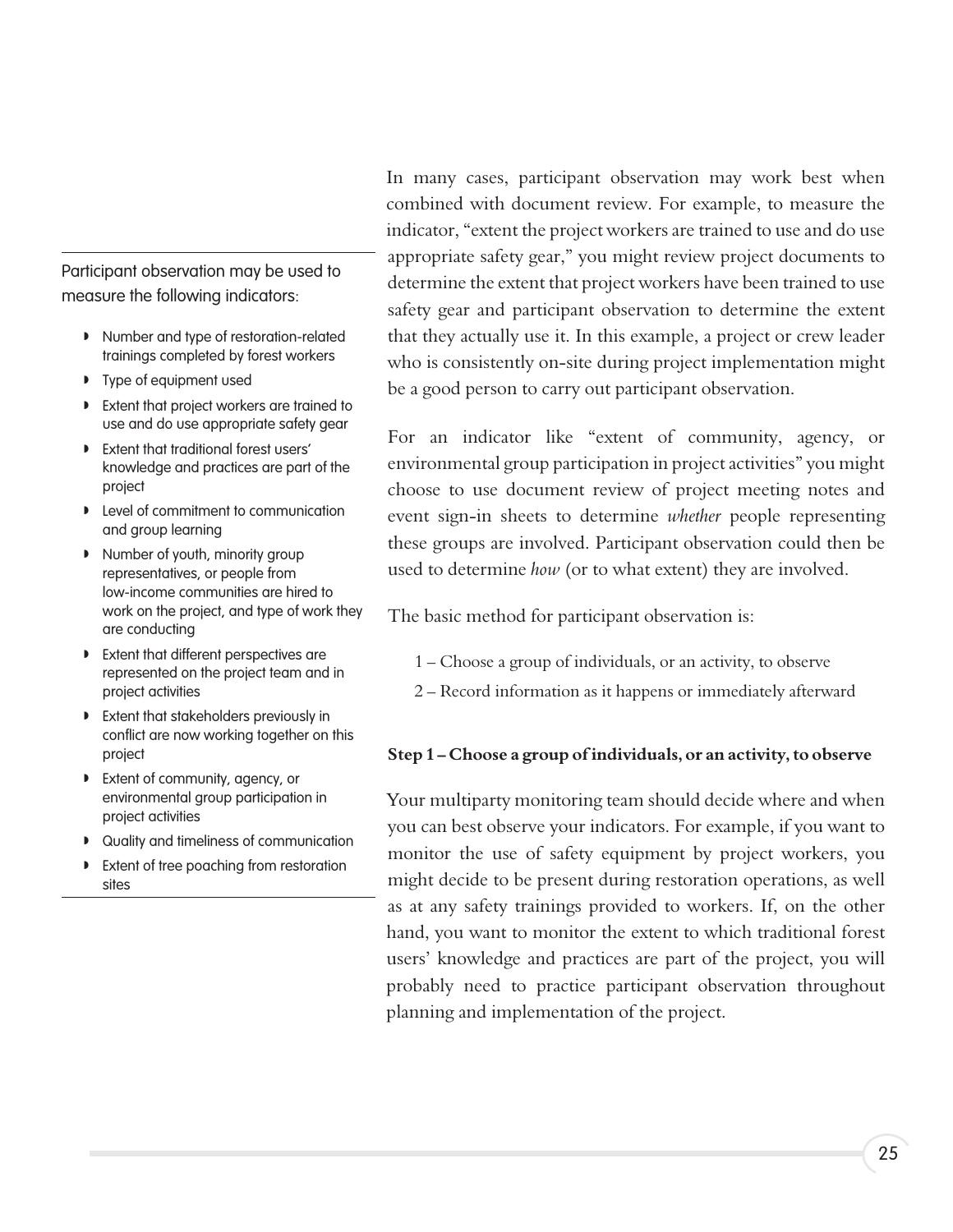#### **Step 2 – Record information as it happens or immediately afterward**

One of the biggest differences between participant observation and casual observation is the deliberate recording of information throughout the day. In most cases, you should record observations, events, and other information as they happen, which will mean always having a pen and paper handy. If you know ahead of time what you are looking for, you may want to develop a checklist so that the observer can simply check off each time something occurs. For instance, you might create a checklist of different kinds of safety equipment (hardhats, gloves, etc.) and check whether or not the equipment is being used. Checklists are a good way to ensure that the same data are recorded in the same way each time, no matter who is doing the observing.

In certain cases, you may want to wait to write down your observations, particularly if you believe taking notes will influence the individuals you are observing. For example, project workers may be more likely to wear and use safety equipment if they know someone is watching and taking notes. Observing without influencing is a major challenge of this method.

With the participant observation method, it is particularly important for your multiparty monitoring group to help decide who or what gets monitored, and by whom. Without soliciting the input of others, it can be easy for someone to focus in on some groups or activities while neglecting others. The diversity of perspectives in your multiparty group can help to ensure that the results of your participant observation are not biased.

If observers are not actively involved in project implementation, they should ensure that their presence is welcome and will not significantly affect the activities or individuals they want to observe. For example, someone not employed by the project may need special permission to be present during mechanical operations, or to participate in the collection of culturally important plants. In other cases, they may be able to gather data just by recording what they observe during a normal day on the project site or interacting with project partners.

*Checklists can make data collection quick and easy. Also, using a checklist can help ensure that data are always recorded in the same way, no matter who is taking notes.*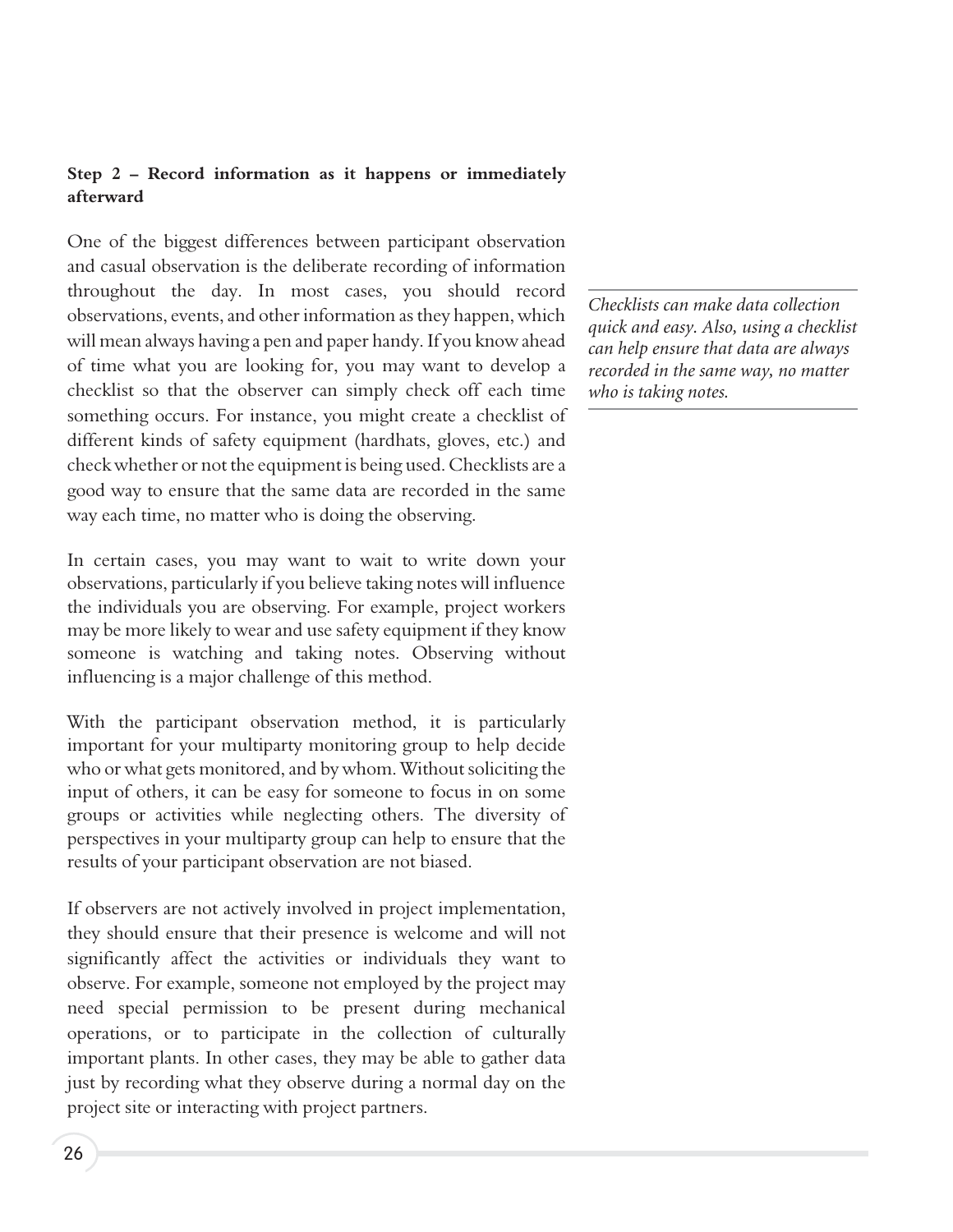Example of using the participant observation method:

Say that your multiparty monitoring team chose to measure improvement in local business and workforce skills by monitoring the types of equipment used on the project using participant observation. If your multiparty team includes a forest worker who will be involved in the restoration work at all the sites, you might decide that he or she is the best individual to carry out the participant observation to monitor the types of equipment used. He or she could bring a list of equipment to the project site each day and check off when each type of equipment is used throughout the day. Alternatively, you might enlist the help of a Forest Service employee or someone else who will be present throughout the project to keep track of the equipment used.

#### Surveys and interviews

Surveys can be used to gather information about the beliefs, attitudes, behaviors, or other characteristics of a relatively large group, such as all households or all high school students in a community. Surveys are also useful when you think that people are more likely to share information in writing than when talking to other people.

Interviews are similar to surveys in that you are asking people to answer questions, but they tend to use open-ended questions, which are more interactive and so allow you to gain a deeper understanding of complex issues.

#### **Both of these methods follow five basic steps:**

- Step 1 Clarify your information needs
- Step 2 Select participants
- Step 3 Develop and test questions
- Step 4 Ask the questions
- Step 5 Record the responses

Surveys can be used to measure the following indicators:

- **Extent that project employees receive** health benefits
- <sup>w</sup> Extent that project workers are able to participate in family and community life
- **D** Opportunities for locals to recreate in the forest
- **D** Availability of and access to medicinal, food, heating, or building materials from the forest
- **D** Extent that traditional forest users' knowledge and practices are part of the project
- **D** Extent that different perspectives are represented on the project team and in project activities
- **D** Quality and timeliness of communication among project partners
- **D** Acceptance of low-intensity wildfire or prescribed fire
- **Perceived benefits of restoration** activities
- <sup>w</sup> Public attitudes toward the project and collaborators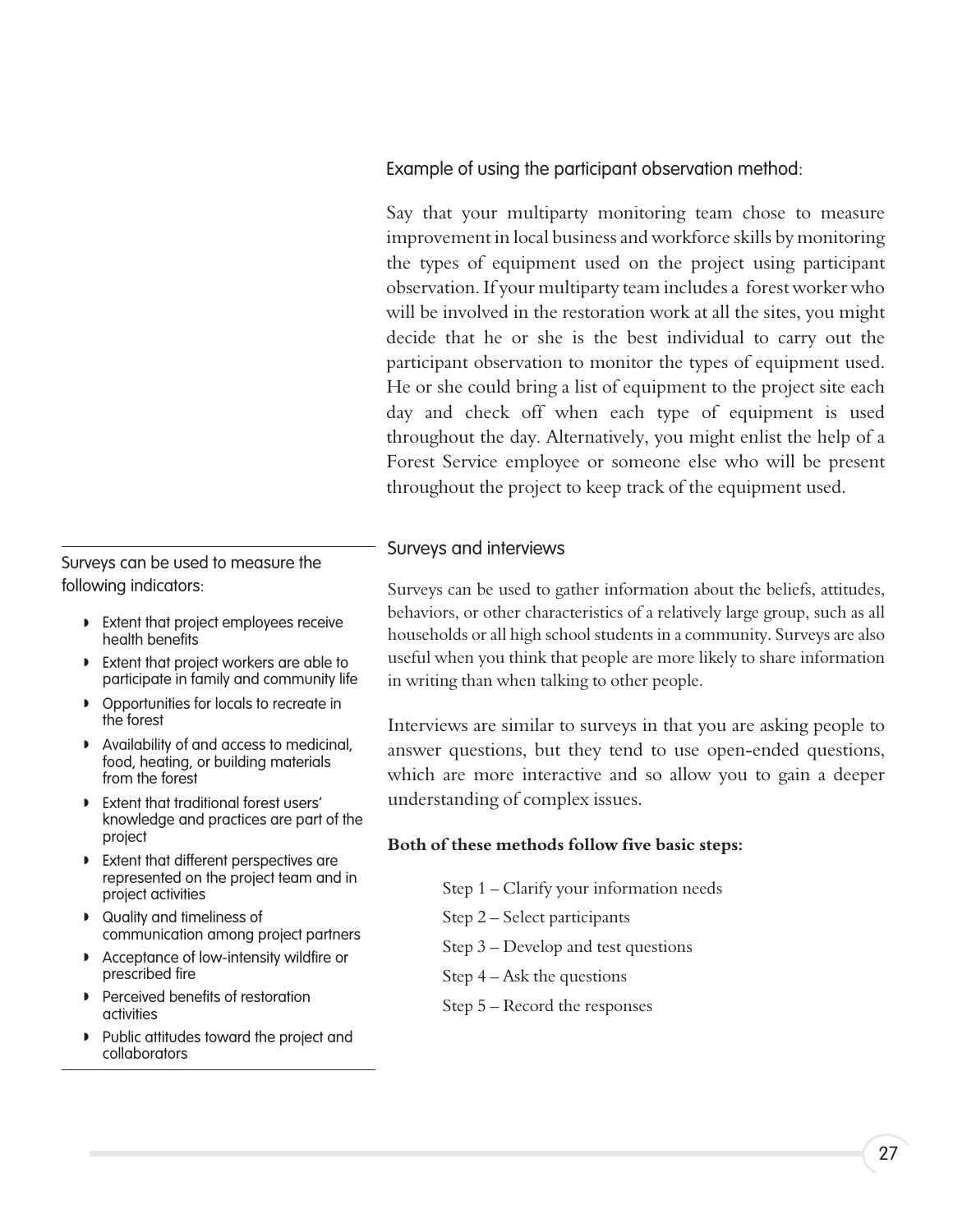#### **Step 1 – Clarify your information needs**

Before developing questions or identifying people to answer the questions, your multiparty group should review the indicator or indicators that you want to measure, and clarify what it is you are trying to measure and what specific information you hope to gather. An important part of this is ensuring a shared understanding of important terms. For example, if you are interested in measuring opportunities for locals to recreate in the forest, you must define the term "local" and possibly explore what kinds of "recreation" you are interested in monitoring.

#### **Step 2 – Select participants**

*The rights of people who participate*. It is important that monitoring teams explain their project to anyone who participates in a survey, interview, or focus group. It is also very important to ensure their confidentiality. The person asking for the information should clearly explain:

- $\triangleright$  Who is involved in the multiparty monitoring
- What the information will be used for
- Why the particular information requested is important
- $\triangleright$  The individual's right not to answer
- <sup>w</sup> How the information provided will be handled to assure confidentiality (for example: no name written down, questionnaire kept in a locked filing cabinet and who has the key, how the data will be compiled so that no one can identify an individual).

Surveys tend to include a relatively large number of respondents (several dozen to several hundred) and are often drawn from a general population, such as all citizens of a community or all members of an interest group. Interviews tend to focus on fewer, more specialized respondents who give more detailed and nuanced information than would be given in a survey. Both methods may use either random or non-random sampling (see pages 16–17).

Indicators that can be measured using interviews include:

- **Number and type of training opportunities**
- **Number and diversity of wood products** that can be processed locally
- Number and size of contracts offered each year
- **P** Percent of all contracts awarded locally that go to locals
- Extent that project workers are able to participate in family and community life
- **D** Opportunities for locals to recreate in the forest
- Availability of and access to medicinal, food, heating, or building materials from the forest
- Extent that traditional forest users' knowledge and practices are part of the project
- Location of defensible space created by the project in relation to areas considered to be at highest fire risk
- **D** Level of commitment to communication and group learning
- Extent that different perspectives are represented on the project team and in project activities
- Extent that stakeholders previously in conflict are now working together on the project
- Quality and timeliness of communication among project partners
- **D** Acceptance of low-intensity wildfire or prescribed fire
- Perceived benefits of restoration activities
- Public attitudes toward the project and collaborators
- Extent of tree poaching from restoration sites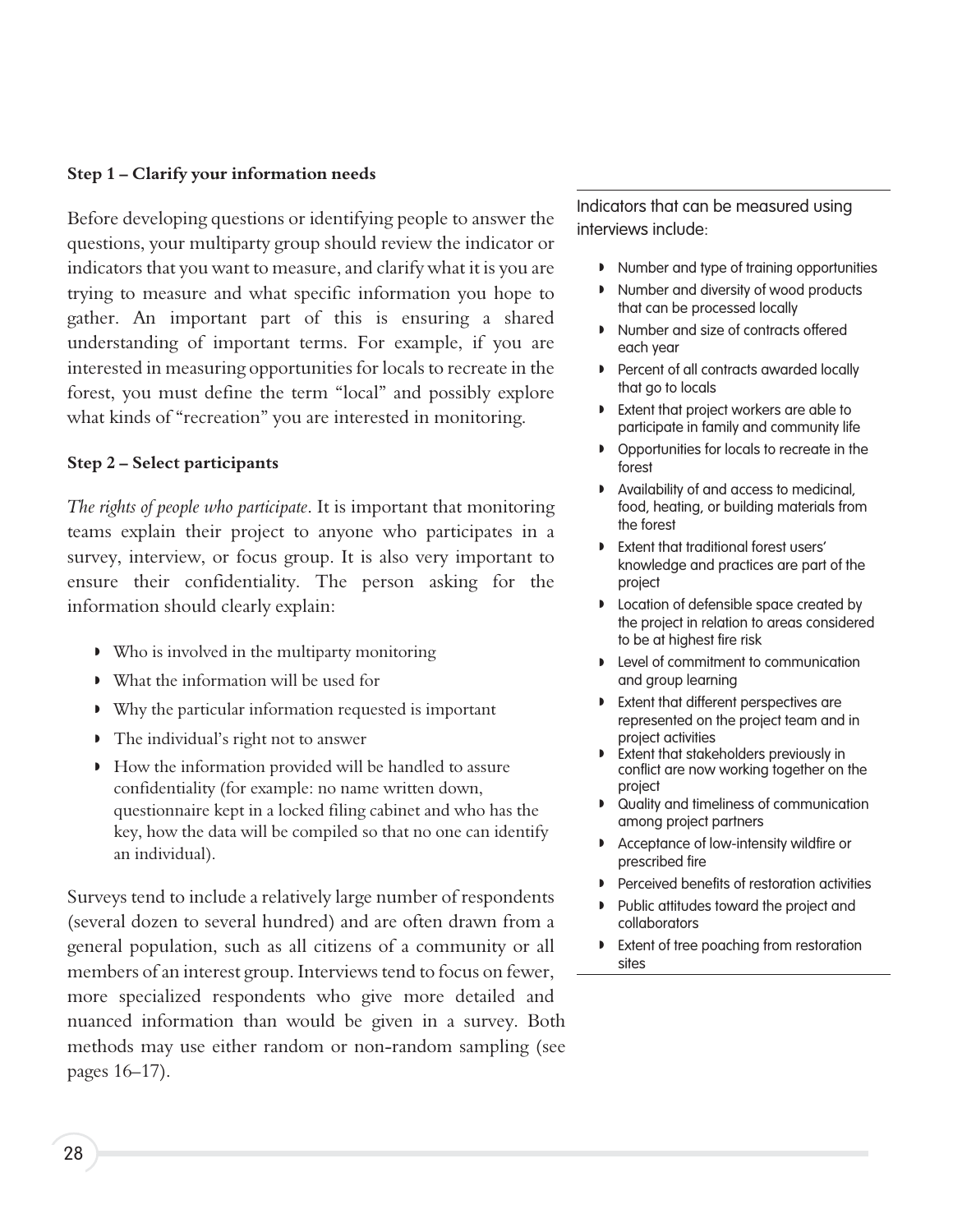If the population of interest is large, you may want to employ random sampling to select a manageable number of respondents that is representative of the population as a whole. For example, to choose a random sample from the population of all high school students in the community, you could assign a number to each student and then use a table of random numbers to decide which students you will survey. To select a random sample from a population of households in your community, you might choose the fourth house along every road. Random sampling allows you to use the results of your sample to draw conclusions about the larger population of interest. Whatever the approach to random selection, it is essential to use the same method every time you gather information.

The appropriate size of a sample depends on the size of the community or other group to be monitored. The larger the sample size, the more you can trust the data to be representative of the entire population. You may want to get expert help determining the optimal sample size and selecting your sample.

You can also use non-random sampling. For instance, you may want to take advantage of gathering responses from people who are already gathered together for some reason. Your monitoring team might ask the people attending a workshop to answer specific questions at the start of the workshop and again at the end, to see what they have learned. Alternatively, interviewees may be specifically chosen by the multiparty group, usually because they have a depth of knowledge on the indicator of interest. When using non-random sampling, it is important to keep in mind that the results will only reflect the views of people very similar to those you surveyed, and not the entire population of interest.

#### **Step 3 – Develop and test questions**

There are two basic kinds of questions you can ask: closed-ended and open-ended. *Closed-ended questions* give people a limited number of answers to choose from. With *open-ended questions*, people are asked to provide their own answers. Open-ended questions often begin with words like 'why', 'what', 'how', or 'where'.

#### Examples of groups that can be surveyed or interviewed:

#### USDA Forest Service

NEPA and planning personnel CFRP program manager Rural Community Assistance (RCA) coordinators District Rangers Forest Supervisors Fire management staff Fuels specialists Timber management staff Contracting staff

Department of State Forestry Timber staff Restoration specialists Forest products specialists Fir and fuel specialists Training specialists

CFRP project Project manager(s) Project participants Workers/employees

General public Community members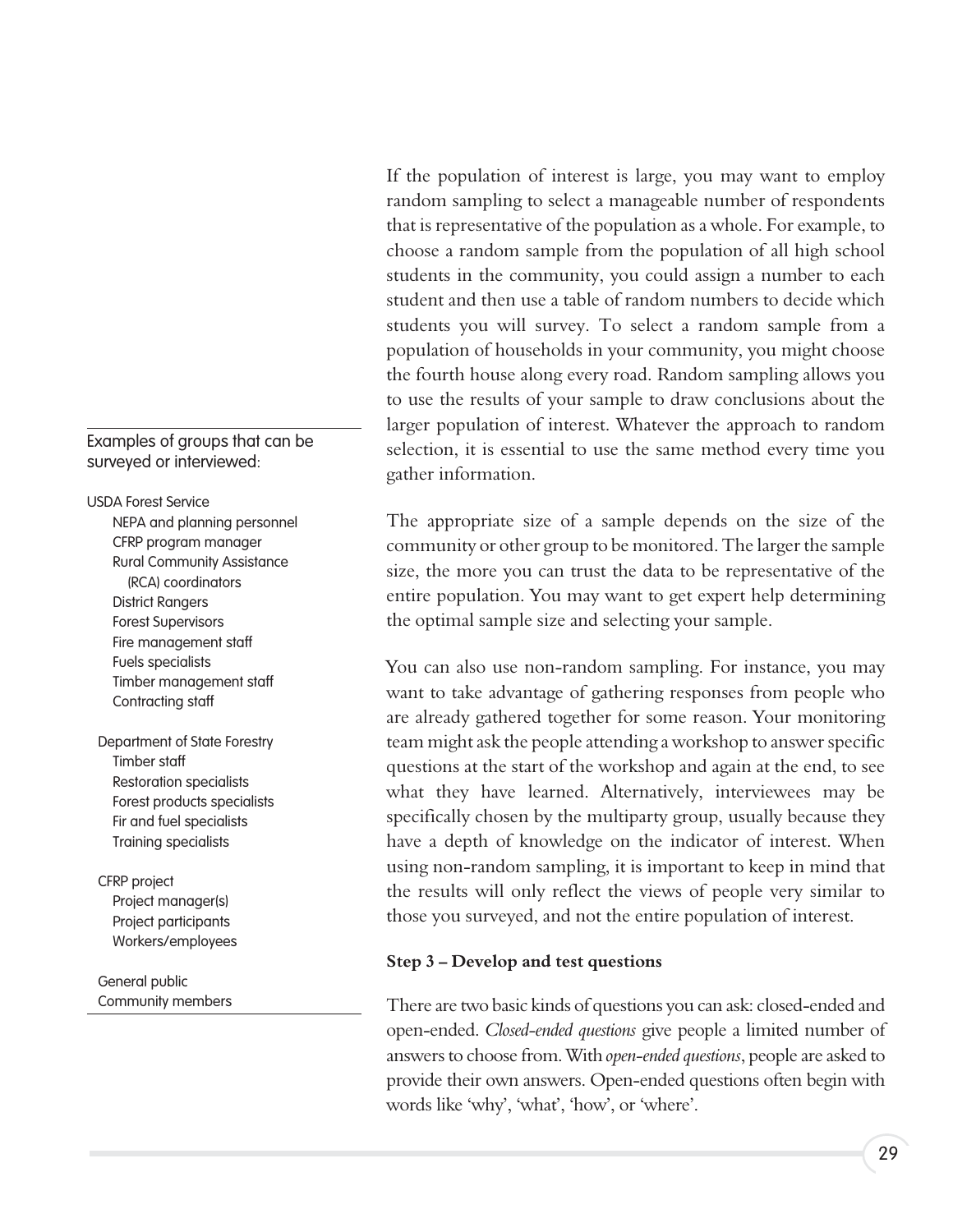For example, a monitoring team might want to measure the quality of communication among project partners. To get this information with a closed-ended question, they might ask, "Would you say communication among project partners is very good, good, neutral, poor, or very poor?" An open-ended question about the same issue might ask, "How would you describe the quality of communication among project partners?"

Closed-ended questions are faster and easier to answer, and often work better for written or telephone surveys and for fairly clear-cut questions. For each closed-ended question, include a means for the respondent to answer "don't know" or "no opinion." You may want to engage the help of a surveying expert (such as a CFRP technical assistant) to help you develop your questions.

Interview questions can be either closed-ended or open-ended, but in general tend to be less formal and structured than survey questions. Interviews often use open-ended questions to allow interviewees to go into detail on topics of interest. Interviewers must know how to ask follow-up questions and must be careful to ask them in a neutral way.

The questions you ask and the way that you ask them will greatly affect the quality of the data you collect. For example, you should be careful not to ask leading questions that could bias people's responses. An example of a leading question might be, "Don't you think that community participation has improved?" Respondents are likely to answer "yes" to this question, even if that is not what they truly believe.

Survey and interview questions should be developed and reviewed by the entire multiparty group. You should aim to develop a concise list of clear questions which directly relate to the indicator you are measuring. Before conducting the survey or interview, you should *pilot*, or pre-test, the questions on a small number of people who will not participate in the survey but are similar to your population of interest. Ask them to consider whether any of the questions or answers are unclear or poorly written, whether the questions address important issues and concerns, and whether the survey is too long or confusing.

*Closed-ended questions work best for questions with clear-cut answers.*

*Open-ended questions are used to get more complex information.*

*—*

*Examples of leading questions: —*

*Have you had any problems with extremist environmental groups?*

*Do you think our forests should restored to a healthy state or left at risk of catastrophic fire?*

*—*

*How has your project improved communication between the Forest Service and the community?*

*—*

*Was the operator driving carelessly when he crashed the skidder?*

*—*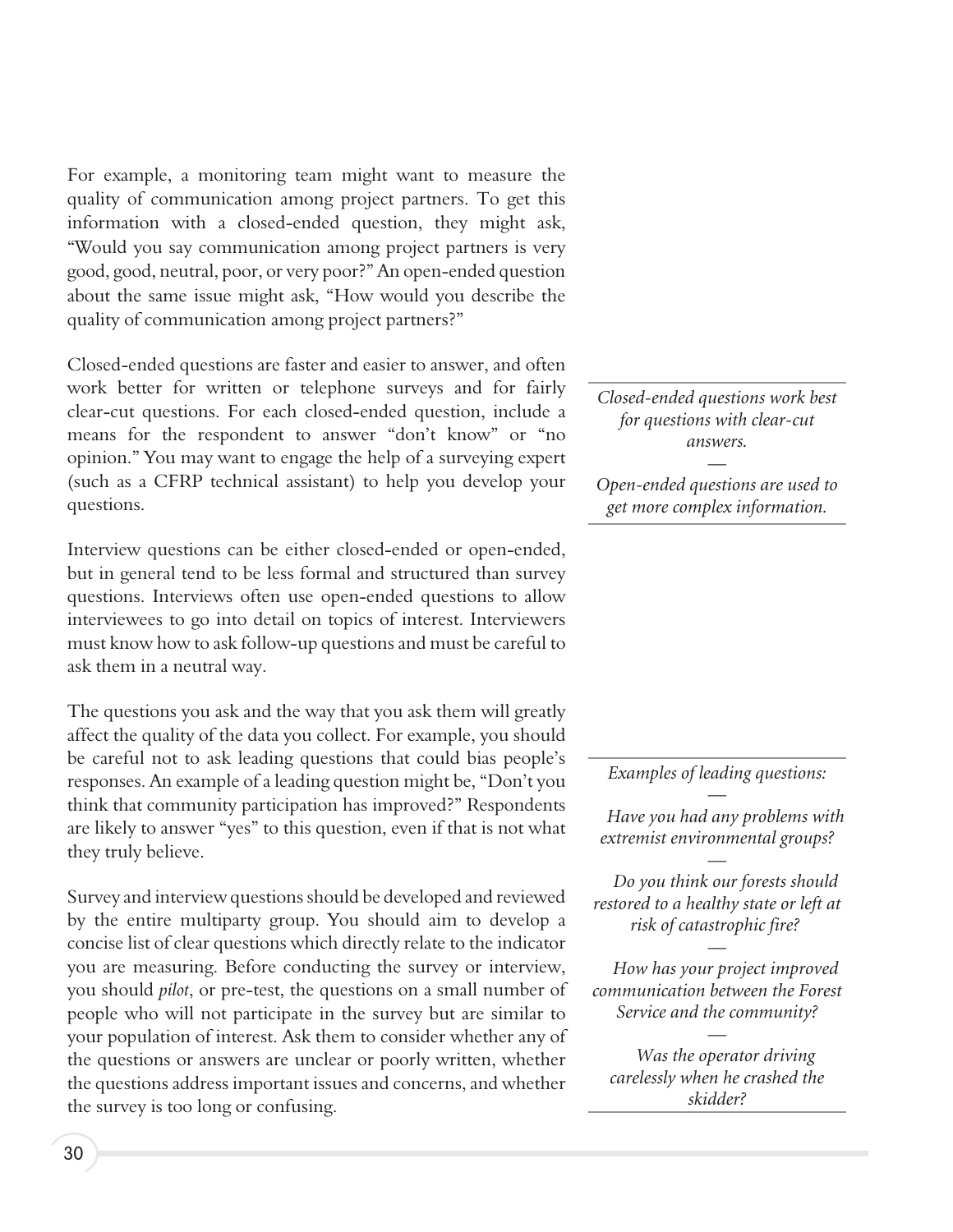#### **Step 4 – Ask the questions**

Surveys can generally be conducted in person, over the telephone, or in writing. Interview questions are generally asked in person or over the telephone. To make sure the results are comparable, always use the same method as the first time the survey was administered and take your sample from the same population. For example, do not conduct the survey in person one year and in writing the next. Similarly, you should not ask your questions of, for example, agency staff one year and local residents the next.

In-person and telephone surveys and interviews involve the interviewer reading the questions and recording responses. Conducting the survey or interviews by telephone allows you to reach a relatively larger number of people at relatively low cost. However, using the telephone may be less appropriate for personal or sensitive questions, does not allow the use of visual aids, and may not reach important people who do not have a telephone.

In-person surveys will generally get many more people to respond, and are particularly important when you want to ask open-ended questions. They are also time-consuming, however, so should be used only when they are really needed. In-person interviews are particularly appropriate when the topics of discussion are complex, when there are a large number of questions, or a large number of open-ended questions. This method is more time-consuming, but can result in more complete and nuance information than with phone interviews.

*Questions can be asked in person, over the telephone, or in writing.*

*—*

*It is important to use the same method of asking questions each time you ask them.*

With written surveys, you have no personal interaction with the survey respondents. People are given the questions and written instructions for completing the survey. They then read the questions and write down their individual responses. Written surveys can be distributed by mail, at meetings, or on-site. *On-site* means the surveys are made available in highly visible locations, such as a public library, post office, trailhead, or visitor center. Surveys may be returned by mail or in a secure container located next to the surveys.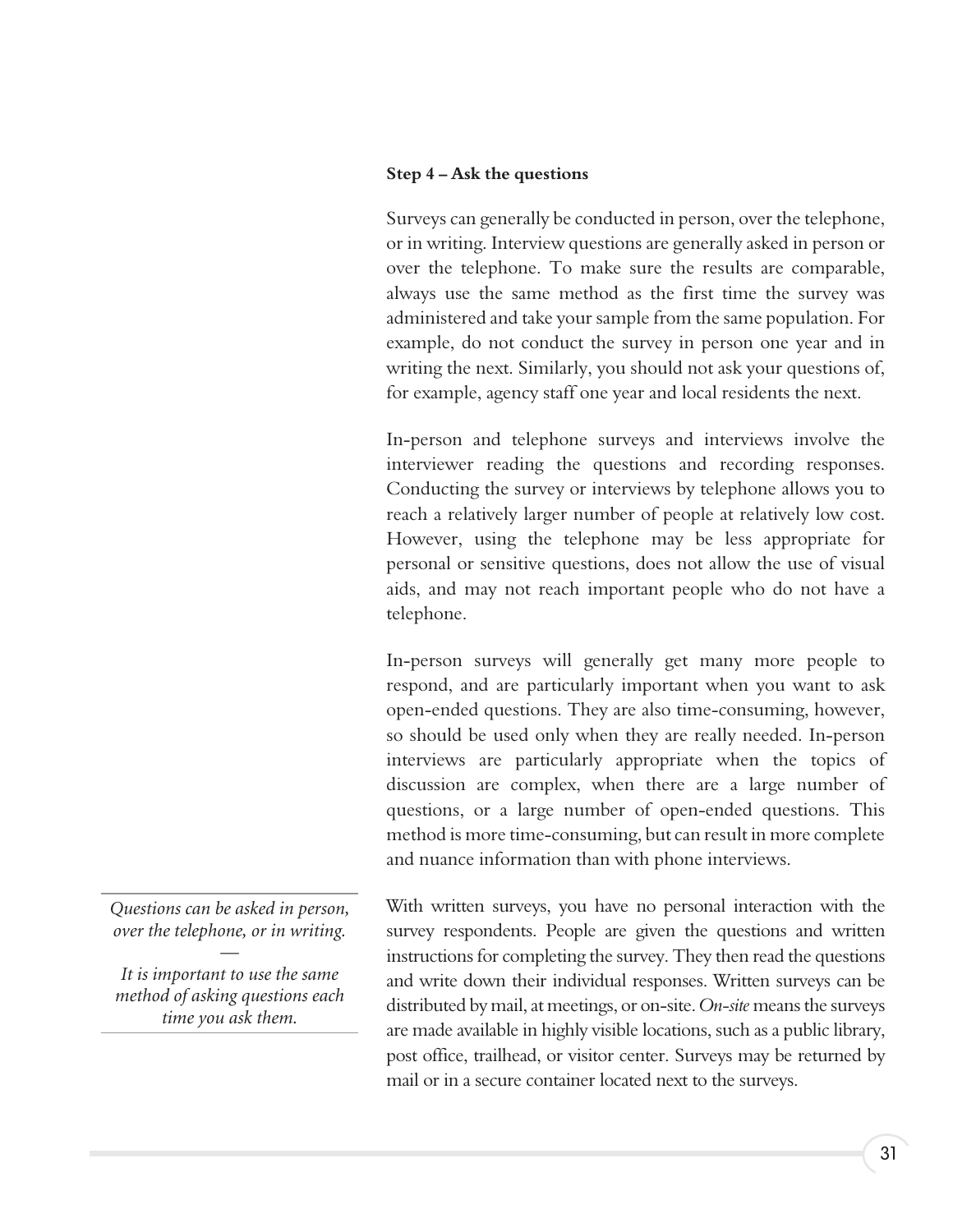#### **Step 5 – Record the responses**

When conducting a survey or interviews you will need to have a reliable means of recording responses. The two most common approaches are using an audio recorder and taking handwritten notes.

Using an audio recorder, such as a cassette tape recorder or digital voice recorder, is the most accurate method and allows the person asking the questions to focus on the conversation rather than on taking notes. After the survey or interview is over, the recorded conversations can then be transcribed word-for-word into a computer document. When using an audio recorder, make sure it works, has adequate battery power, and that you know how to use it prior to the interview. It is also a good idea to take brief notes of the conversation in case of any technical problems with the recording equipment.

When administering surveys via telephone, make sure you have a consistent means of recording responses, either on a paper survey sheet or directly into a computer database. Answers to open-ended questions should be written down word-for-word whenever possible and repeated to the respondent to confirm that they were recorded correctly.

There may be cases where audio recording equipment is unavailable or where it would be inappropriate to use. For example, some people may not feel comfortable having their words recorded. In these cases, you will need to take detailed notes during the interview.

When using the handwritten note method, it is important to read your notes back to the participants throughout the conversation (and at the end) to verify that you heard them correctly and to be sure that you wrote down all relevant points. As you begin to analyze the notes, you may need to contact the participants again for further clarification. If you use a written survey format then your answers are already recorded and you can move directly into compiling and analyzing the results.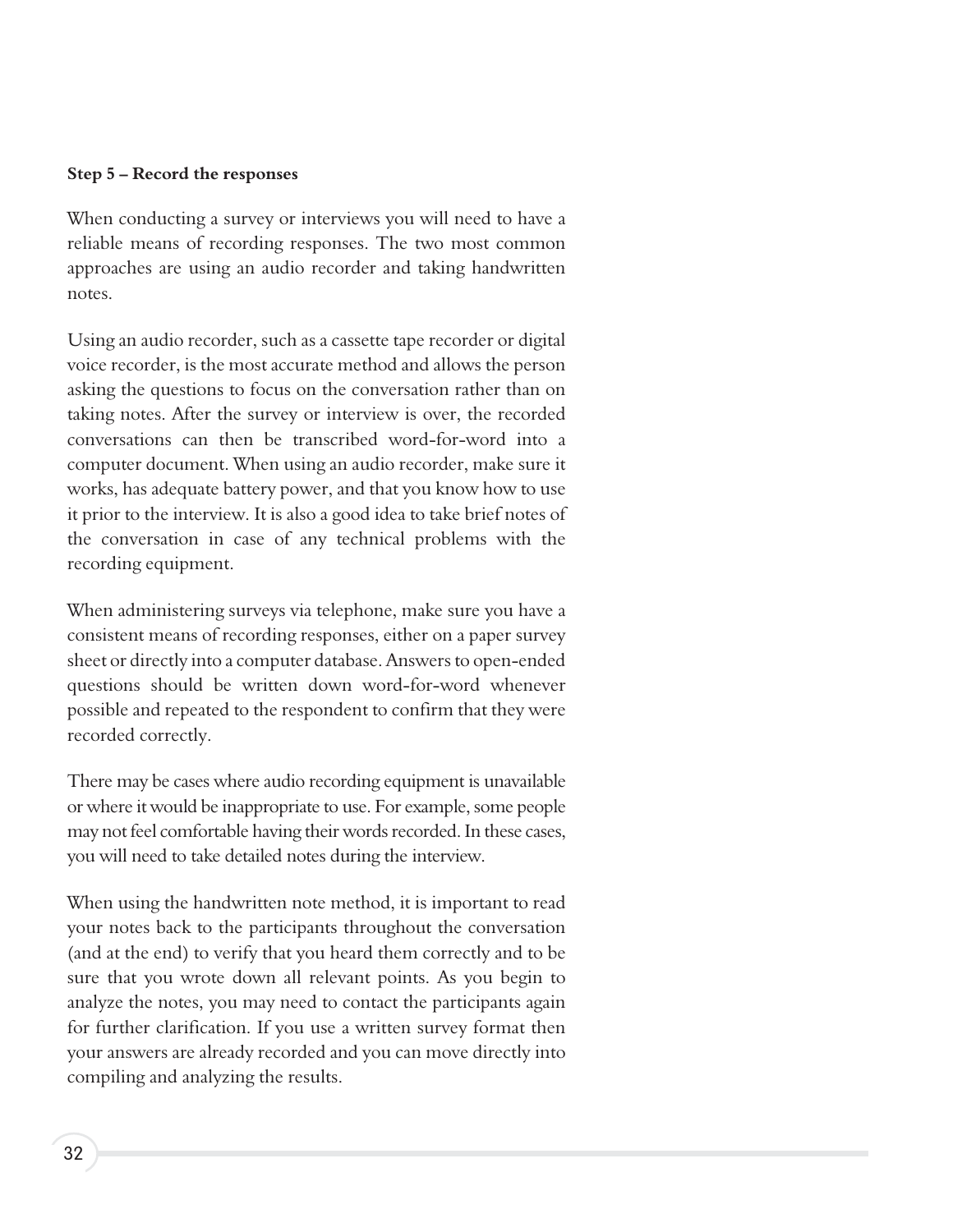You should take care to protect both the confidentiality of your sources and the quality of your data. This means making a copy of all data sheets (such as transcripts or interview notes) and keeping them in a locked drawer at a separate location from where the originals are kept (also in a locked drawer).

Example of using the survey method:

Say your multiparty monitoring group is interested in monitoring the project's effects on local quality of life by measuring the extent to which project workers are able to participate in family and community life. If you feel that you are familiar enough with the issue to assemble a list of specific questions, and want to be able to generalize about all project workers, you might decide to use a survey approach.

#### **Step 1 – Clarify your information needs**

Your multiparty group begins by discussing and clarifying the term "project worker" in order to define the population of interest. You also discuss what it means to participate in family and community life by compiling a list of activities that represent important elements of quality of life.

#### **Step 2 – Selecting participants**

Your group uses project documents and personal recollection to assemble a list of all CFRP project workers. If the list is small (say, 20 people) you might decide to survey all of them. If the list is large (over 100 people), you might decide to use random sampling to choose a more manageable number to survey.

#### **Step 3 – Develop and test questions**

As a group, your multiparty team decides what questions are most important to ask and how to ask each one. The draft survey contains fifteen closed-ended questions relating to family life, participation in community events, and quality of life. Two community members who are not working on the CFRP project, but have worked on similar projects in the past,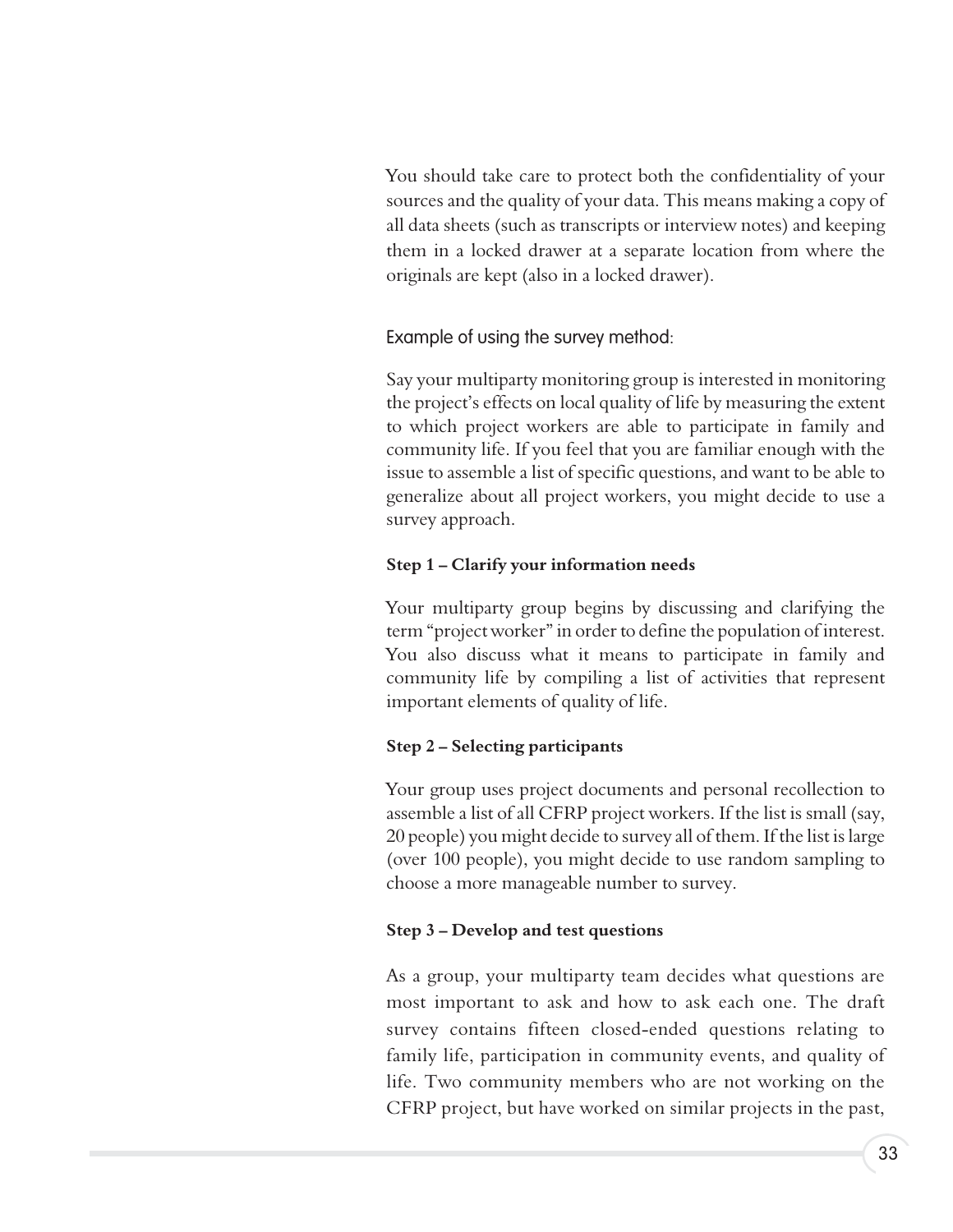agree to answer the survey and provide advice on suggested changes. Based on this feedback, you modify some of the questions to make them more clear.

#### **Step 4 – Ask the questions**

Your group decides that the best way to administer the survey is over the telephone. You call each of the respondents on your list, keeping track of who has answered the survey, who wasn't home, and who declined to participate. The caller asks the questions and writes down answers on a sheet of paper that does not contain the respondent's name or any identifying characteristics. After a week of surveys and returned calls, you decide that there are a few respondents that you will not be able to reach, and the group decides it is satisfied with the number of responses received.

#### **Step 5 – Record the responses**

You review the data sheets to ensure that there is no information that would identify any of the respondents. You make copies of these sheets and keep the originals in a separate location. The copies are used to begin analyzing the results.

#### Example of the interview method**:**

Imagine your multiparty monitoring group has chosen to monitor changes in local capacity for collaboration by measuring the number of people previously in conflict who are now working together on this project.

#### **Step 1 – Clarify your information needs**

Your group begins by exploring what kinds of conflict have been common in your community, and what individuals or groups have been involved. You also discuss possible contexts for different individuals working together.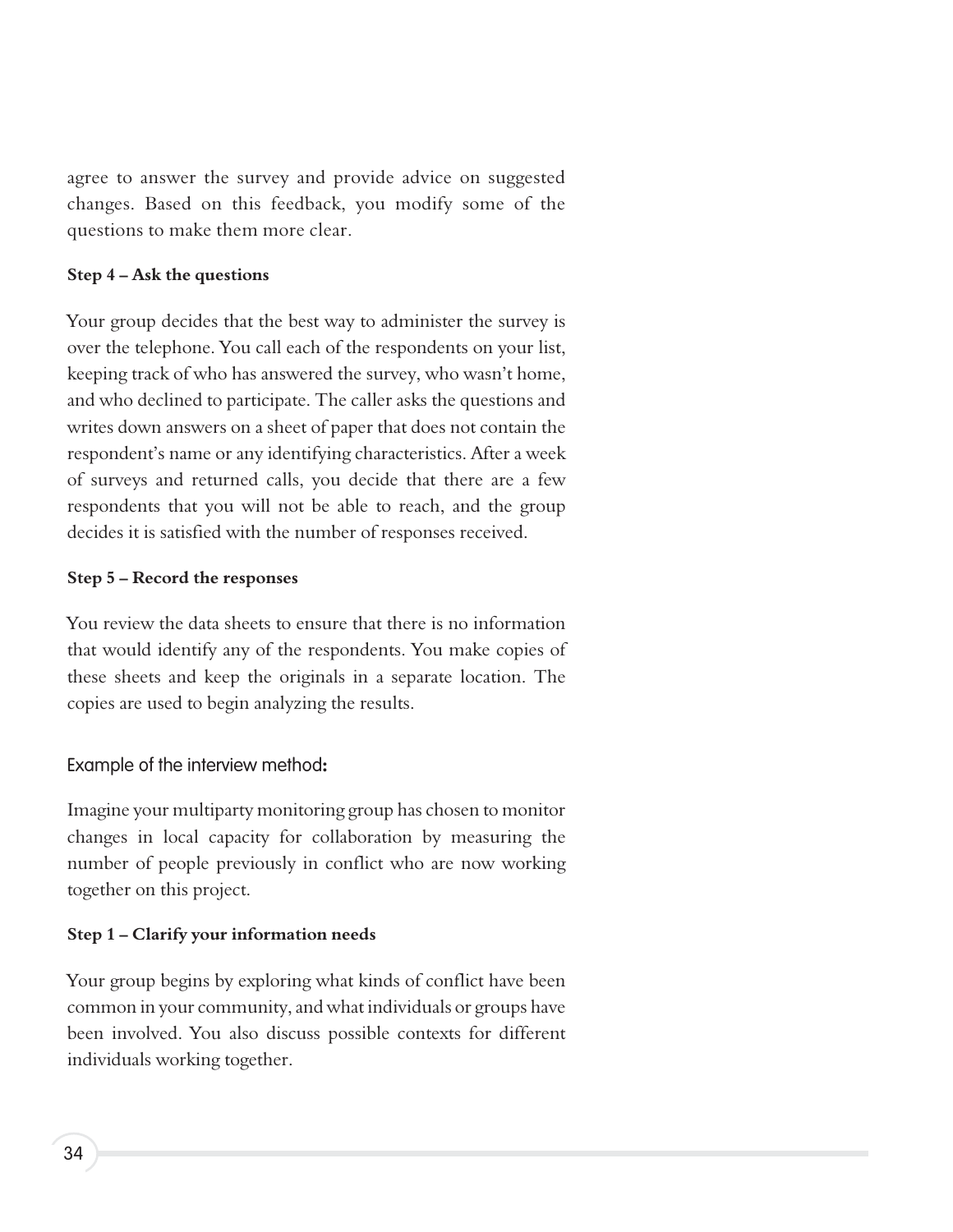#### **Step 2 – Selecting participants**

Your group discusses a list of possible interviewees, and you settle on eight individuals who represent six different stakeholder groups and two members of the general community. You contact these eight people to ask whether they would be willing to participate in interviews, and modify your list based on their responses.

#### **Step 3 – Develop and test questions**

Your multiparty group agrees on five general topic areas that they want covered in the interviews. For each topic area your group has developed specific questions that will help to spur conversation. Your intent is for the interviewees to do most of the talking, and your role will be to keep them focused on the topics of interest. You test these questions by conducting an interview with a local stakeholder who will not be interviewed for actual monitoring data.

#### **Step 4 – Ask the questions**

You invite the interviewees, one at a time, to join you and another member of your multiparty team in a quiet, private location where they will feel free to express their thoughts. You tell them that each interview should take roughly one hour to complete, and that they are free to stop the interview at any time and to refuse to answer any question. You also explain how you will keep their answers confidential. You use a cassette tape recorder to capture the interviews. After the interviews, you call several of the interviewees to clarify some of their responses.

#### **Step 5 – Record the responses**

You transcribe the recorded interviews into a word-processing document for review and analysis.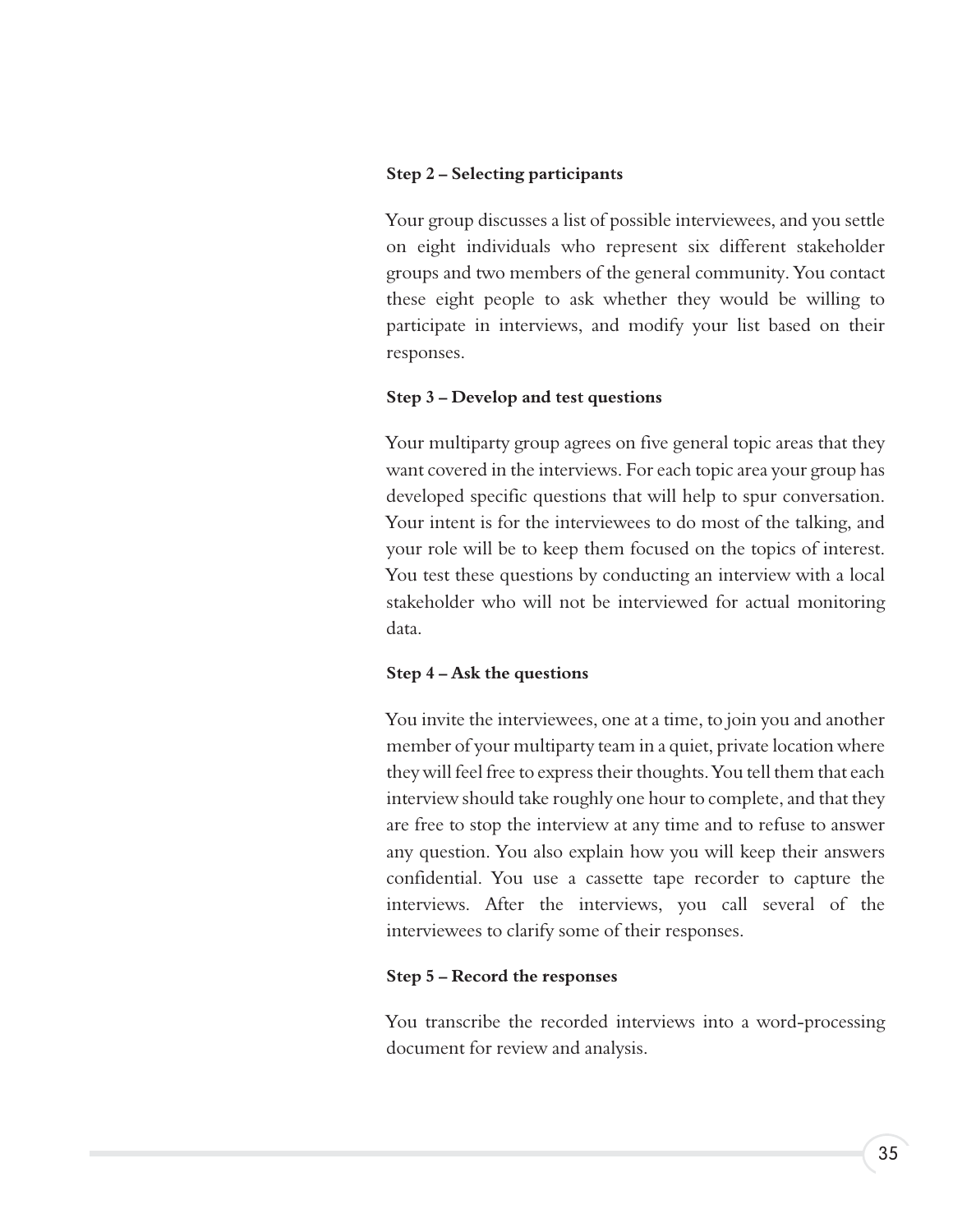#### Focus groups

Some information can best be gathered through small-group discussions with people who share common experiences or perspectives, also known as*focus groups*. For instance, you may hold three separate focus groups with community elders, forestry business owners, and environmentalists to better understand the views of these three groups on a specific issue. You could also hold a focus group composed of people with different perspectives and interests. This would allow you to get a sense of the range of concerns about a proposed project, for example. In most cases, though, you will want each focus group to contain people with similar interests.

In focus groups, a skilled facilitator guides the discussion using a few specific questions about different aspects of a topic. Focus group sessions typically last one to two hours, are and best used to explore current conditions.

When a focus group discussion is to be used for monitoring, the same group should be brought together to discuss the same issues at least once a year. Focus groups are particularly useful when:

- data is not available from official sources,
- data is very expensive to gather through random surveys,
- $\blacktriangleright$  the information asked is something that individuals are hesitant to share about themselves but are willing to discuss in general, or,
- when groups together might generate more ideas and thoughts about a topic than individuals would.

#### **Like interviews and surveys, the focus group method has five steps:**

- Step 1 Clarify your information needs
- Step 2 Select participants
- Step 3 Develop and test questions
- Step 4 Ask the questions
- Step 5 Record the responses

#### *To conduct a focus group, you will need:*

- *a skilled facilitator*
- *a note-taker or tape recorder*
- *a neutral, accessible meeting place*
- *a group of 5–10 participants*
- *a focused set of questions*

Indicators that can be measured using focus groups include:

- **Number and diversity of wood products** that can be processed locally
- **D** Existence and use of written organization procedures, rules, and operational guidelines
- Extent that project workers are able to participate in family and community life
- **D** Opportunities for locals to recreate in the forest
- **D** Availability of and access to medicinal, food, heating, or building materials from the forest
- **D** Extent that traditional forest users' knowledge and practices are part of the project
- **D** Level of commitment to communication and group learning
- **D** Extent that stakeholders previously in conflict are now working together on this project
- **D** Acceptance of frequent, low-intensity wildfire or prescribed fire
- **Perceived benefits from forest restoration**
- Public attitudes toward the project and project collaborators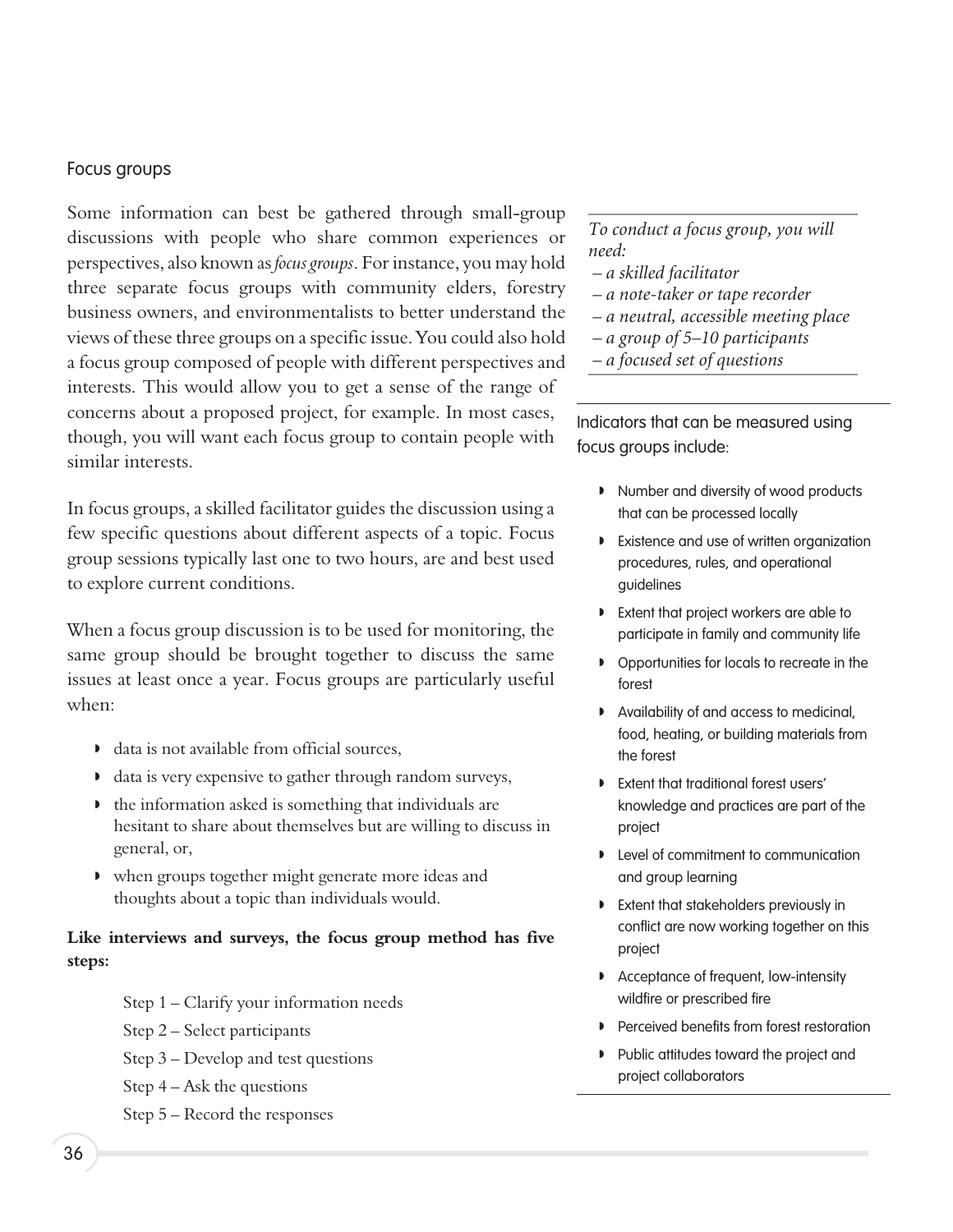#### **Step 1 — Clarify your information needs**

Before inviting people to participate in a focus group, review the indicator or indicators that you want to measure using this method. Do not try to cover several different topics in one focus group session.

#### **Step 2 — Select participants**

Ideally, focus groups contain five to ten people with similar backgrounds, experience, and values. You may want to organize a few different focus groups on the same topic in order to get feedback from different groups. For example, if you are interested in gathering data on the extent that traditional forest users' knowledge and practices are part of the project, you may want to hold one focus group with local project leaders, another with members of local tribes, and a third with local land grant members.

Meeting locations should be neutral and easily accessible to all participants. *Neutral* means none of the participants will feel uncomfortable going to this location and no one will feel compelled to respond positively or negatively to the questions because of who owns, lives in, or works in the building.

You will need a facilitator who is knowledgeable about the topic to be discussed and skilled at asking questions without biasing participants' answers. The facilitator may be a project team member, or you may choose to hire a professional facilitator.

When inviting people to participate, explain the purpose of the focus group session and what will be expected of them. Because you will be using the focus group(s) for monitoring, explain that participants must be willing to meet periodically over the course of the projects (e.g., once a year for three years). In some cases, it may be necessary to compensate people for their travel expenses or time. Explain the topic of discussion in general, but do not provide too much information.

Examples of people who can be recruited for focus groups:

USDA Forest Service CFRP program manager Rural Community Assistance (RCA) coordinators District Rangers Forest Supervisors Fire management staff Fuels specialists Timber management staff Contracting staff Financial officers

Department of State Forestry Timber staff Fire and fuel specialists

CFRP project Project manager(s) Project participants Workers/employees

Local stakeholders Local business people Community members Tribal representatives Land grant representatives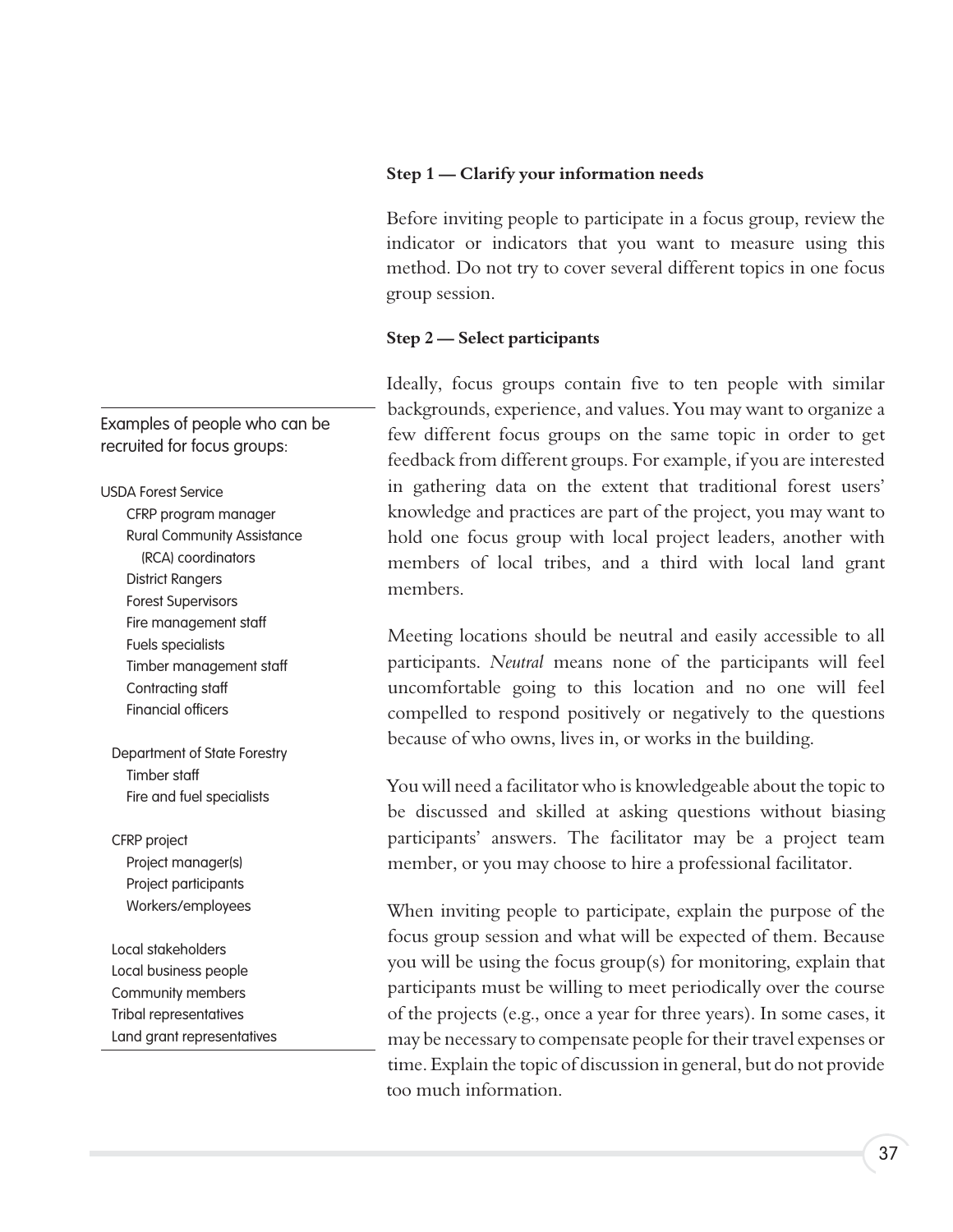#### **Step 3 — Develop and test the discussion questions**

Develop a series of open-ended questions that the facilitator can use to get the data you need. The focus group should be asked several related questions, to confirm what has been said in different ways. For example, if the indicator is amount and diversity of wood products that can be processed locally, the facilitator should ask the focus group several questions about the types and volumes of lumber, building materials, furniture, and crafts that are made in the area.

You should *pilot*, or pre-test, the questions with people who will not be participating in the focus group, to make sure that they can be easily understood and are not misinterpreted.

#### **Step 4 — Ask the questions**

Set up the meeting room so that all participants can easily make eye contact, with chairs evenly spaced around a table, for example. If the participants do not all know each other, provide nametags and start with small talk and introductions to make everyone comfortable before the discussion begins. If desired, participants can be given a short, written questionnaire at the start of the focus group session, to get them thinking about the topic before they start talking.

Before starting the discussion, the facilitator should explain how the focus group will proceed and clarify the scope of the discussion, such as whether the information being gathered is about a subgroup within the community or the entire community. The facilitator should explain how the discussion will be recorded (usually a designated note-taker or a tape recorder) and whether or not individual names will be attached to any comments.

As noted above, the facilitator should use several different kinds of questions to get data about each indicator you are monitoring. This will improve the validity of your data. Because you want to be able to compare the focus group results from year to year, it is a good idea to try to get the group to come to general agreement on the current state of the indicator you are tracking.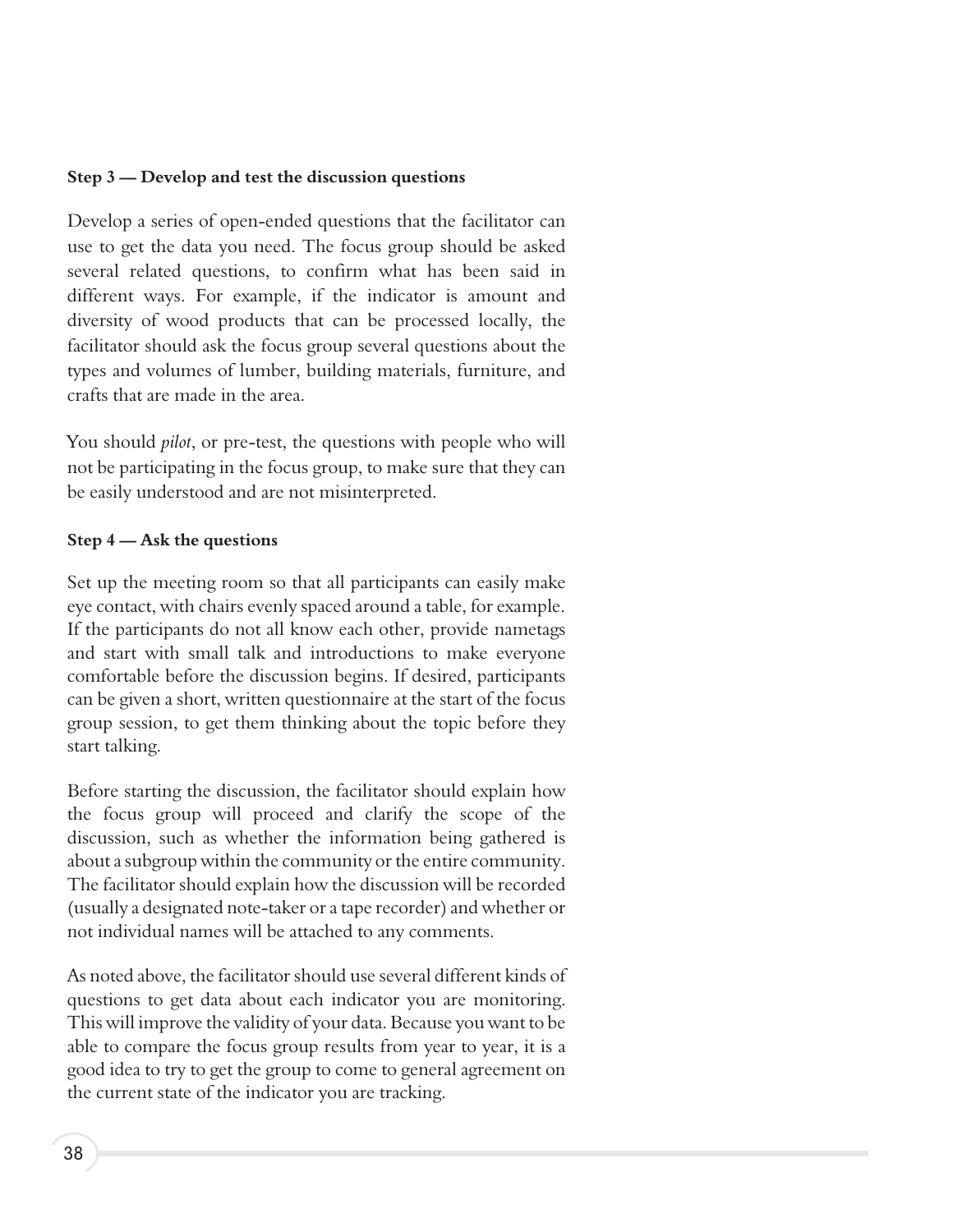#### **Step 5 – Record the responses**

As with interviews, conducting focus groups requires a reliable means of recording responses. The two most common approaches are using an audio recorder and taking handwritten notes.

Using an audio recorder, such as a cassette tape recorder or digital voice recorder, is the most accurate method and allows the interviewer to focus on the conversation rather than on taking notes. After the end of the focus group, the recorded conversations can then be transcribed word for word into a computer document.

However, there may be cases where audio recording equipment is unavailable or where it would be inappropriate to use. For example, some focus group participants may not feel comfortable having their words recorded. In these cases, you (or an assistant) will need to take detailed notes during the focus group.

When using the handwritten note method, it is important to read your notes back to the participants throughout the conversation (and at the end) to verify that you heard them correctly and to be sure that you wrote down all relevant points. As you begin to analyze the notes, you may need to contact the participants again for further clarification.

You should take care to protect both the confidentiality of your sources and the quality of your data. This means making a copy of all data sheets (such as transcripts, or focus group notes) and keeping them in a locked drawer at a separate location from where the originals are kept (also in a locked drawer).

#### Example of using the focus group method:

Say that your multiparty group has chosen to monitor local quality of life by keeping track of the extent that traditional forest users' knowledge and practices are part of the project.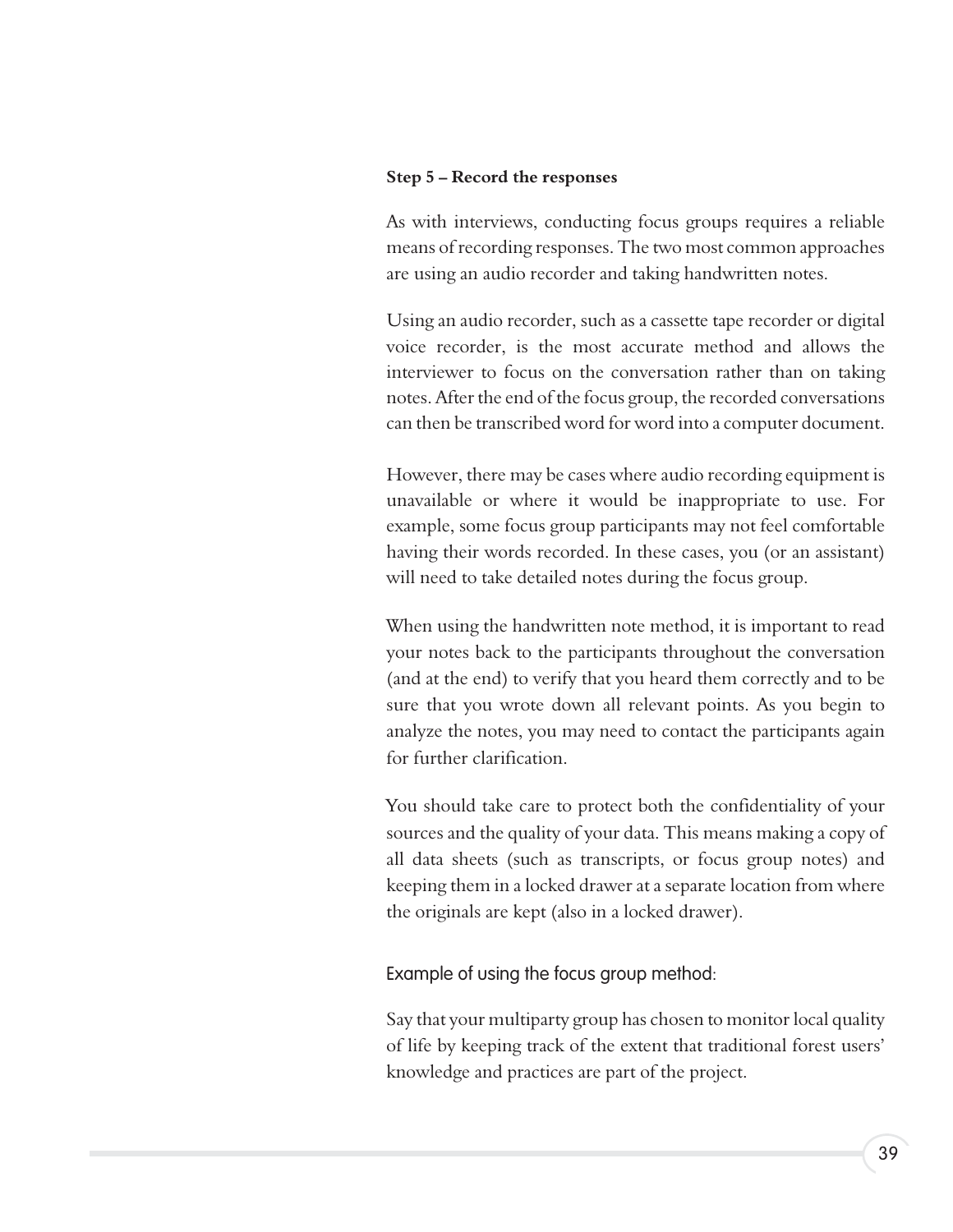#### **Step 1 – Clarify your information needs**

Before you select focus group participants or develop questions for them to answer, your multiparty monitoring group discusses what it means by "traditional forest users' knowledge and practices." It is agreed that for the purposes of this project, "traditional forest users" are those community members who have been working in or using the forest to gather materials, recreate, or for spiritual reasons for at least 20 years, or whose families have been doing so for more than one generation.

#### **Step 2 – Select participants**

Your group decides that the people best equipped to answer these questions are community elders. You also decide that it would be best to choose a facilitator who is a respected community member and is not affiliated with the project—someone community elders will feel comfortable talking to. Since the majority of community elders attend monthly meetings at the community center, you choose this as the best location for your focus group sessions.

Although most community elders attend the monthly meetings, you want to be sure that all community elders are encouraged to participate in your focus group session. To make sure that all elders are invited to participate, you first make a list of all of the elders in the community. Then you announce the purpose, format, and data of the focus group session at the next monthly community meeting and note which elders are there. Your team reviews the list of elders and agrees to visit each elder who was not at the community meeting, to tell them about the focus group and offer to provide transportation to the meeting. Based on the response at the community meeting and individual discussions with elders, your multiparty monitoring team can now compile a list of people who will be participating in the focus group session.

Your multiparty monitoring team works with the facilitator to develop three or four questions that will get information about the extent that traditional forest users' knowledge and practices are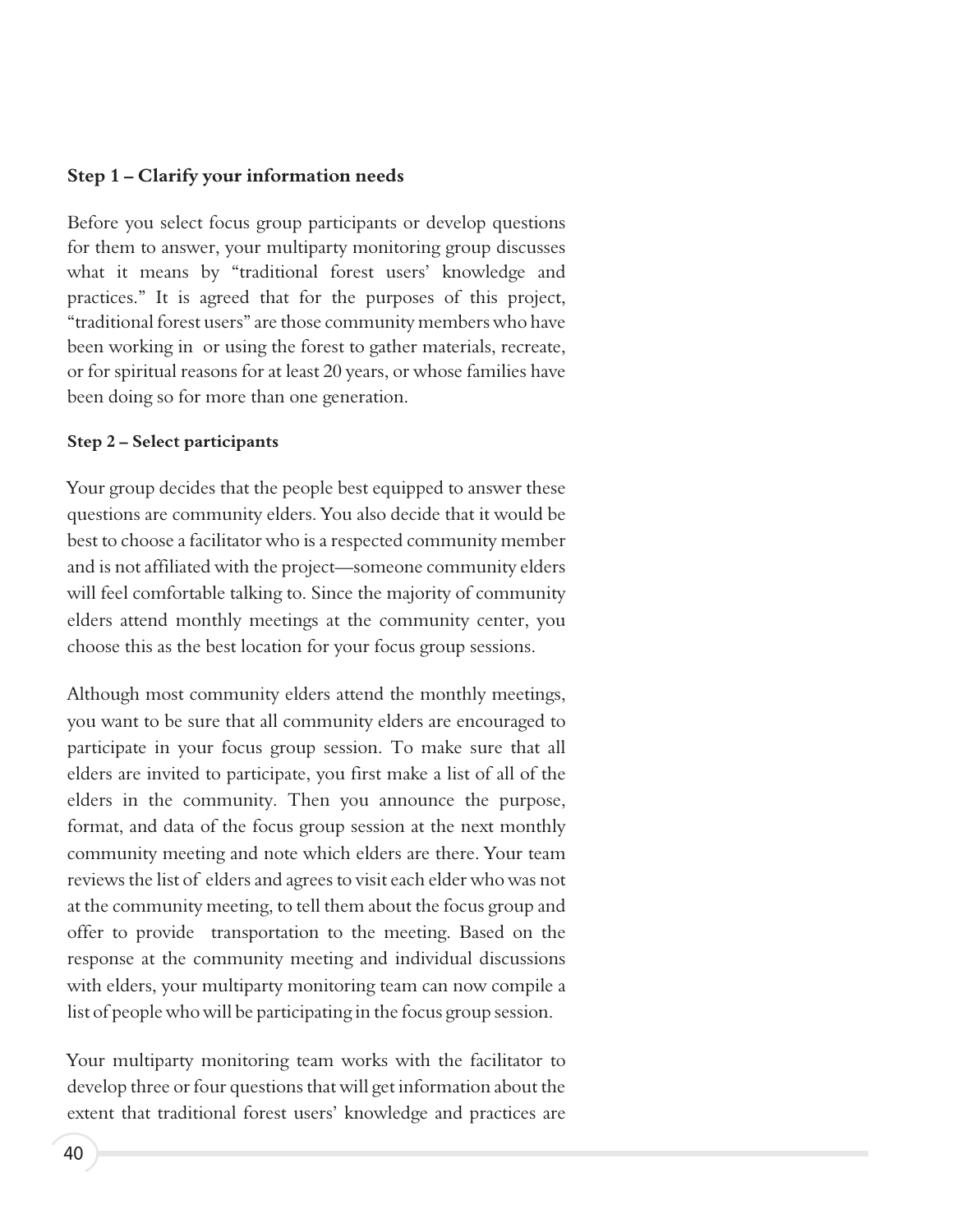part of your CFRP project. Together, you agree upon the following questions:

- What are the important traditional uses of this forest?
- How might this CFRP project affect or be affected by those traditional uses?
- How, if at all, is this project addressing these potential effects?

#### **Step 4 – Ask the questions**

You could initiate a series of focus groups with traditional forest users, beginning before project planning and continuing during and after implementation. Following each focus group, you could use the information gained to modify your project to better meet these needs. Remember that you want to get the same people to attend each session.

#### **Step 5 – Record the responses**

If your focus group participants give you their unanimous consent, you may decide to use a tape recorder or digital voice recorder to record the conversations of the focus group. If consent is not given, you may decide to enlist the help of another respected community member to be present and take notes during the session.

#### Visual aids for interviews and focus groups

There are many visual aids that can be used to help facilitate interviews or focus groups. Among these are community mapping (described in detail beginning on page 44), landscape cross-sections, and matrices. These aids are particularly helpful when you are working with a group of people who are unaccustomed to answering interview questions. They are also useful for facilitating focus-group discussions.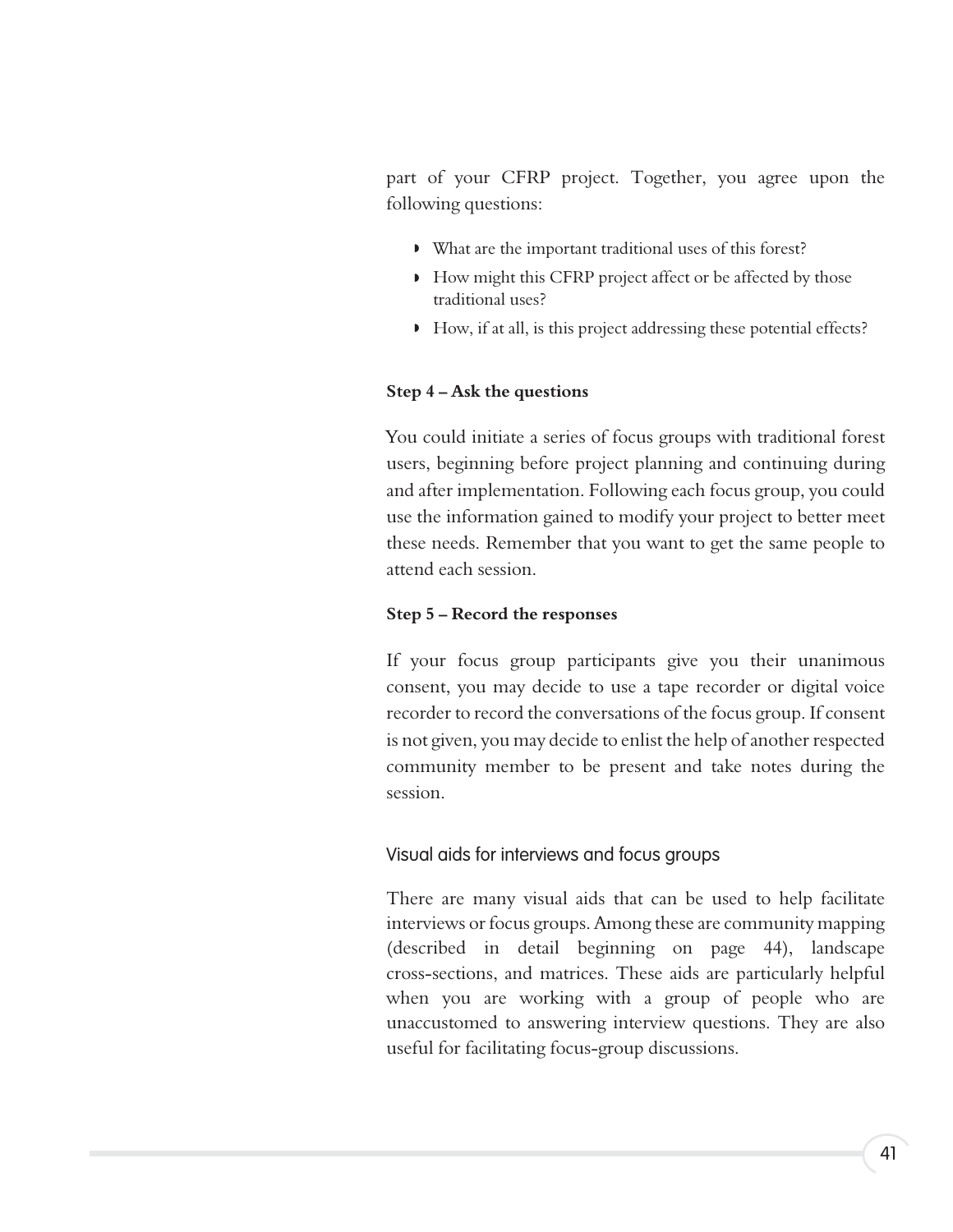**Landscape cross-sections**: Landscape cross-sections are diagrams of a particular area that help people describe the land uses, plant or animal species, soil types, or other issues that relate to different parts of a project area. Figure 2 shows a cross-section used to discuss historical uses of the bosque. When using cross-sections, it is helpful to prepare a list of topics to be discussed or drawn ahead of time. This method may also be used in the field, with groups walking along actual transects and diagraming the uses in a project area.





**Matrices:** Matrices are essentially visual graphs of information that allow for group participation. A sample matrix might be developed with a group about historical uses of the bosque. The group could diagram different uses of the bosque according to important time periods in history. Each participant could then place a dot in each box that represents a use that they themselves participated in during a certain time period. The sample matrices in Figures 3 and 4 provide examples of this.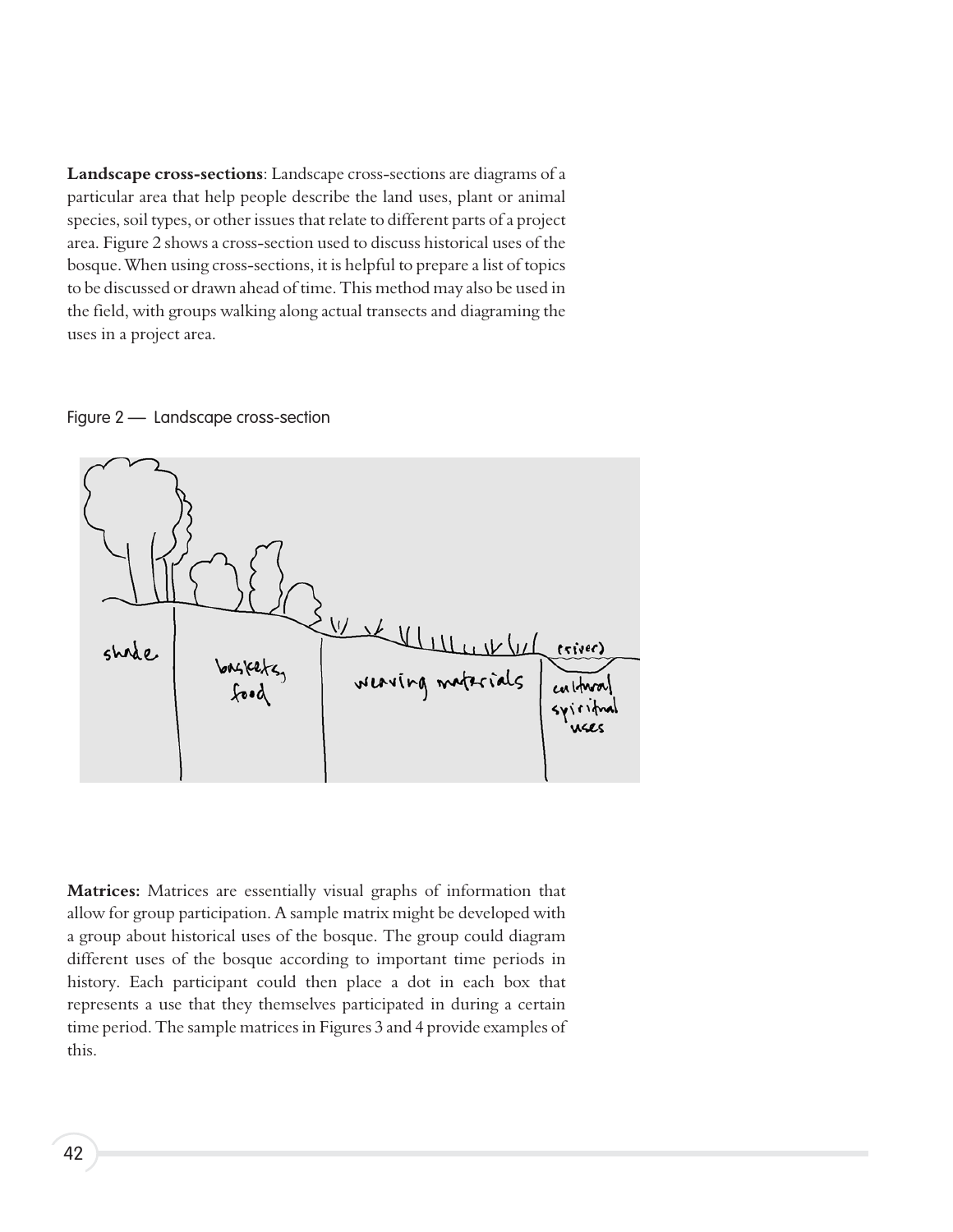According to the historical matrix shown in Figure 3, most uses of the bosque have declined in the last 30 years. From interviews that accompanied the creation of this matrix, the interviewer might learn that these uses decreased primarily because desirable species no longer existed along the bosque or because the vegetation was so thick that it was no longer a good place to recreate.

|                         | 1940                           | 1960                           | 1990      | Present |
|-------------------------|--------------------------------|--------------------------------|-----------|---------|
| Recreation              | .                              | .                              |           |         |
| Shade                   | .                              |                                |           |         |
| Children's play         | .                              |                                | $\bullet$ |         |
| <b>Basket materials</b> | $\bullet\bullet\bullet\bullet$ | $\bullet\bullet\bullet\bullet$ | $\bullet$ |         |
| Cultural and spiritual  |                                |                                |           |         |

Figure 3 — Historical matrix: uses of the bosque

According to the classification matrix shown in Figure 4, pinyon pine was most useful species to participants for its wood and seeds, juniper for its wood, and coyote willow for its bark and wood. Interviews that would accompany the creation of this matrix might give information about whether these products are readily available.

#### Figure 4 — Classification matrix: trees according to the importance of their products

|                  | Needles or leaves | <b>Bark</b>                           | Seeds      | Wood                                  | Cultural or spiritual use |
|------------------|-------------------|---------------------------------------|------------|---------------------------------------|---------------------------|
| Pinyon pine      | $\bullet$         | $\bullet\bullet$                      | $0.000000$ | $\bullet\bullet\bullet\bullet\bullet$ |                           |
| Juniper          |                   | $\bullet\bullet\bullet\bullet\bullet$ |            |                                       |                           |
| Coyote<br>willow |                   | $\bullet\bullet\bullet\bullet$        |            | $\bullet\bullet\bullet\bullet\bullet$ | $\bullet\bullet$          |
| Red bud          |                   | $\bullet\bullet\bullet$               |            | $\bullet\bullet$                      |                           |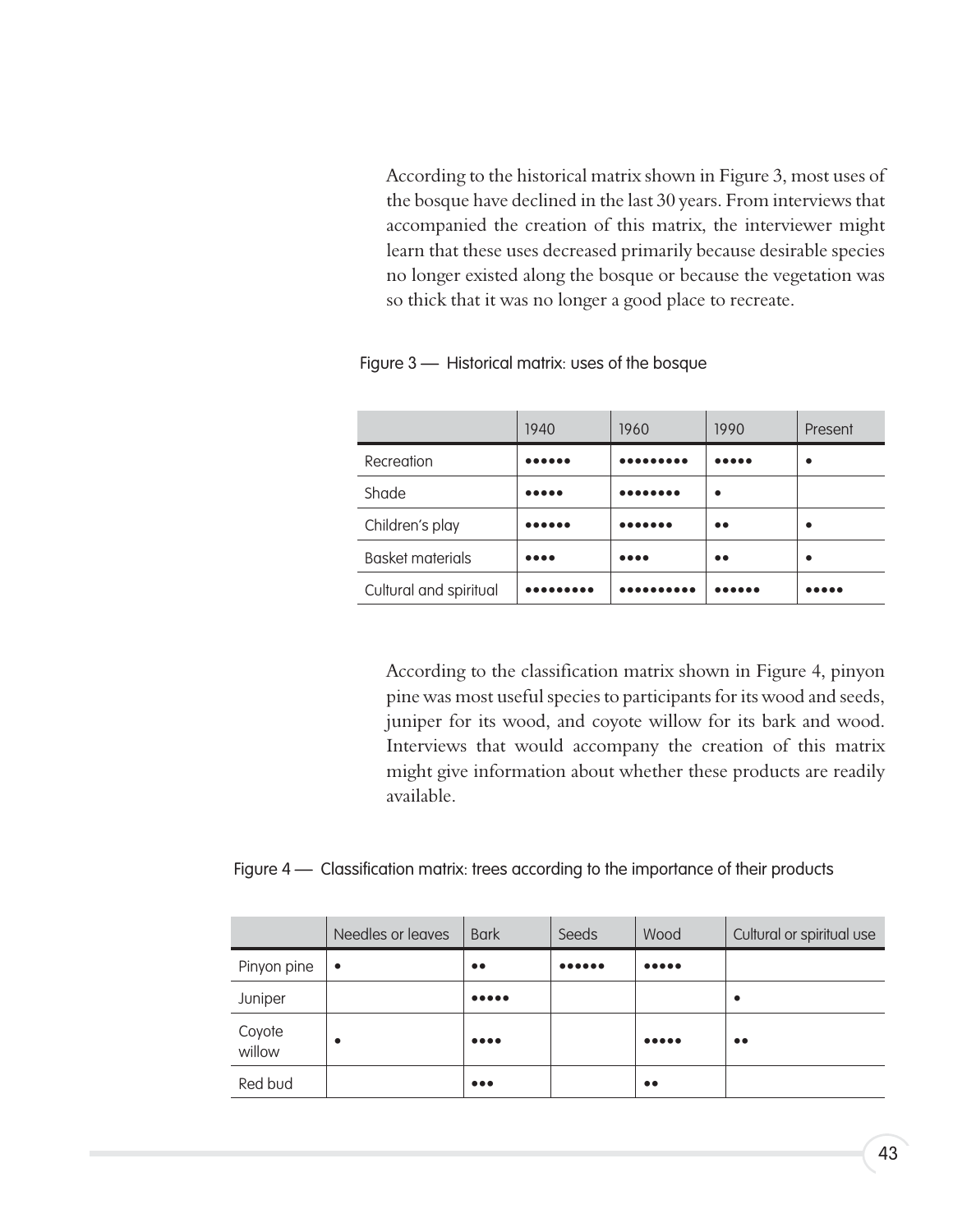For monitoring, visual aids like these can be used to facilitate gathering information related to resource use over time or perspectives on collaboration and conflict. The same variables could be diagramed at the beginning of a project as well as one or more years after the project was implemented.

#### Community mapping

Community mapping can be useful for tracking some indicators. It can also be used at the beginning of a project to discuss project goals and to plan monitoring efforts. The process of map making is often accompanied by rich conversation among project partners and other stakeholders.

*Community mapping* involves having community members and other stakeholders draw or help to draw maps. Community members should be involved in identifying issues and deciding what should go on the maps. These maps are usually drawn from a "birds-eye" or aerial perspective and may or may not be drawn to scale. They can be used to document important areas for collecting medicinal plants or foods, areas that are important for wildlife or recreation, areas of spiritual importance, or other areas that are significant to community members and stakeholders. Usually, these maps are most appropriate for information about an area that is larger than a project. For example, maps might be created for a national forest district or for a Native American tribe's reservation and ancestral lands.

Maps can be made in a variety of ways. They can be simple, hand-drawn maps, they can be drawn onto clear overlays in order to compare different values that may be affected by a project, or they can be put into a Geographic Information System (GIS) to make more precise comparisons. Some resources that describe mapping methods in detail are included in the references section of this handbook.

If maps are to be used for monitoring, special care must be taken to ensure that they are produced in the same way every time. At the

Indicators that can be measured using community mapping include:

- **Number and size of contracts offered** each year to do restoration work
- **D** Opportunities for locals to recreate in the forest
- **D** Availability of and access to medicinal, food, heating, or building materials from the forest
- **D** Location of defensible space created by the project in relation to areas considered to be at highest risk from wildfire
- **Number of youth, minority group** representatives, or people from low-income communities hired to work on the project, and type of work they are conducting
- **D** Extent of tree poaching from restoration sites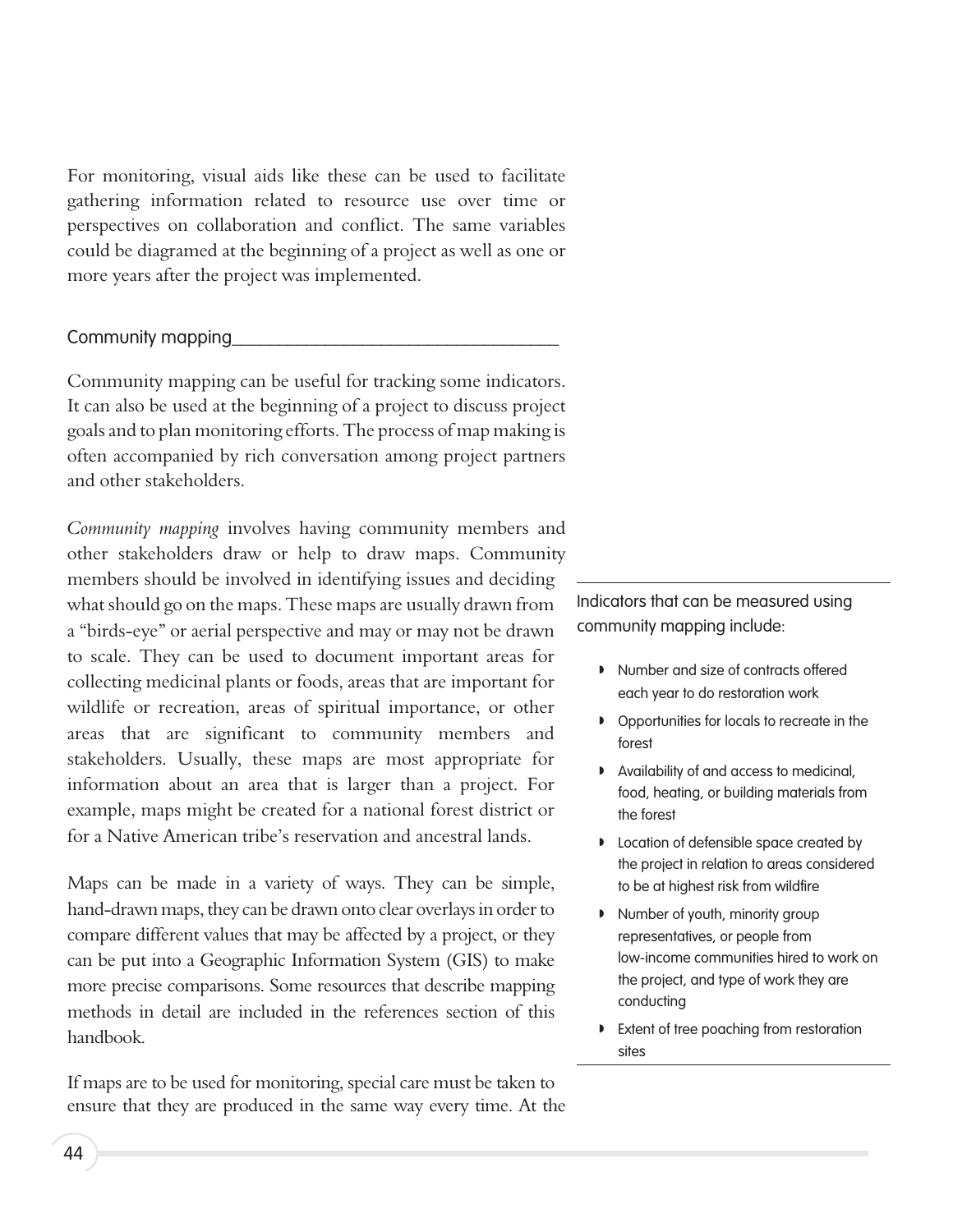beginning of the monitoring period, the multiparty monitoring team should select the symbols or colors that will be used to record different kinds of information, so that all participants record the same information with the same codes. Similar groups of people, such as youth, elders, or Forest Service representatives should be involved in the mapping process each time as well.

There are many ways to make maps, and groups who wish to include mapping in their monitoring projects should refer to other resources, such as those listed in the Reference section of this handbook, before beginning the mapping process.

Some of the questions you will need to consider when beginning a community mapping project include:

#### **Who will be involved in the mapping process?**

A community map is most effective when it includes broad representation from the community. You will need to decide if there will be a limit on the number of people participating, and how participants will be chosen. Your multiparty monitoring team can help determine the range of stakeholders who should be involved in the mapping process.

#### **What is the geographic scope of the map?**

Are you only interested in mapping the CFRP project site, or should your community map include lands immediately surrounding the project, the local ranger district, or the tribal reservation? Keep in mind the potential application of the community map to future restoration projects.

#### **What are the features to be mapped?**

You should be able to describe, in general terms, what kind of information should be mapped in order to provide information about your specific indicators. Do not be overly prescriptive, as this can cause participants to withhold important information that

#### Data sources for community mapping:

USGS topographic maps (free maps are available at www.terra-server.com)

Project area maps

Aerial photographs (some aerial photographs are available at memory.loc.gov:8081/ammem/ award97/icuhtml/aephome.html)

Forest Service scoping letters

Forest Service Schedules of Proposed Activities (SOPA)

Environmental Impact Statements

Wildland-Urban Interface maps

U.S. Census data (www.census.gov)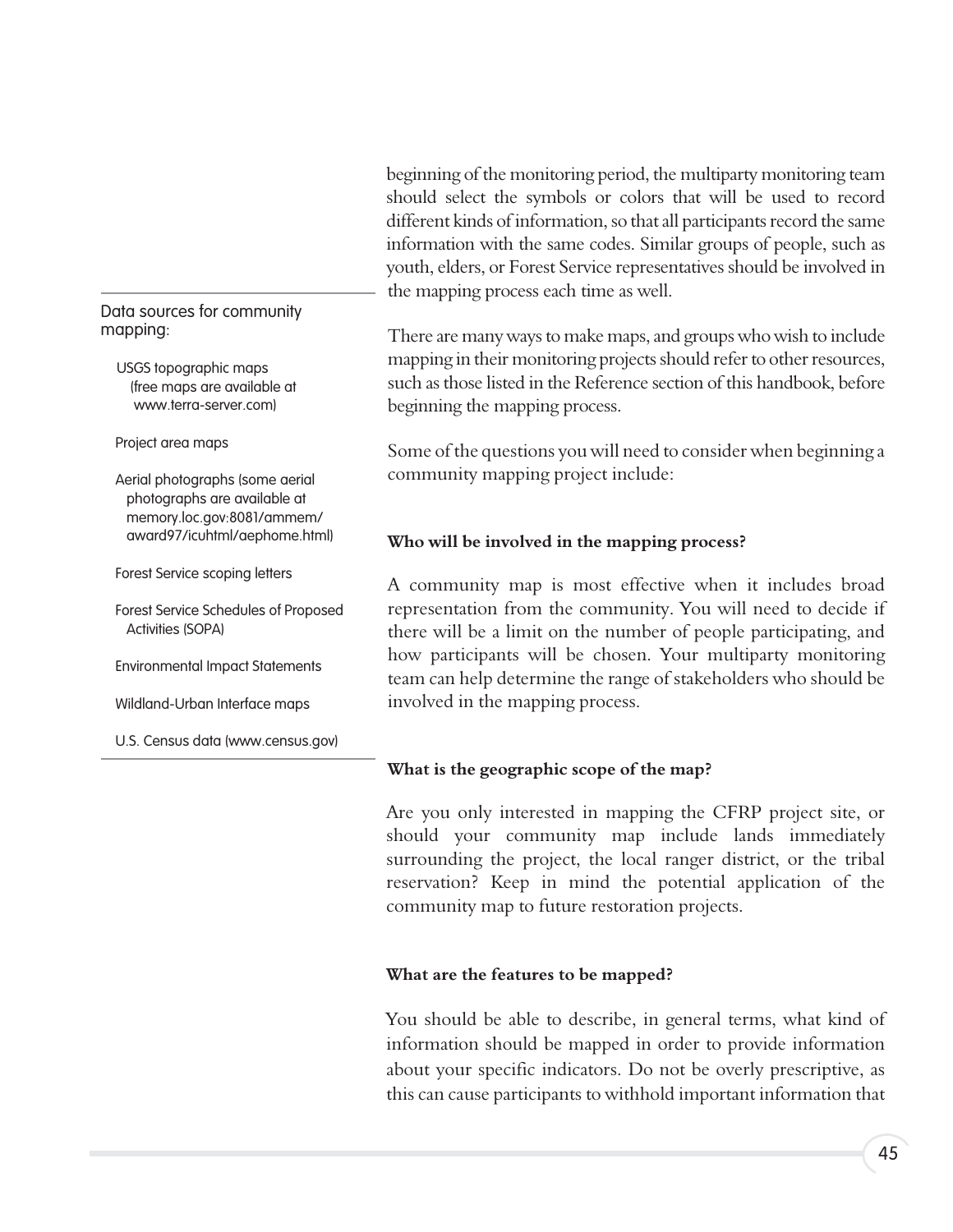may not have been obvious at the outset. For example, if you want a community map focused on defensible space and wildfire risk, ask the participants to map any features relevant to those topics and not to simply map the defensible space surrounding their own homes.

#### **What will be the format of your community map?**

Community maps can range from simple hand-drawn sketches to complex GIS-based documents. If using a hand-drawn approach, you may want to start with a "base map" which includes simple outlines of major features such as public land boundaries and major roads. Or you may decide to use transparent overlays, with a topographic map as a base layer. If you decide to use GIS for your community map, be sure to conduct the community mapping session in a way that does not confuse or intimidate those with little computer experience. In these cases you may want to conduct the mapping exercises on paper and later integrate the results into a GIS map.

#### **What symbols will be used for mapping relevant features?**

It is a good idea to standardize the symbols that participants will use to identify features of importance. For example, medicinal plants might be marked with a series of green squares, old-growth trees with brown dots, and fuelwood areas with orange circles. A legend should be put on each map so that everyone can see what these symbols mean. The multiparty monitoring team may want to choose these symbols as a group.

#### **What supplementary geographic information is needed?**

Depending on the complexity and detail of the map you aim to produce, you may need to invest time and energy into locating and gathering geographic information to inform the community mapping process. You may find it necessary to hold several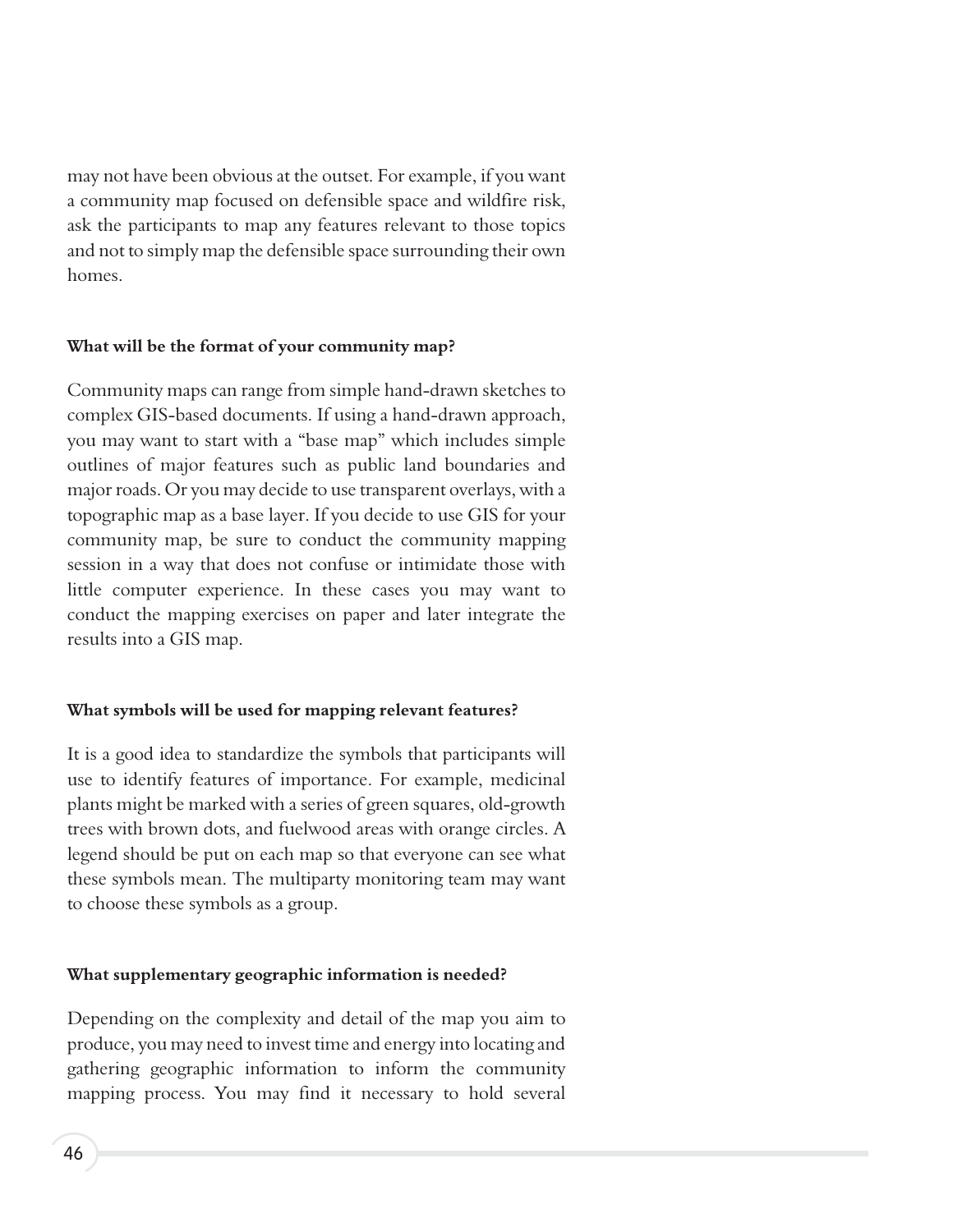community mapping forums where participants identify information needs. For example, you may start your mapping process with a simple outline of local public land boundaries and a topographical map. After your first meeting with community mapping participants, you may realize that they need aerial photographs as well as information on forest road conditions, areas of high fire risk, exotic plant densities, and private land boundaries in order to better express their concerns and desires for the landscape. Geographic information specialists with federal agencies, local governments, or tribal offices can be great resources for obtaining maps, GIS layers, and other geographic resources.

#### **What information might be left out of the community mapping process?**

Some participants may not be comfortable identifying the locations of certain features. For example, individuals who collect ceremonial or medicinal plants may not want to share their specific collection locations. Other people may not want to give away a secret fishing hole or favorite hunting spot. Do not try to force people to divulge information if they are not comfortable doing so. Rather, try to get a general sense of what kinds of information are unlikely to be shared, and tailor the map to the features people feel comfortable discussing.

Community mapping sessions should be facilitated. While your ultimate objective might be to produce a collaborativelydeveloped map that can help guide and monitor your CFRP project, recognize that the process itself is also important. Sharing the locations of culturally important places, identifying areas of concern, discussing popular recreational sites – these can all serve as a basis for constructive conversation between different stakeholders who do not normally interact (or who normally interact antagonistically). Do not lose sight of the primary purpose of the session—to develop a community map—but do allow ample space and time for community interaction.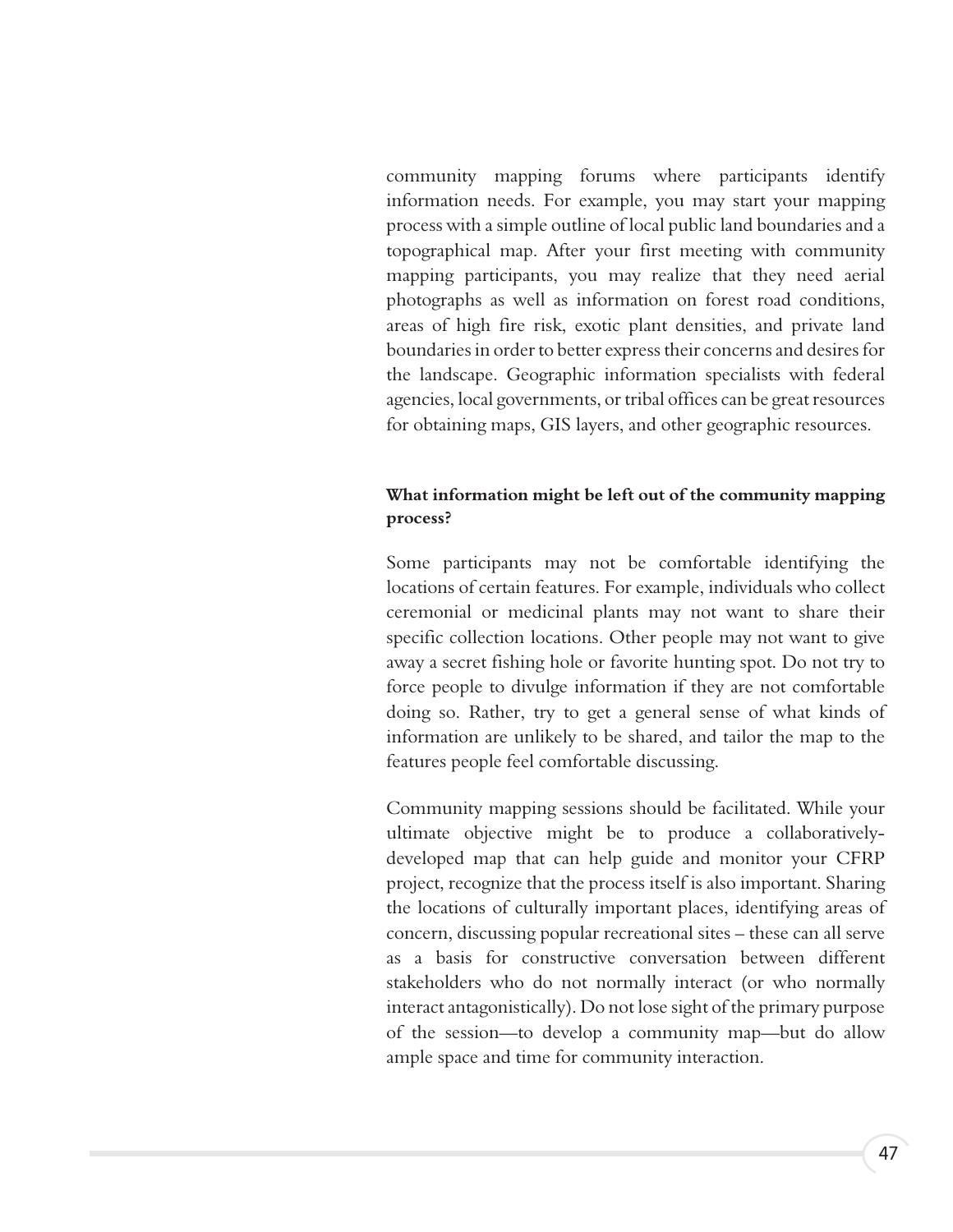Example of using community mapping to determine acres of defensible space, areas of high fire risk, and opportunities for local families to recreate in the forest.

Your community mapping approach could include two sessions: one prior to project implementation and another held one year after completion of the treatments. In both cases, you could invite members of the community to map areas of particular interest or concern to them, areas which act as escape routes or defensible space from wildfires, and areas where they enjoy recreating in the forest. Spatial information from federal or state agencies, including fire hazard information, could be integrated into these maps to show the relationships between treatment areas, fire hazards, and recreational areas. The "before" and "after" maps could be compared as a means of monitoring the possible effects of the project on fire risk and recreational opportunities.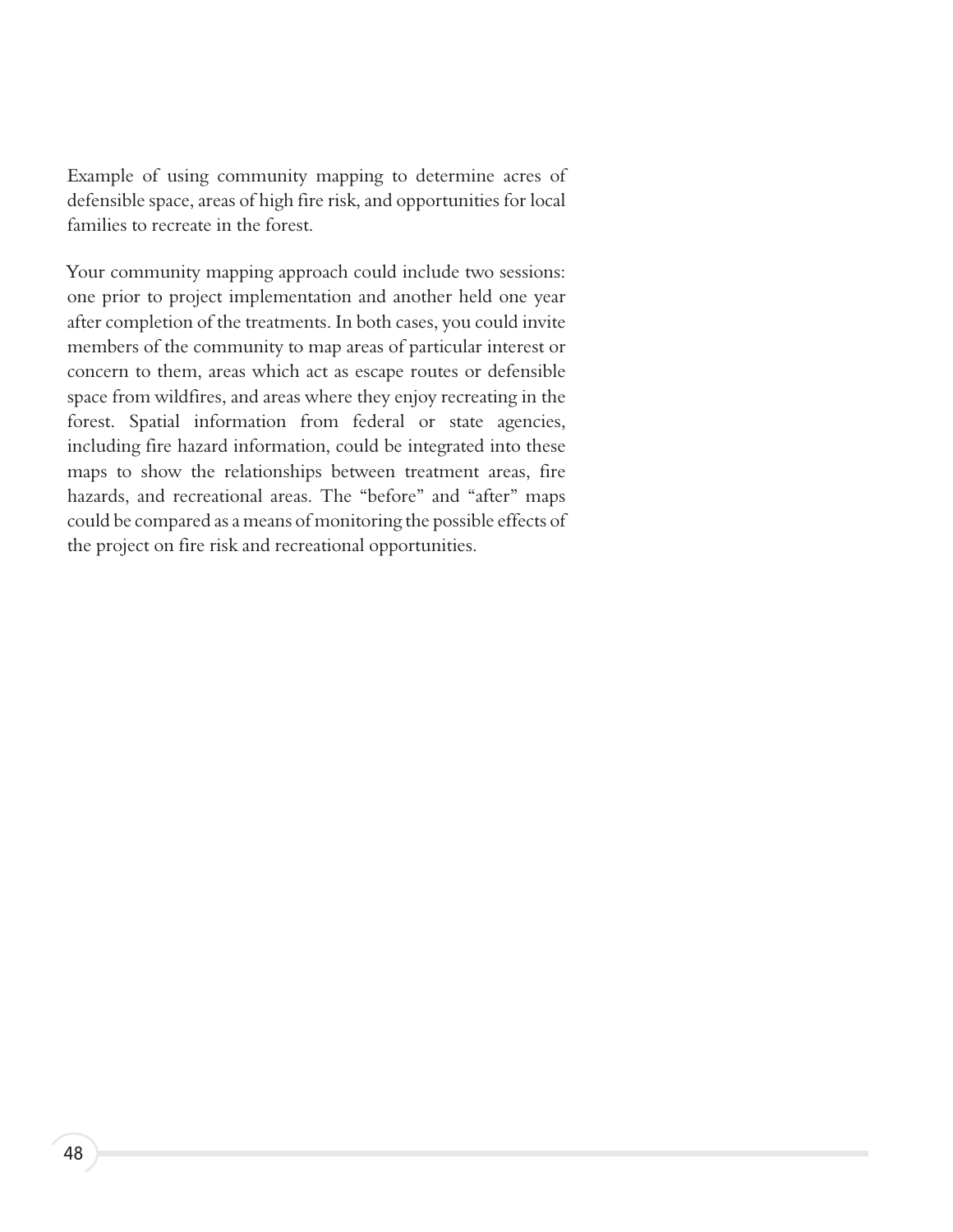# **Glossary**

**Adaptive management**: A resource management approach that combines science and practical experience by treating management actions as experiments. Adaptive management involves carefully observing human and ecological systems' responses to management actions, and adjusting future management based on what is learned.

**Aerial**: A "birds-eye" perspective, looking directly down at a landscape from above. Aerial photographs are pictures takes from an airplane.

**Analysis**: Procedure used to evaluate data and provide information.

**Baseline data**: Data collected at the beginning of a project to document the existing situation. These data provide a benchmark that can be used to compare against data collected after the project is completed.

**Causality**: The extent to which change in one variable results in a predictable change in another variable.

**Checklist:** A template containing a list of items you are interested in tracking. Items on the list are checked as they are observed. This allows different individuals to use a consistent means of recording data.

**Closed-ended question**: A question with a limited number of pre-determined answers.

**Community mapping**: A data collection method that uses a group of community members or stakeholders to draw or help draw maps of variables that may affect or be affected by a project.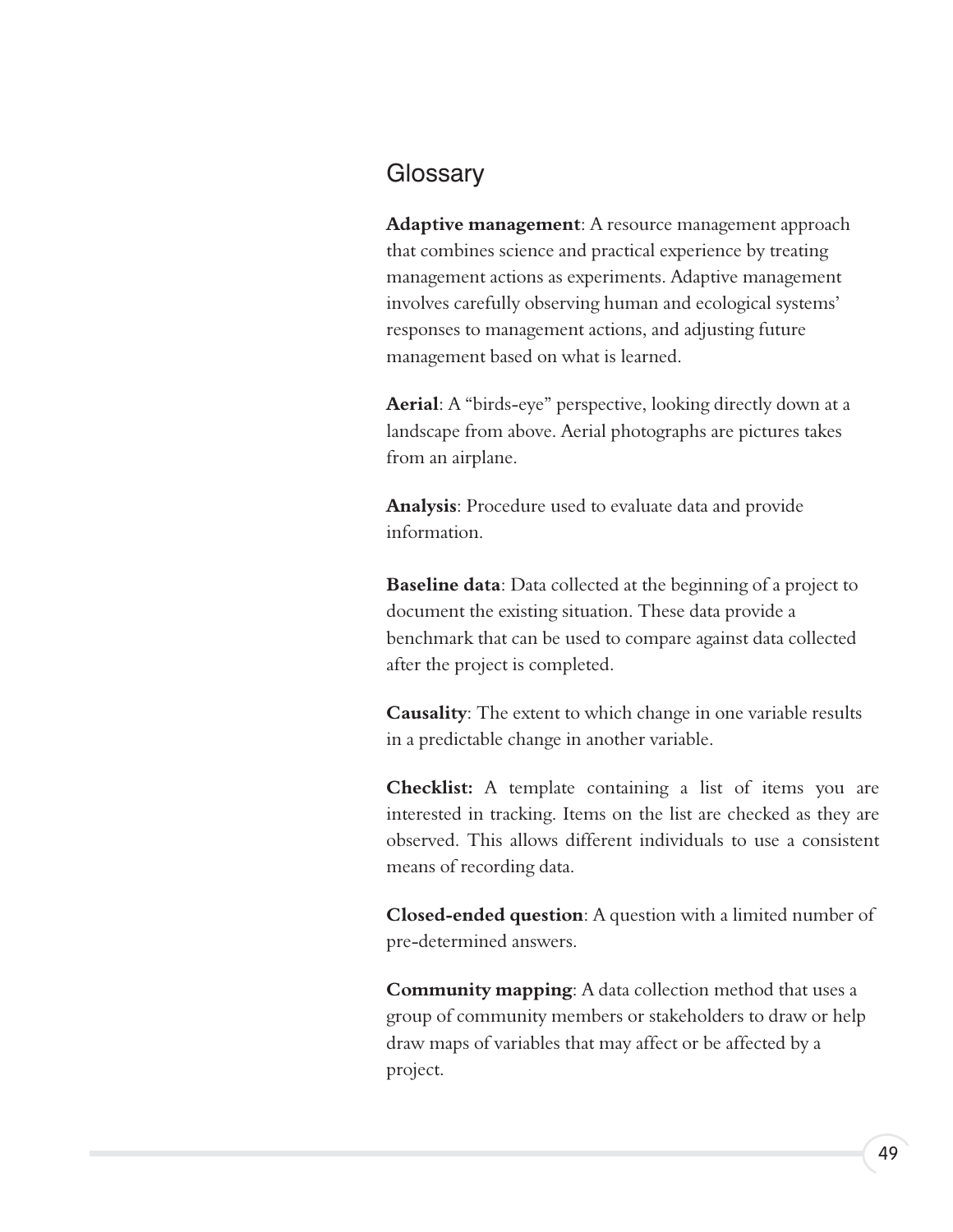**Confidentiality**: A guarantee that a person responding to a survey or interview will not be publicly identified. Confidentiality protects respondents' interests and well being by protecting their identity.

**Data**: A set of observations collected through monitoring. Information is derived from data through analysis.

**Factor**: A specific event, situation, condition, policy, attitude, belief, or behavior that may affect the desired future condition.

**Facilitator**: A person who helps conduct a meeting in an efficient and effective manner without influencing its outcome.

**Focus group**: A data collection method that brings together groups of knowledgeable people for a facilitated discussion on a specific topic. Focus groups usually include five to ten people with similar backgrounds and interests.

**Goal**: A general summary of the desired state that a project is working to achieve.

**Implement**: To put a plan or agreement into action.

**Indicator**: A unit of information measured over time that documents changes in a specific condition.

**Informant**: A person well-versed on a specific topic who is willing to share what he or she knows.

**Information**: Knowledge that is extracted from data through the process of analysis.

**Interpretation**: Explanations that tell what data means. Interpretation takes into account factors like the data collection and analysis methods and external events that occurred during the study period.

**Interview**: A data-collection method in which one person (the interviewer) asks questions of another (the respondent).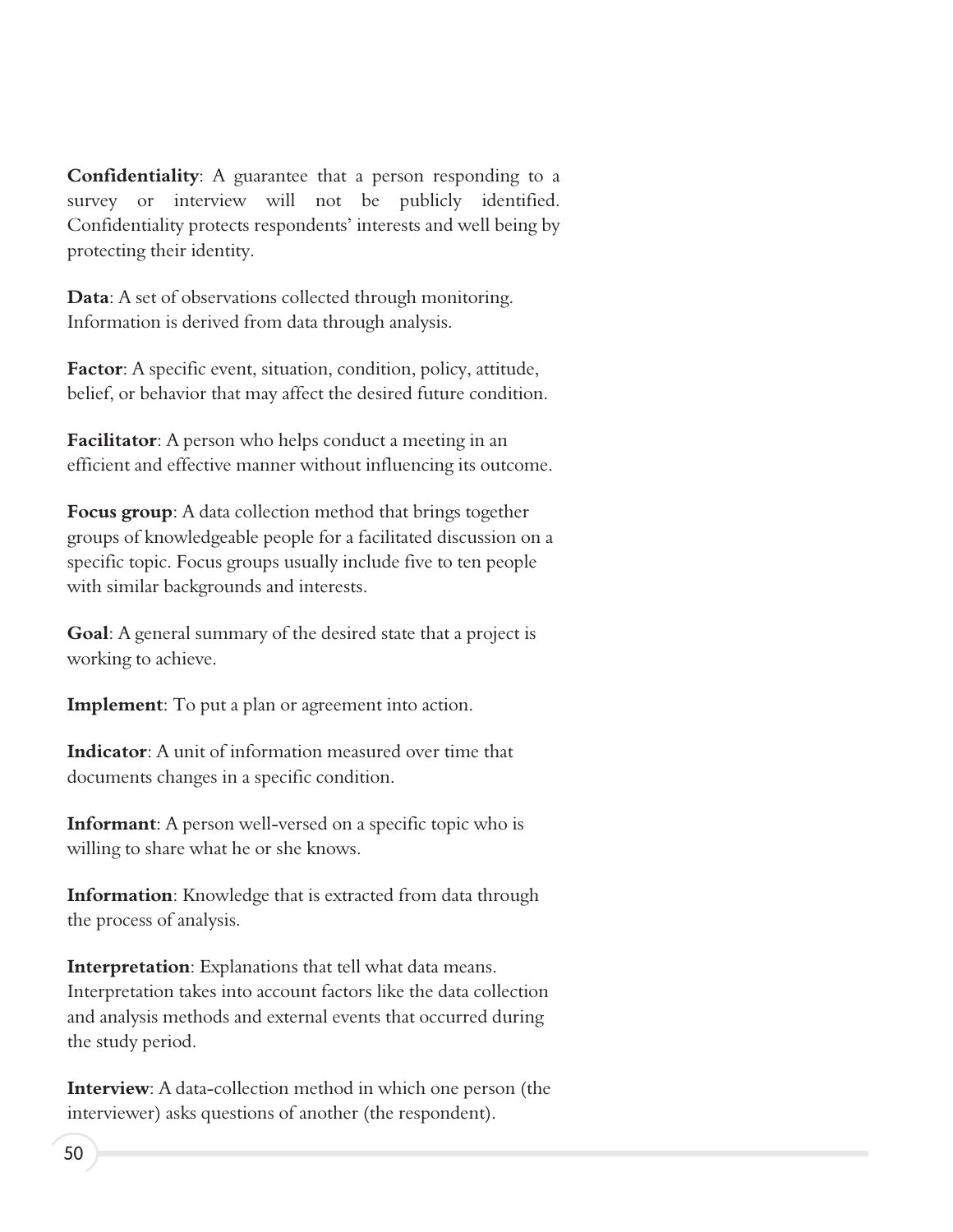**Leading question**: An interview or survey question that biases the respondent toward a specific answer.

**Monitoring**: The periodic collection and evaluation of data relative to stated project goals, objectives, and activities.

**Monitoring plan**: An outline for the steps taken to ensure that a project is on track. A complete monitoring plan lists a projects' audience, information needs, data collection strategies, indicators, methods that will be used to collect data, and when, by whom, and where data will be collected.

**Monitoring team**: The group of people involved in developing and implementing a monitoring plan.

**Multiparty**: Involving members from a variety of backgrounds and perspectives.

**Objective**: A specific statement detailing the desired accomplishments or outcomes of a project.

**Open-ended question**: A question specifically worded to encourage respondents to provide their own answers. Open-ended question often begin with words like 'why', 'what', 'how', or 'where.'

**Outcome**: The result of an action or set of actions.

**Participation**: Active involvement in the design, implementation, and monitoring of a projects.

**Population:** A clearly defined set of people who represent all of the individuals with a specific set of characteristics. For example, all residents of a community or all youth aged 14–20.

**Questionnaire**: A written survey document listing questions designed to solicit information appropriate for analysis.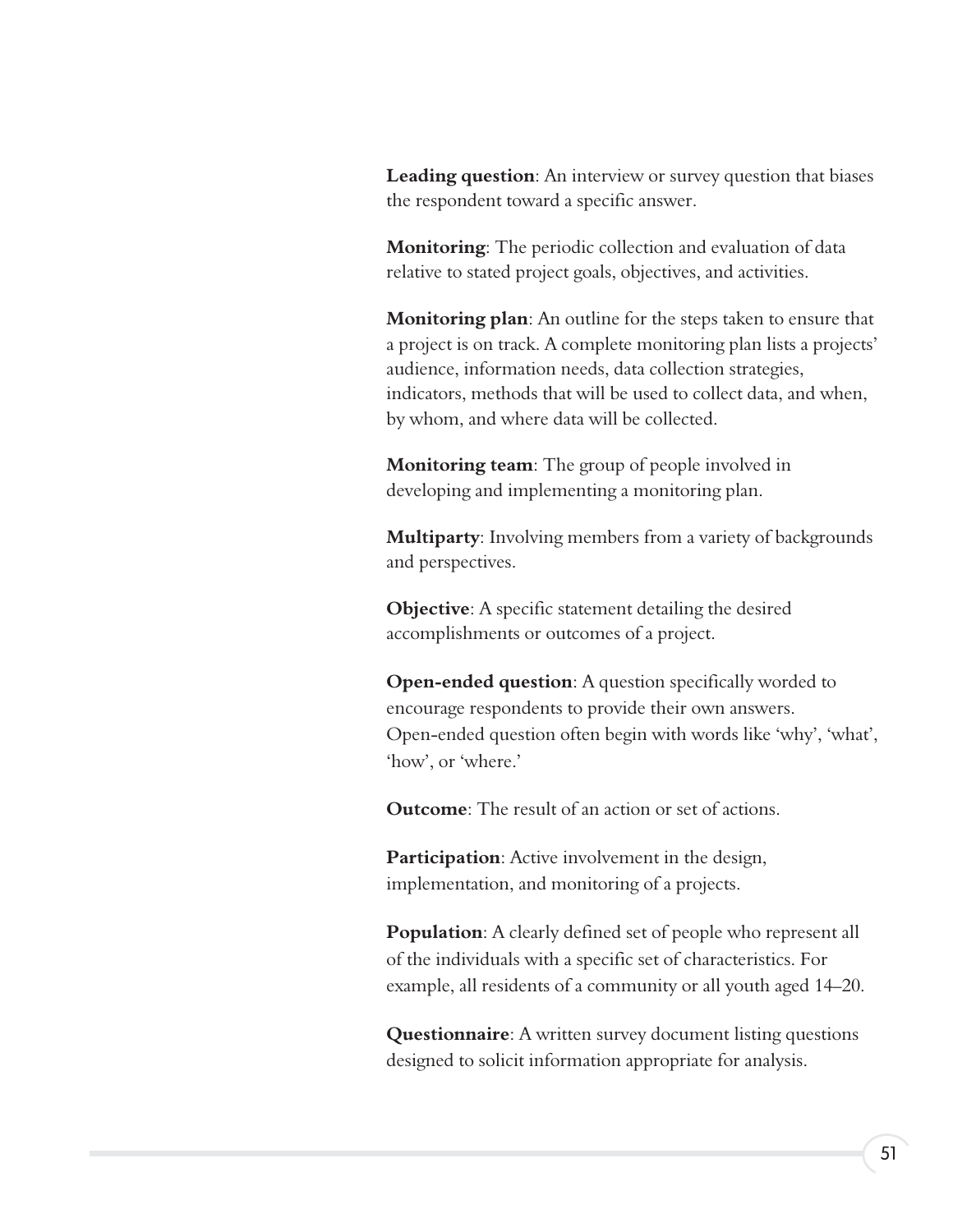**Random sampling**: A method for selecting interview or study subjects in which each individual in the population has an equal chance of being selected.

**Representative**: Having the same distribution of characteristics as the population from which it was selected.

**Resources**: Items that a project has or needs, such as staff time, managerial time, local knowledge, money, equipment, the presence of trained people, and social and political opportunities.

**Respondent**: A person who provided data for analysis by responding to interview or survey questions.

**Sample**: A subset of a population.

**Stakeholder**: Person who has a vested interest in the natural resources of the area or who could be affected by project activities.

**Survey:** A set of questions posed to a group of subjects about their attitudes, beliefs, plans, lifestyles, or any other variable of interest. Surveys may be conducted in person, over the phone, or through the use of a written form (a *questionnaire*).

**Transect**: Straight lines across a study area used for sampling. Measurements are taken at regular intervals along transects.

**Trend**: Direction of change.

**Unit**: A single item or individual. For example, a community, a household, a person, a garden plot, or a tree.

**Variable**: A particular characteristic that an observer is interested in measuring.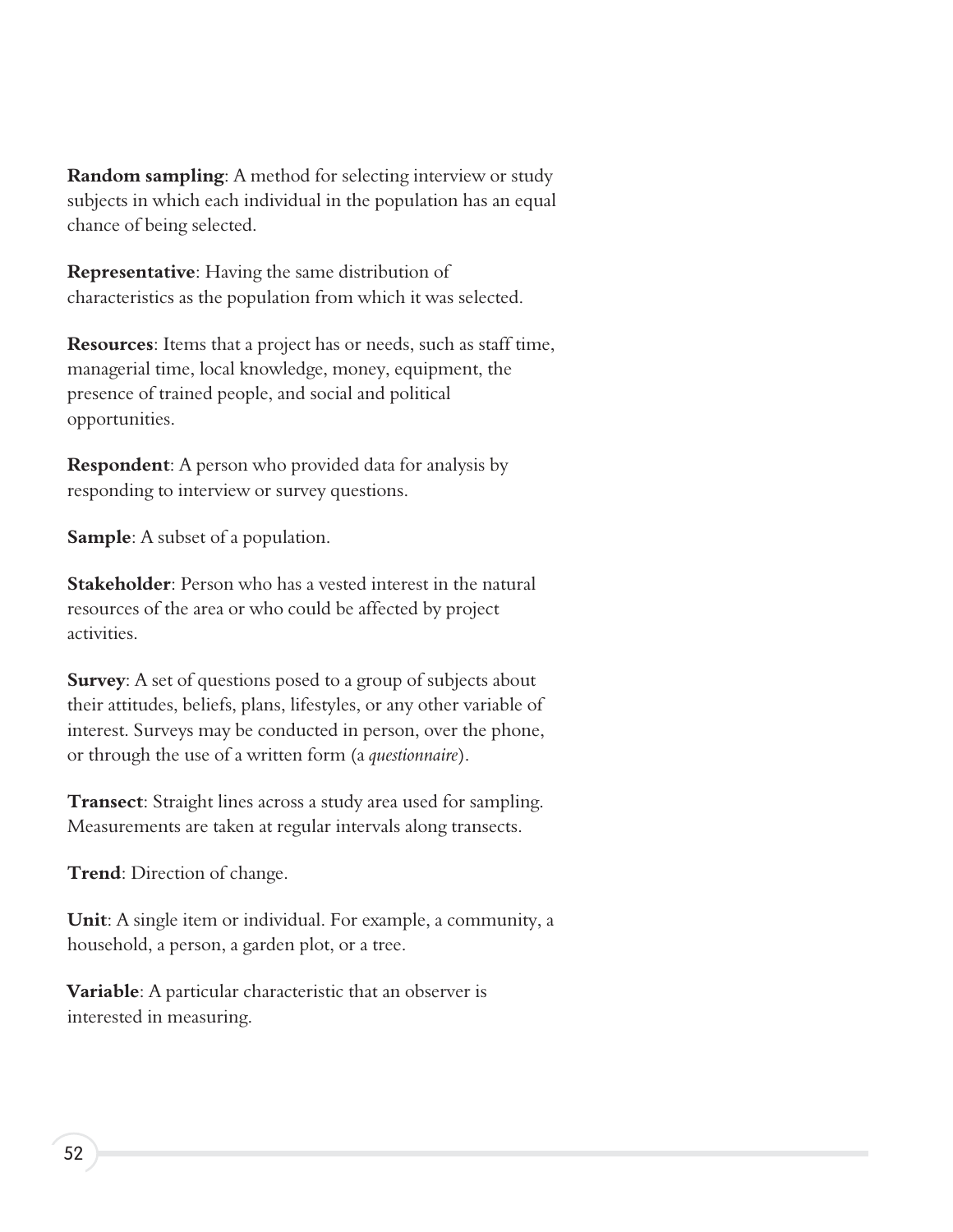## References

Aberley, D., M. Dunn, B. Penn. 1999. *Giving the Land a Voice: Mapping our Home Places*. Land Trust Alliance of British Columbia, Canada. On the Web at [www.island.net/~ltabc/](http://www.island.net/~ltabc/) This book provides instructions and resources for creating a variety of community maps.

Andranovich, G. and R.E. Howell. 1995*. The Community Survey: A Tool for Participation and Fact-Finding.* Pullman, Washington: Western Regional Extension Publication WREP0132. Available on the Web at [cru.cahe.wsu.edu/CEPublications/wrep0132/wrep0132.html.](http://cru.cahe.wsu.edu/CEPublications/wrep0132/wrep0132.html)

Babbie, E. 1998. *The Practice of Social Research.* New York, New York: Wadsworth Publishing Company. Eighth Edition.

Butler, L.M., C. Dephelps, and R. Howell. 1995. *Focus Groups: A Tool for Understanding Community Perceptions and Experiences.* Pullman, Washington: Western Regional Extension Publication WREP0128. Available on the Web at [cru.cahe.wsu.edu/CEPublications/wrep0128/wrep0128.html.](http://cru.cahe.wsu.edu/CEPublications/wrep0128/wrep0128.html)

- Dillman, D. A. 2000. *Mail and Internet Surveys: The Tailored Design Method*. John Wiley & Sons, Inc., New York. Second Edition. This book gives detailed instructions for designing and using surveys, including a good chapter on wording questions to get the information you want.
- Flora, C.B., M. Kinsley, V. Luther, M. Wall, S. Odell, S. Ratner, and J. Topolsky. 1999. *Measuring Community Success and Sustainability*. (RRD 180). Ames, Iowa: North Central Regional Center for Rural Development. This document provides more guidance on developing goals and indicators. \$10 from the Center for Rural Development (phone: 515.294.8321) and on the Web at [www.ncrcrd.iastate.edu/Community\\_Success/about.html.](http://www.ncrcrd.iastate.edu/Community_Success/about.html)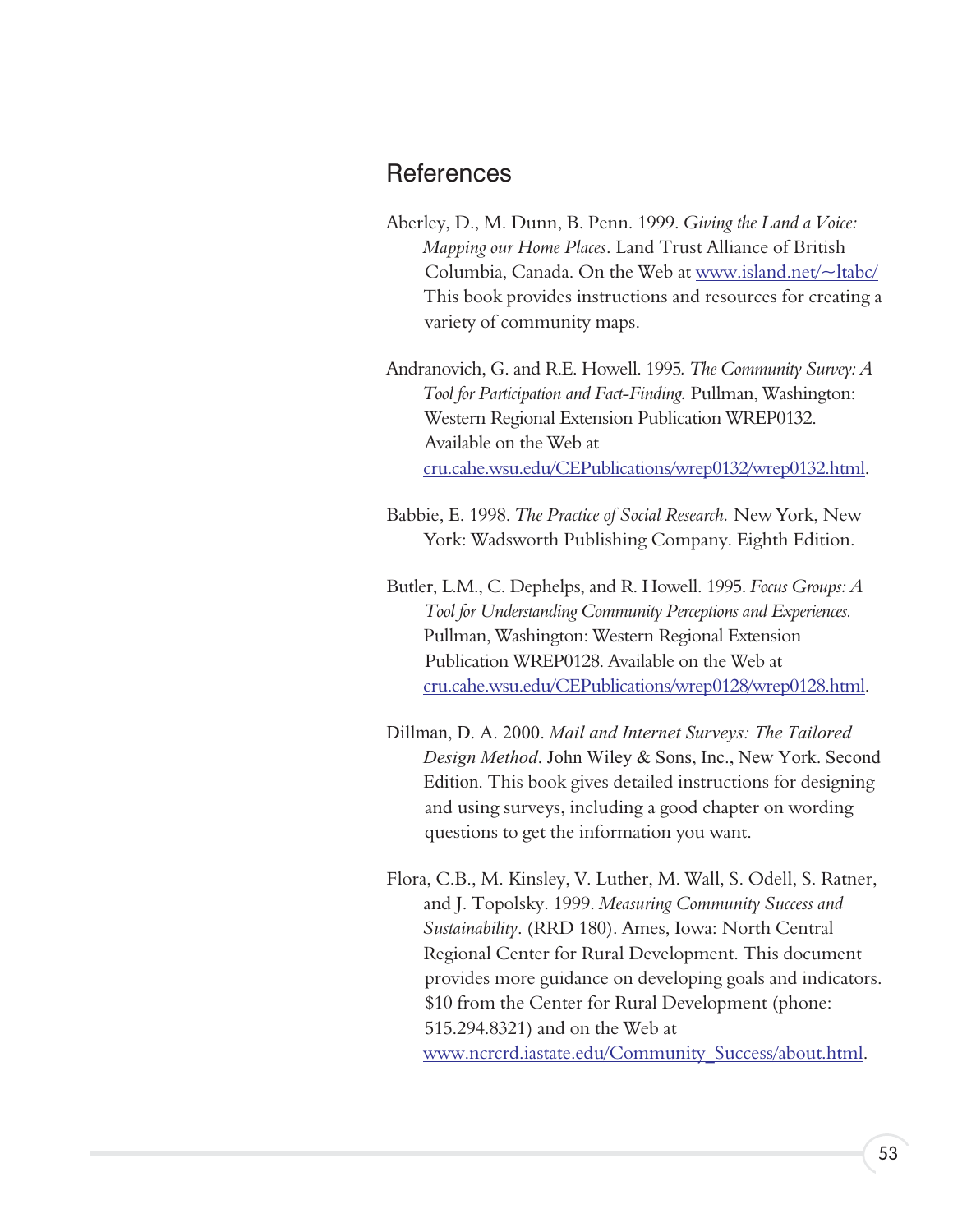Forest Trust. 2003. *Mapping Workbook: A Tool for Communities.* Santa Fe, New Mexico: Forest Trust.

Margolouis, R. and N. Salafsky. 1998. *Measures of Success: Designing, Managing, and Monitoring Conservation and Development Projects*. Washington, DC: Island Press. \$35 from Island Pres (phone: 800.828.1302), [service@islandpress.org](mailto:service@islandpress.org), or online at [www.islandpress.org.](http://www.islandpress.org)

Maya People of Southern Belize, Toledo Maya Cultural Council, Toledo Alcaldes Association. 1997. *Maya Atlas: The Struggles to Preserve Maya Land in Southern Belize*. Berkeley, California: North Atlantic Books. Provides an example of community-based mapping that combines natural resources data with social and economic data.

Moseley, C. and L. Wilson. 2002. *Community-based Monitoring for Sustainable Natural Resource Management*. Ecosystem Workforce Program, University of Oregon, Corvallis, Oregon. Includes detailed descriptions of methods for monitoring distribution of contracts and jobs. Available on the Web at [ewp.uoregon.edu/guidebook](http://ewp.uoregon.edu/guidebook) or [www.thewatershedcenter.org.](http://www.thewatershedcenter.org)